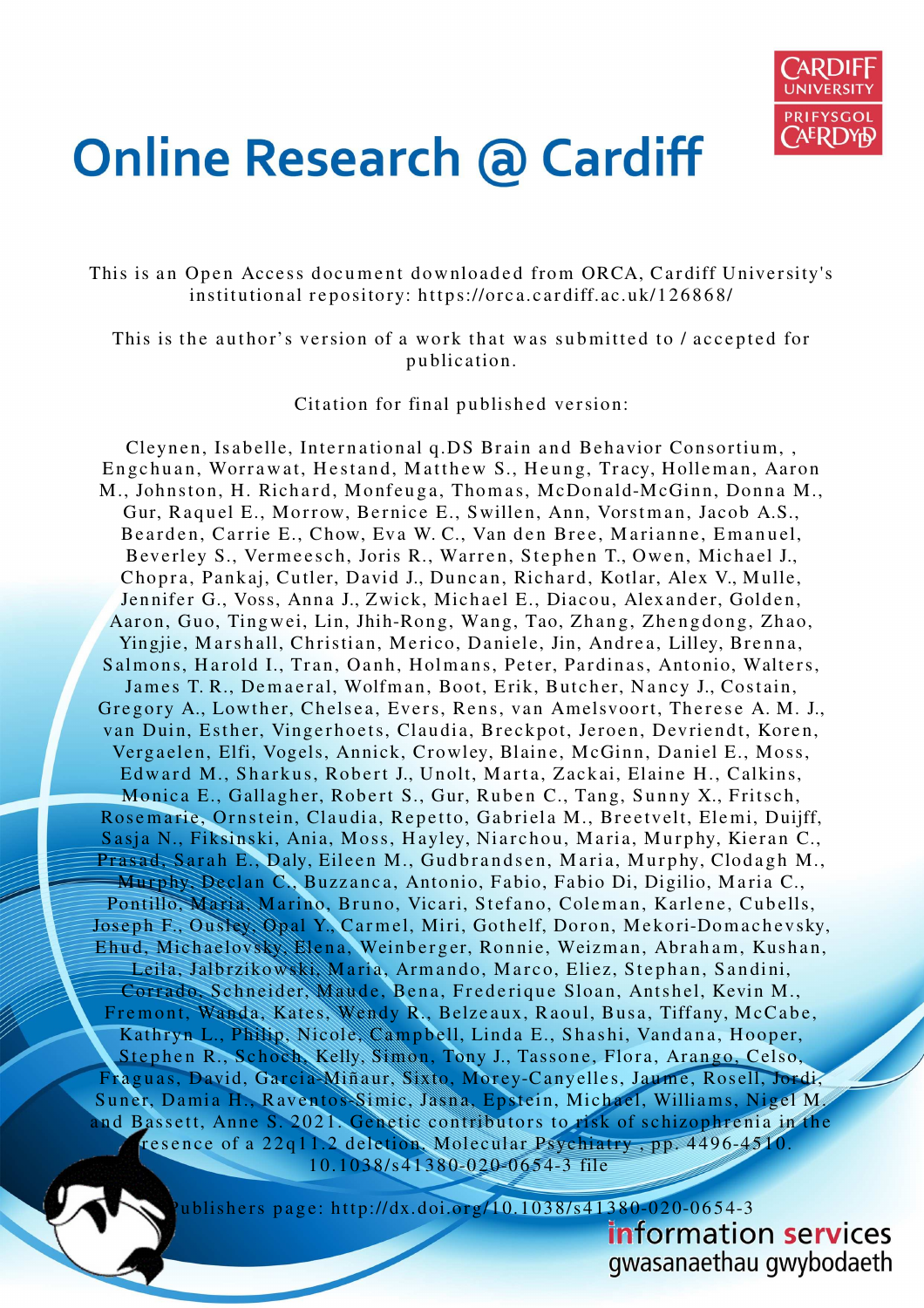#### $\langle \text{http://dx.doi.org/10.1038/s41380-020-0654-3>}$

#### Please note:

Changes made as a result of publishing processes such as copy-editing, formatting and page numbers may not be reflected in this version. For the definitive version of this publication, please refer to the published source. You are advised to consult the publisher's version if you wish to cite this paper.

This version is being made available in accordance with publisher policies.

S e e

http://orca.cf.ac.uk/policies.html for usage policies. Copyright and moral rights for publications made available in ORCA are retained by the copyright holders.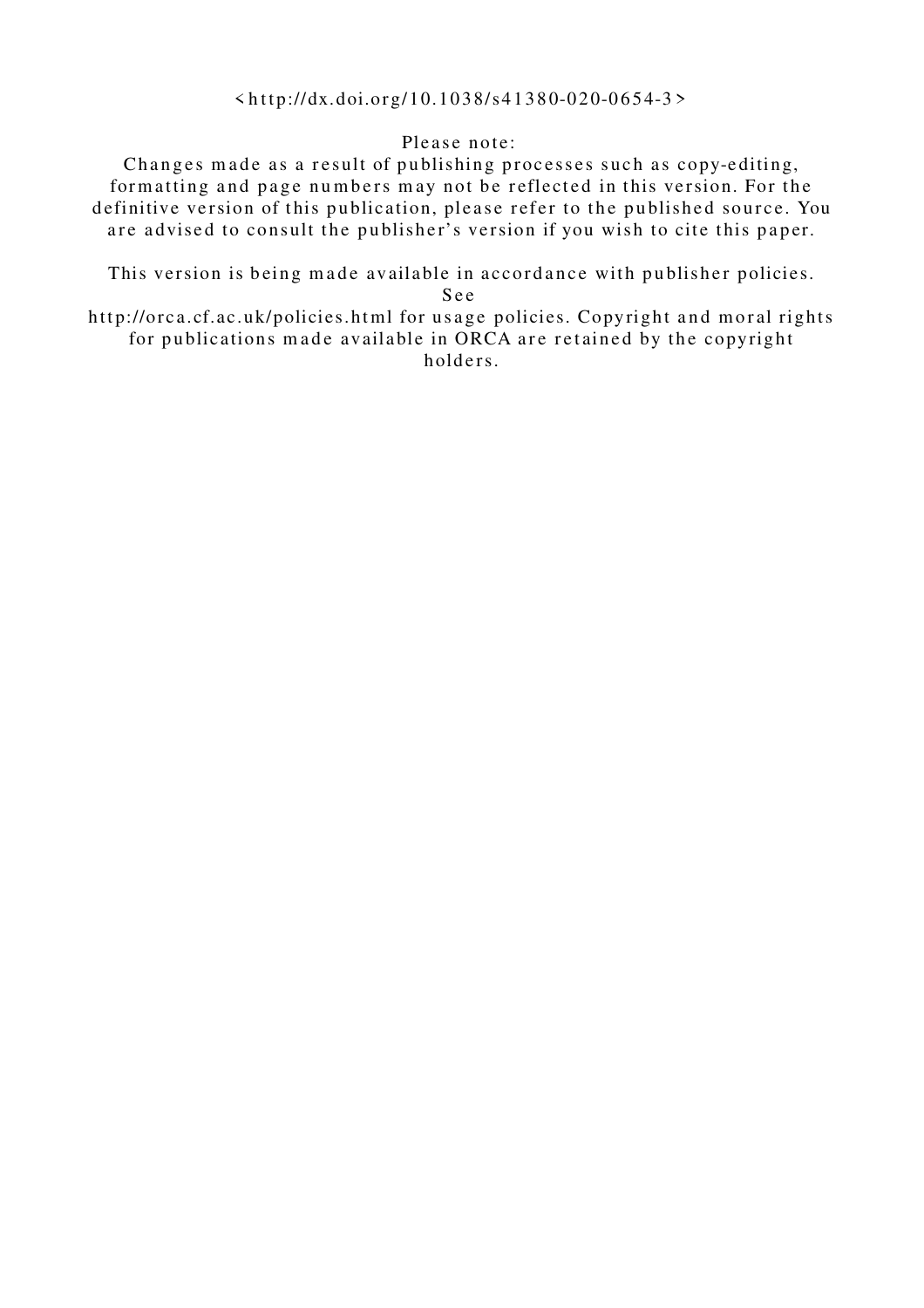**Title:** Genetic contributors to risk of schizophrenia in the presence of a 22q11.2 deletion

**Byline:** Isabelle Cleynen, Ph.D., Worrawat Engchuan, Ph.D., Matthew S. Hestand, Ph.D., Tracy

Heung, M.A., Aaron M. Holleman, Ph.D., H. Richard Johnston, Ph.D., Thomas Monfeuga, Ph.D., Donna M. McDonald-McGinn, M.Sc., LCGC., Raquel E. Gur, M.D., Ph.D., Bernice E. Morrow, Ph.D., Ann Swillen, Ph.D., Jacob A.S. Vorstman, M.D., Ph.D., Carrie E. Bearden, Ph.D., Eva W. C. Chow, M.D., Marianne van den Bree, Ph.D., Beverly S. Emanuel, Ph.D., Joris R. Vermeesch, Ph.D., Stephen T. Warren, Ph.D., Michael J. Owen, M.D., Ph.D., Pankaj Chopra, Ph.D., David J. Cutler, Ph.D., Richard Duncan, Ph.D., Alex V. Kotlar, Ph.D., Jennifer G. Mulle, Ph.D., Anna J. Voss, B.Sc., Michael E. Zwick, Ph.D., Alexander Diacou, B.Sc., Aaron Golden, Ph.D., Tingwei Guo, Ph.D., Jhih-Rong Lin, Ph.D., Tao Wang, Ph.D., Zhengdong Zhang, Ph.D., Yingjie Zhao, Ph.D., Christian Marshall, Ph.D., Daniele Merico, Ph.D., Andrea Jin, B.Sc., Brenna Lilley, B.Sc., Harold I. Salmons, B.Sc., Oanh Tran, B.Sc., Peter Holmans, Ph.D., Antonio Pardinas, Ph.D., James T.R. Walters, M.D., Ph.D., Wolfram Demaerel, Ph.D., Erik Boot, M.D., Ph.D., Nancy J. Butcher, Ph.D., Gregory A. Costain, M.D., Ph.D., Chelsea Lowther, Ph.D., M.Sc, Rens Evers, M.D., Ph.D., Therese A.M.J van Amelsvoort, M.D., Ph.D., Esther van Duin, Ph.D., Claudia Vingerhoets, Ph.D., Jeroen Breckpot, M.D., Ph.D., Koen Devriendt, M.D., Ph.D., Elfi Vergaelen, M.D., Ph.D., Annick Vogels, M.D., Ph.D., T. Blaine Crowley, Daniel E. McGinn, B.Sc., Edward M. Moss, Ph.D., Robert J. Sharkus, B.Sc., Marta Unolt, M.D., Elaine H. Zackai, M.D., Monica E. Calkins, Ph.D., Robert S. Gallagher, M.S., Ruben C. Gur, Ph.D., Sunny X. Tang, M.D., Rosemarie Fritsch, M.D., Claudia Ornstein, M.A., Gabriela M. Repetto, M.D., Elemi Breetvelt, M.D., Ph.D., Sasja N. Duijff, Ph.D., Ania Fiksinski, M.Sc., Hayley Moss, Ph.D., Maria Niarchou, Ph.D., Kieran C. Murphy, M.D., Ph.D., Sarah E. Prasad, M.D., Eileen M. Daly, Ph.D., Maria Gudbrandsen, M.Sc., Clodagh M. Murphy, MD, Ph.D., Declan G. Murphy, M.D,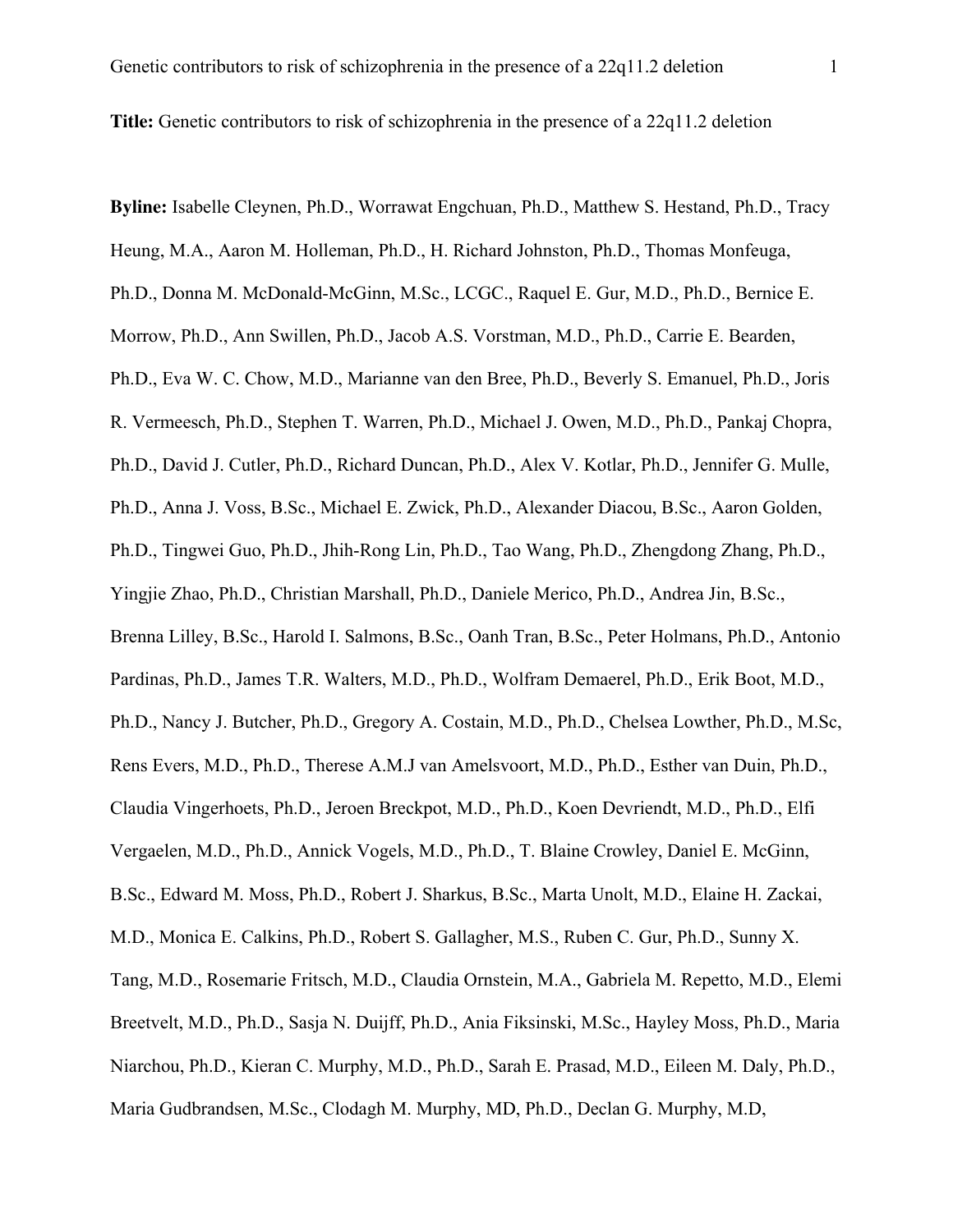FRCPsych, Antonio Buzzanca, Ph.D., Fabio Di Fabio, M.D., Ph.D., Maria C. Digilio, M.D., Maria Pontillo, Ph.D., Bruno Marino, M.D., Stefano Vicari, M.D., Karlene Coleman, MSN, CGC., Joseph F. Cubells, M.D., Ph.D., Opal Y. Ousley, Ph.D., Miri Carmel, M.D., Doron Gothelf, M.D., Ehud Mekori-Domachevsky M.D., Elena Michaelovsky, Ph.D., Ronnie Weinberger, Ph.D., Abraham Weizman, M.D., Leila Kushan, M.Sc., Maria Jalbrzikowski, Ph.D., Marco Armando, M.D., Ph.D., Stéphan Eliez, M.D., Corrado Sandini, M.Sc., Maude Schneider, Ph.D., Frédérique Sloan Béna, Ph.D., Kevin M. Antshel, Ph.D., Wanda Fremont, M.D., Wendy R. Kates, Ph.D., Raoul Belzeaux, M.D., Ph.D., Tiffany Busa, M.D., Nicole Philip, M.D., Linda E. Campbell, Ph.D., Kathryn L. McCabe, Ph.D., Stephen R. Hooper, Ph.D., Kelly Schoch, M.Sc., Vandana Shashi, MBBS., M.D., Tony J. Simon, Ph.D., Flora Tassone, Ph.D., Celso Arango, M.D., Ph.D., David Fraguas, M.D., Ph.D., Sixto Garcia-Miñaur, M.D., Jaume Morey-Canyelles, M.B., B.Ch., Jordi Rosell, Damià H. Suñer, Ph.D., Jasna Raventos-Simic, M.B., B.Ch., International 22q11.2DS Brain and Behavior Consortium, Michael P. Epstein, Ph.D., Nigel M. Williams, Ph.D., and Anne S. Bassett, M.D.

**Location of work and address for reprints:** Brain Center Rudolf Magnus, University Medical Center Utrecht, Utrecht, The Netherlands (Fiksinski); Center for Human Genetics, University Hospitals Leuven, Leuven, Belgium (Breckpot, Devriendt, Swillen, Vergaelen, Vogels); Child and Adolescence Neuropsychiatry Unit, Department of Neuroscience, IRCSS Bambino Gesù Children's Hospital of Rome, Rome, Italy (Pontillo, Vicari); Children's Hospital of Philadelphia, Philadelphia, Pennsylvania, USA (Vorstman); Clinica Alemana Universidad del Desarrollo, Santiago, Chile (Repetto); Clinical Genetics Research Program, Centre for Addiction and Mental Health, Toronto, Ontario, Canada (Butcher, Chow, Fiksinski, Heung, Lowther); Deep Genomics Inc., Toronto, Ontario, Canada (Merico); Departement de Genetique Medicale Aix Marseille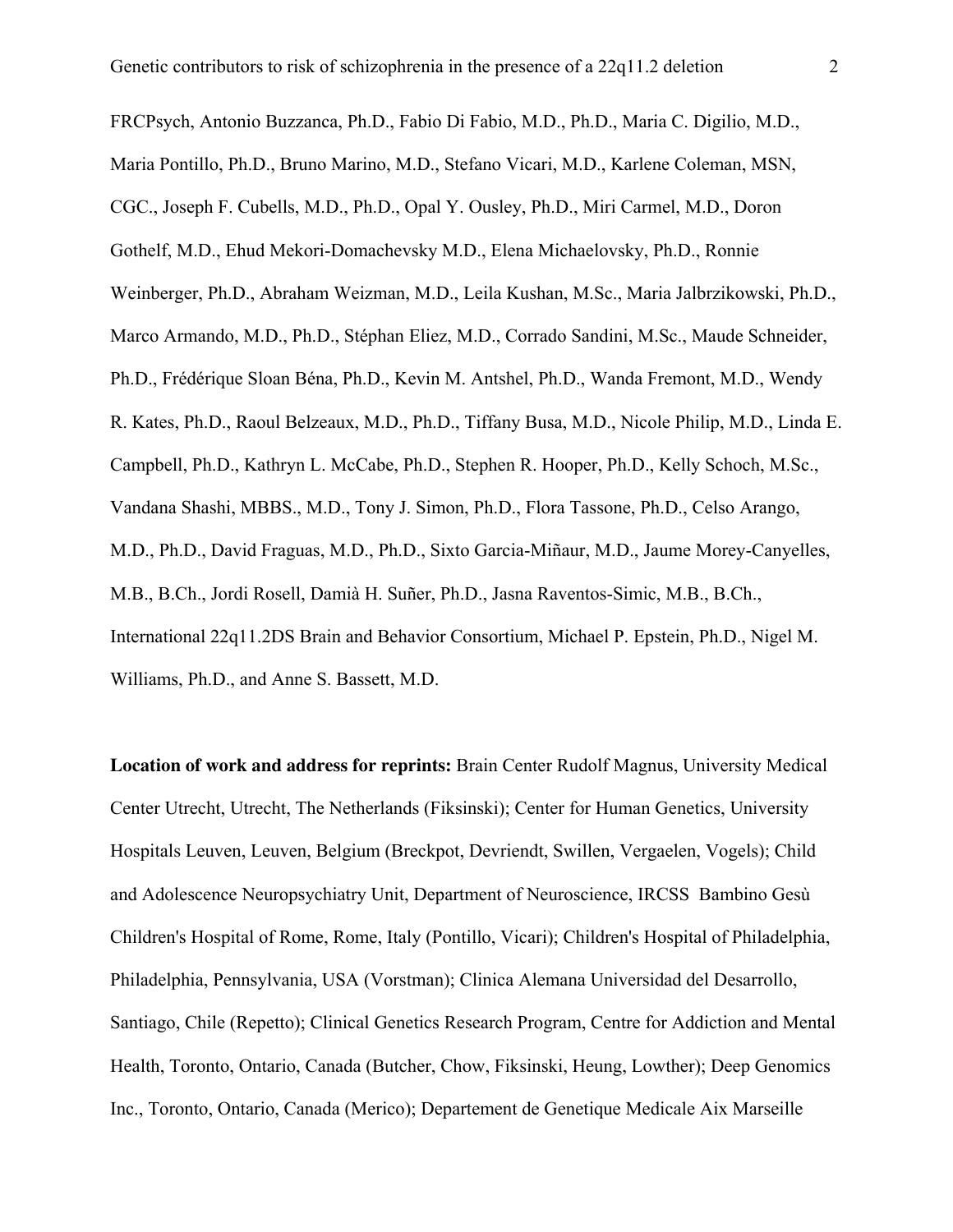Univ, INSERM, GMGF, APHM, Marseille, France (Philip); Departement de Genetique Medicale Hôpital d'Enfants de la Timone, APHM, Marseille, France (Busa); Department of Allied Health Sciences, School of Medicine, Univesity of North Carolina-Chapel Hill, Chapel Hill, North Carolina, USA (Hooper); Department of Child and Adolescent Psychiatry, Hospital General Universitario Gregorio Marañón, IiSGM, CIBERSAM, School of Medicine, Universidad Complutense, Madrid, Spain (Arango, Fraguas); Department of Epidemiology & Population Health, Albert Einstein College of Medicine, Bronx, New York, USA (Wang); Department of Epidemiology, Emory University, Atlanta, Georgia, USA (Holleman); Department of Forensic and Neurodevelopmental Sciences, Institute of Psychiatry, Psychology & Neuroscience (IoPPN), King's College London, London, UK (Daly, Gudbrandsen, C. Murphy, D. Murphy); Department of Genetics, Albert Einstein College of Medicine, Bronx, New York, USA (Diacou, Golden, Guo, Lin, Morrow, Zhang, Zhao); Department of Human Genetics, Emory University School of Medicine, Atlanta, Georgia, USA (Chopra, Coleman, Cutler, Duncan, Epstein, Johnston, Kotlar, Mulle, Voss, Warren, Zwick); Department of Human Genetics, KU Leuven, Leuven, Belgium (Breckpot, Cleynen, Demaerel, Devriendt, Hestand, Swillen, Vermeesch, Vogels); Department of Human Neurosciences, University Sapienza of Rome, Rome, Italy (Buzzanca, Fabio); Department of Laboratory Medicine and Pathobiology, University of Toronto, Toronto, Ontario, Canada (Marshall); Department of Medical Genetics, Geneva University Hospitals, Geneva, Switzerland (Sloan Béna); Department of Microbiology and Molecular Medicine, University of California Davis, Davis, California, USA (Tassone); Department of Pediatrics, Division of Medical Genetics, Duke University School of Medicine, Durham, North Carolina, USA (Schoch, Shashi); Department of Pediatrics, Perelman School of Medicine of the University of Pennsylvania, Philadelphia, Pennsylvania, USA (McDonald-McGinn, Zackai); Department of Pediatrics, University Medical Center Utrecht, Utrecht, Netherlands (Duijff); Department of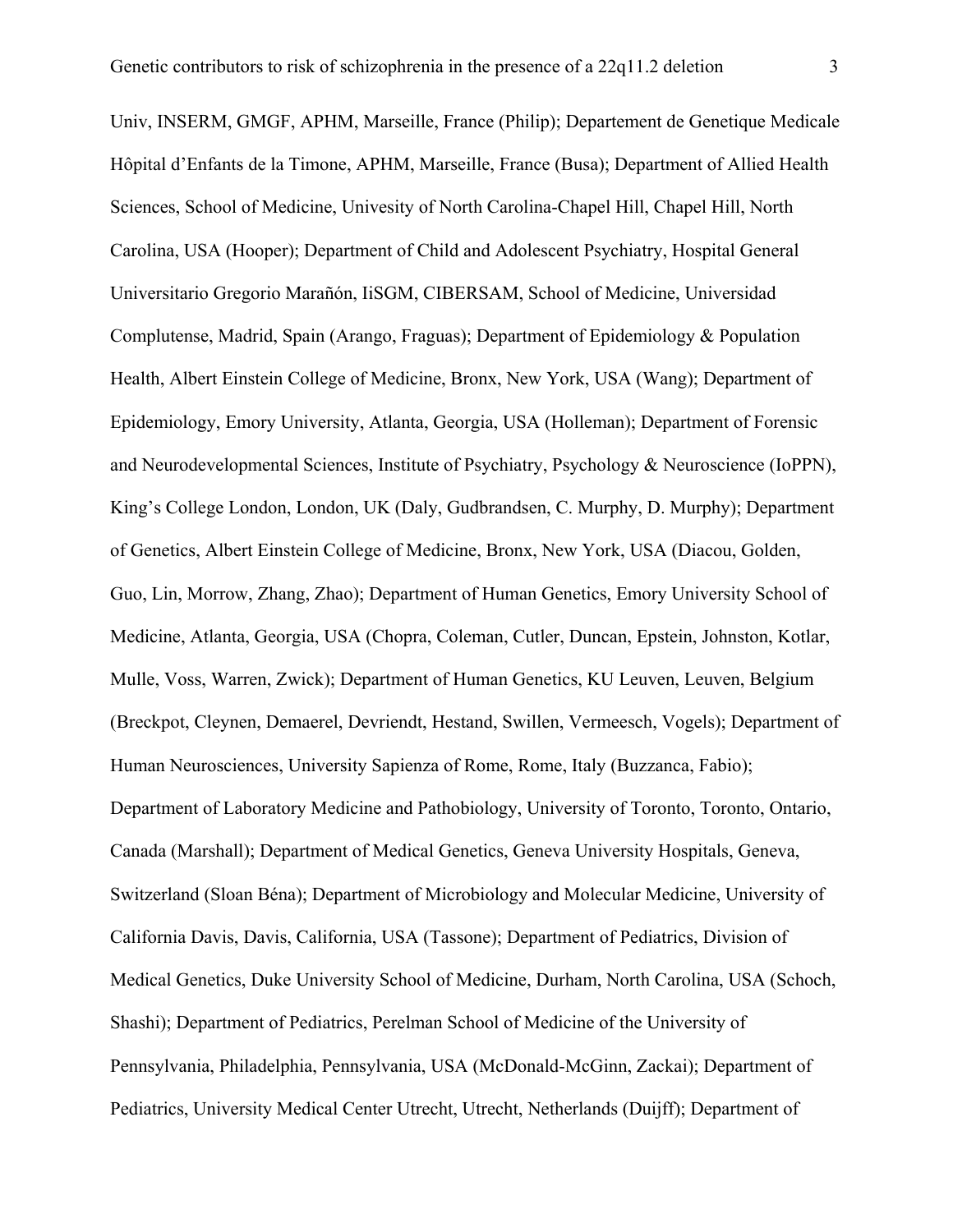Pediatrics, University of Cincinnati, Cincinnati, Ohio, USA (Hestand); Department of Psychiatry and Behavioral Sciences, SUNY Upstate Medical University, Syracuse, New York, USA (Fremont, Kates); Department of Psychiatry and Lifespan Brain Institute, Penn Medicine - CHOP, University of Pennsylvania, Philadelphia, Pennsylvania, USA (Calkins, Gallagher, R.C. Gur, R.E. Gur, Tang); Department of Psychiatry, Emory University School of Medicine, Atlanta, Georgia, USA (Ousley); Department of Psychiatry, Hospital for Sick Children, Toronto, Ontario, Canada (Breetvelt); Department of Psychiatry, University Medical Center Utrecht, Utrecht, The Netherlands (Vorstman); Department of Psychiatry, University of Pittsburgh School of Medicine, Pittsburgh, Pennsylvania (Jalbrzikowski); Department of Psychiatry, University of Toronto, Toronto, Ontario, Canada (Bassett, Breetvelt, Chow, Costain, Vorstman); Department of Psychology, Syracuse University, Syracuse, New York, USA (Antshel); Departments of Human Genetics and Psychaitry and Behavioral Sciences, Emory University School of Medicine, Atlanta, Georgia, USA (Cubells); Departments of Psychiatry and Biobehavioral Sciences and Psychology, Semel Institute for Neuroscience and Human Behavior, University of California, Los Angeles, California, USA (Bearden, Kushan); Developmental Imaging and Psychopathology, Department of Psychiatry, University of Geneva, Geneva, Switzerland (Armando, Eliez, Sandini, Schneider); Division of Human Genetics and 22q and You Center, the Children's Hospital of Philadelphia, Philadelphia, Pennsylvania, USA (Crowley, Emanuel, Jin, Lilley, McDonald-McGinn, McGinn, Moss, Salmons, Sharkus,Tran, Unolt, Zackai); Division of Human Genetics, Cincinnati Children's Hospital Medical Center, Cincinnati, Ohio, USA (Hestand); Divison of Genome Diagnostics, Department of Paediatric Laboratory Medicine, The Hospital for Sick Children, Toronto, Ontario, Canada (Marshall); Felsenstein Medical Research Center, Petach Tikva, Israel (Carmel, Michaelovsky, Weizman); Geha Mental Health Center, Petach Tikva, Israel (Weizman); Hospital for Sick Children, Toronto, Ontario, Canada (Costain); Hospital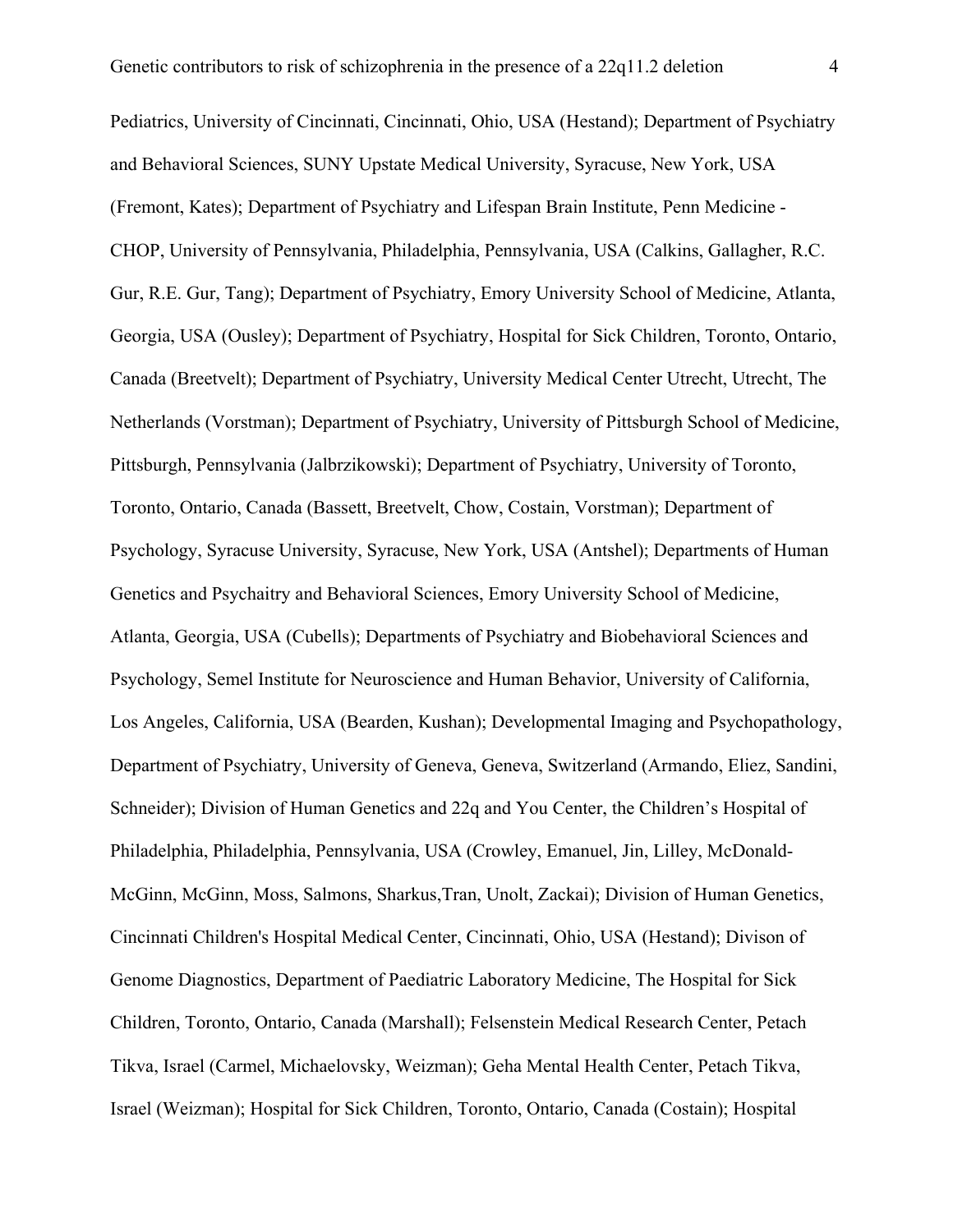Universitari Son Espases, Palma, Illes Balears, Spain (Morey-Canyelles, Raventos-Simic, Rosell); Institute of Medical and Molecular Genetics (INGEMM), La Paz University Hospital, Madrid, Spain (Garcia-Miñaur); Laboratorio Unidad de Diagnóstico Molecular y Genética Clínica, Hospital Universitari Son Espases, Palma de Mallorca, Spain (Suñer); MIND Institute and Department of Psychiatry and Behavioral Sciences, University of California Davis, Davis, California, USA (Simon); MRC Centre for Neuropsychiatric Genetics and Genomics, Division of Psychological Medicine and Clinical Neurosciences, School of Medicine, Cardiff University, Cardiff, UK (van den Bree, Holmans, Owen, Pardinas, Monfeuga, Moss, Niarchou, Walters, Williams); Ospedale Bambino Gesu Pediatric Hospital, Rome, Italy (Digilio); Pôle de psychiatrie, Hopital Sainte Marguerite, Batiment Solaris, APHM, Marseille, France (Belzeaux); Royal College of Surgeons in Ireland, Dublin, Ireland (K. Murphy, Prasad); Sackler Faculty of Medicine, Tel Aviv University, Tel Aviv, Israel (Carmel, Gothelf, Mekori-Domachevsky, Michaelovsky, Weizman); Sapienza University, Rome, Italy (Marino); School Mental Health & Neuroscience Maastricht University, Maastricht, The Netherlands (van Amelsvoort, van Duin, Evers, Vingerhoets); The Centre for Applied Genomics (TCAG), The Hospital for Sick Children, Toronto, Ontario, Canada (Engchuan, Merico); The Child Psychiatry Division, Edmond and Lily Safra Children's Hospital, Sheba Medical Center, Tel Hashomer, Israel (Gothelf, Mekori-Domachevsky, Weinberger); Toronto General Hospital, University Health Network, Toronto, Ontario, Canada (Bassett, Boot, Heung); Universidad de Chile, Santiago, Chile (Fritsch, Ornstein); Universidad de Los Andes, Santiago, Chile (Fritsch); University of California Davis, Davis, California, USA (McCabe); University of Newcastle, Callaghan, Australia (Campbell, McCabe)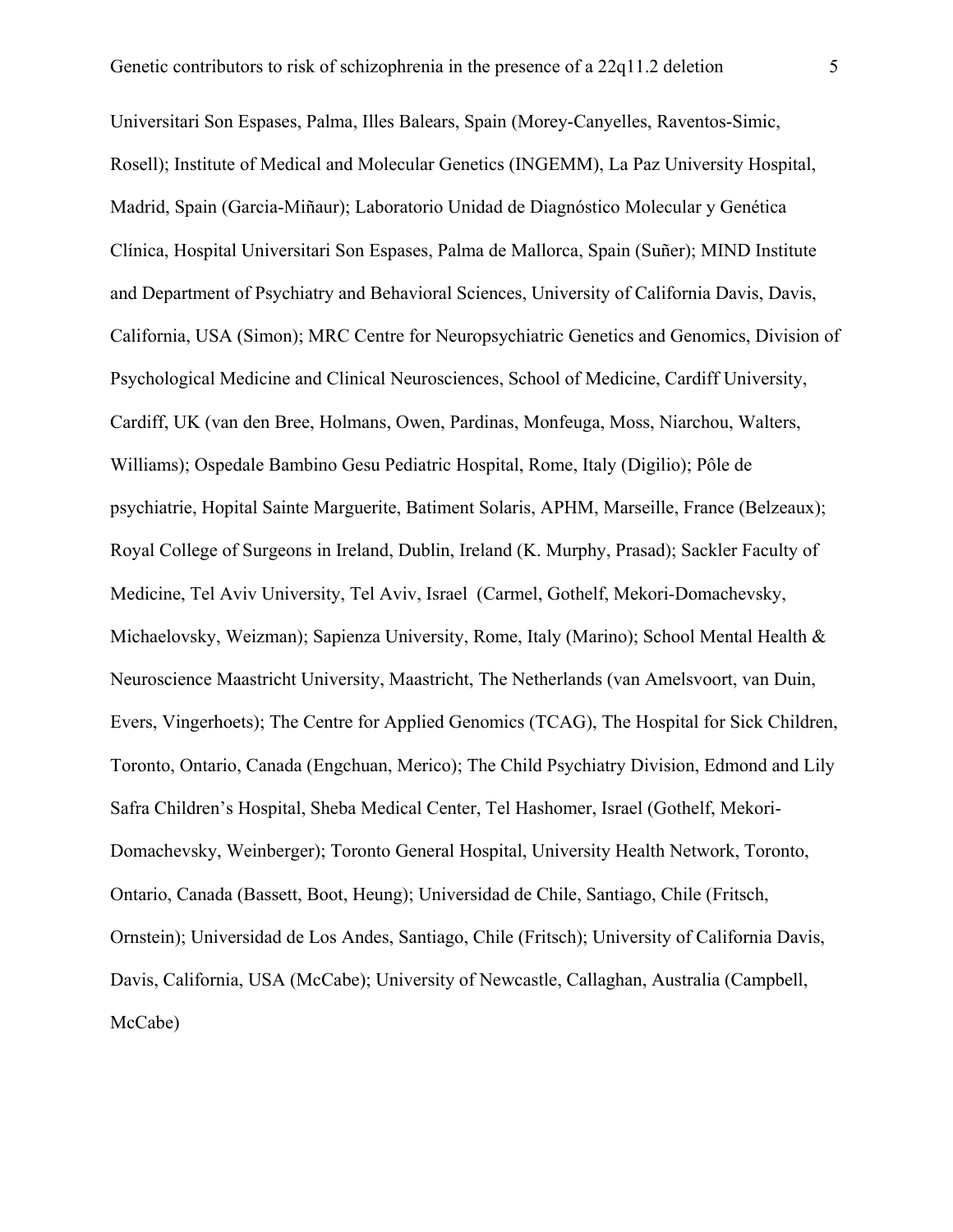The first seven authors contributed equally to this work, and the last three authors contributed equally.

Correspondence to:

Dr. Michael P. Epstein Department of Human Genetics Emory University School of Medicine 615 Michael Street, Suite 301 Atlanta, GA 30322 Phone: (404)712-8289 Fax: (404)727-3949 mpepste@emory.edu

Dr. Nigel M. Williams

*Division of Psychological Medicine and Clinical Neurosciences MRC Centre for Neuropsychiatric Genetics and Genomics Cardiff University Hadyn Ellis Building, Cardiff, CF24 4HQ* Phone: (+44) 2920688466 williamsnm@cardiff.ac.uk

Dr. Anne S. Bassett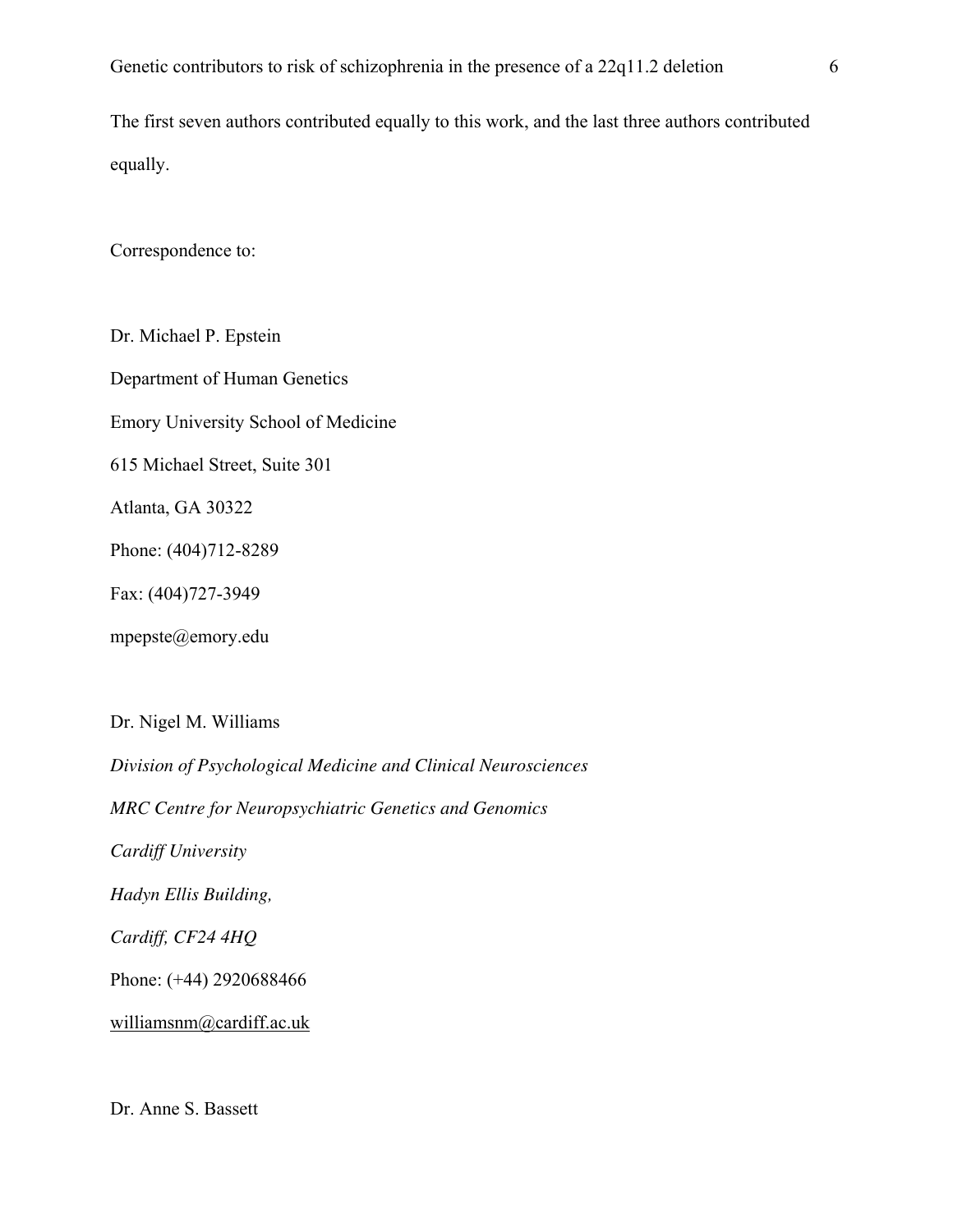Centre for Addiction and Mental Health

33 Russell Street, Room 1100,

Toronto, Ontario, Canada M5S 2S1

Phone: (416) 535-8501 x32734

Fax: (416) 535-7199

anne.bassett@utoronto.ca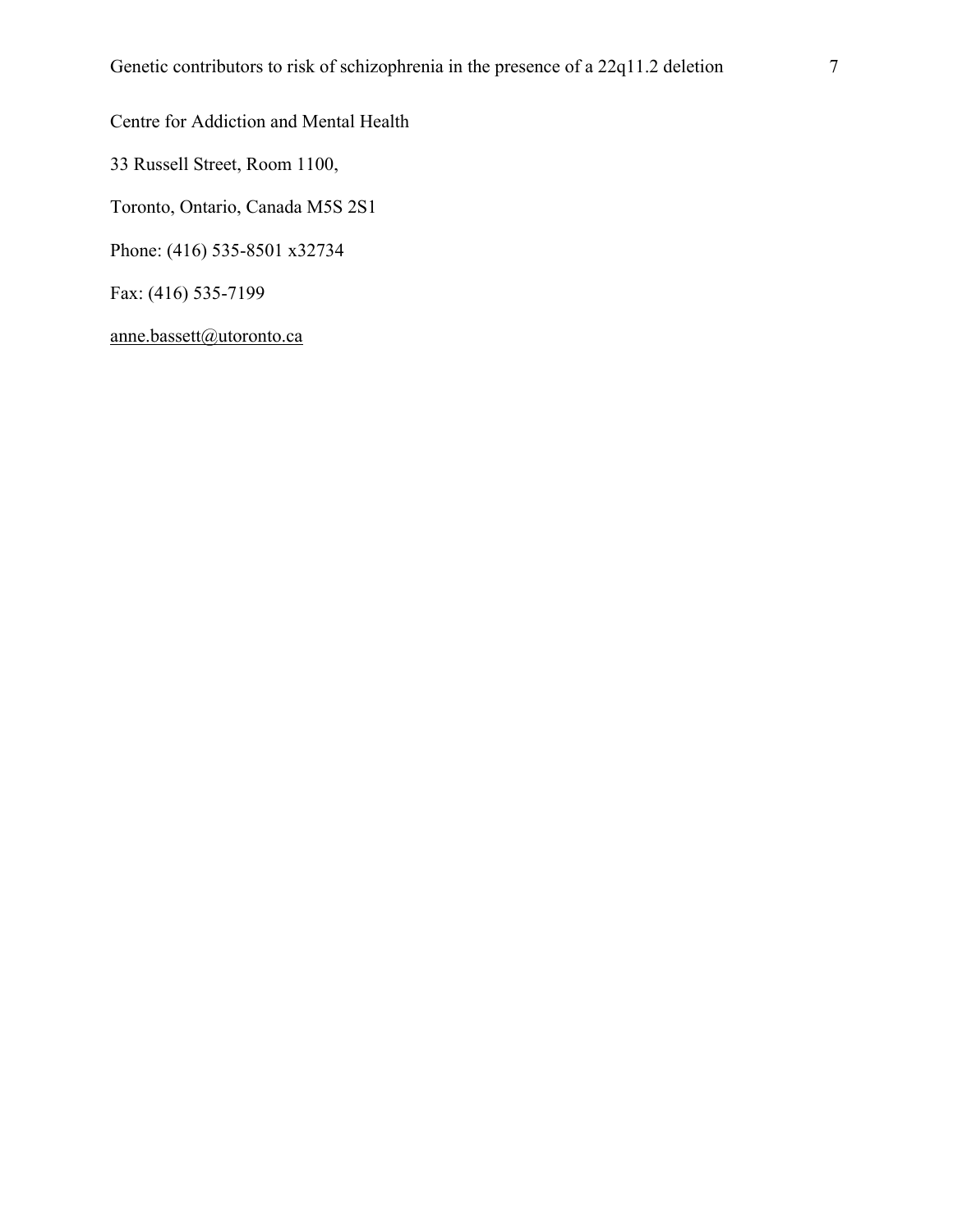#### **ABSTRACT**

Schizophrenia occurs in about one in four individuals with 22q11.2 deletion syndrome (22q11.2DS). The aim of this International Brain and Behavior 22q11.2DS Consortium (IBBC) study was to identify genetic factors that contribute to schizophrenia, in addition to the  $\sim$ 20-fold increased risk conveyed by the 22q11.2 deletion. Using whole-genome sequencing data from 519 unrelated individuals with 22q11.2DS, we conducted genome-wide comparisons of common and rare variants between those with schizophrenia and those with no psychotic disorder at age  $\geq$ 25 years. Available microarray data enabled direct comparison of polygenic risk for schizophrenia between 22q11.2DS and independent population samples with no 22q11.2 deletion, with and without schizophrenia (total n=35,182). Polygenic risk for schizophrenia within 22q11.2DS was significantly greater for those with schizophrenia ( $p_{\text{adi}}=6.73 \times 10^{-6}$ ). Novel reciprocal case-control comparisons between the 22q11.2DS and population-based cohorts showed that polygenic risk score was significantly greater in individuals with psychotic illness, regardless of the presence of the 22q11.2 deletion. Within the 22q11.2DS cohort, results of gene-set analyses showed some support for rare variants affecting synaptic genes. No common or rare variants within the 22q11.2 deletion region were significantly associated with schizophrenia. These findings suggest that in addition to conferring a greatly increased risk to schizophrenia, the risk is higher when the 22q11.2 deletion and common polygenic risk factors that contribute to schizophrenia in the general population are both present.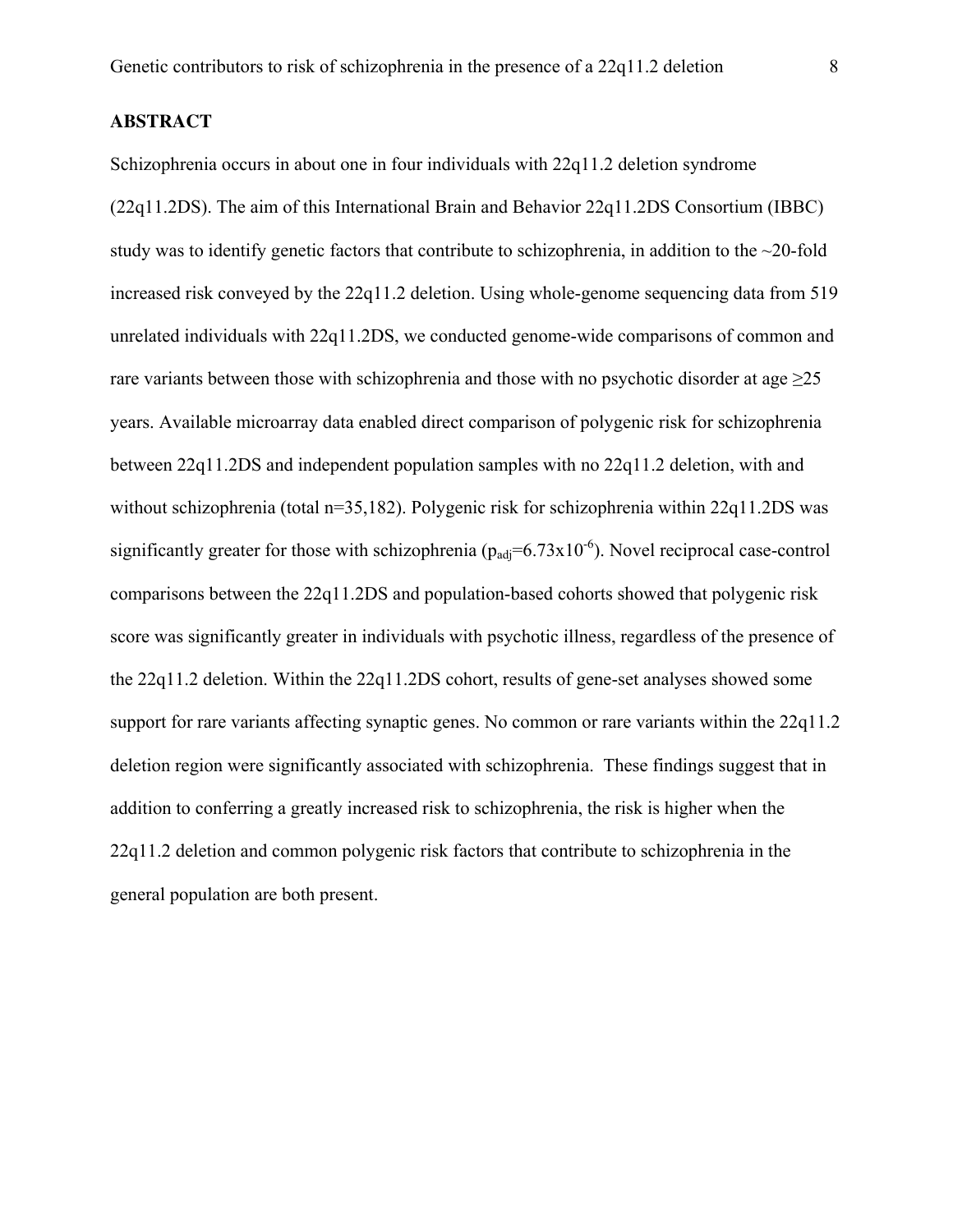#### **INTRODUCTION**

There is accumulated evidence that the recurrent 22q11.2 deletion associated with 22q11.2 deletion syndrome (22q11.2DS) represents a clinically relevant cause of schizophrenia, and is one of the strongest known risk factors for schizophrenia (1). Schizophrenia occurs in about one in four individuals with 22q11.2DS, representing a more than 20-fold increase over the general population risk of 1% (1, 2). Identifying additional genetic modifiers of expressing schizophrenia in addition to the deletion is of scientific and clinical interest (1, 3, 4).

Discovering such additional genetic factors is a primary goal of the International 22q11.2DS Brain and Behavior Consortium (IBBC) (3). We recently reported evidence from genome-wide microarray data that other rare copy number variations (CNVs) outside of the 22q11.2 deletion region increase risk to schizophrenia in 22q11.2DS (5). A key question is whether other genetic contributions to schizophrenia, known to exert risk in the general population, are modifying risk of schizophrenia within the 22q11.2DS subgroup.

Schizophrenia is polygenic, with risk variants spanning the full spectrum of population frequencies. Common alleles identified from genome-wide association studies (GWAS) each contribute only a small effect to disease risk, but their aggregate effect can confer a far greater risk, quantifiable as a polygenic risk score (PRS). Analyzing by aggregating genes can also be a means to observe relevant associations (6). Studies of rare protein-coding variants implicate functional gene-sets relevant to neuronal functions and synaptic components including the activity-regulated cytoskeleton-associated protein (ARC) complex, amongst others (7-12). The current study used whole genome sequencing and microarray data from the IBBC (3) to investigate the contribution of common (single nucleotide polymorphisms, SNPs) and rare genetic variants (comprising mostly single nucleotide variants (SNVs) in protein-coding regions of genes), i.e., sequence variant classes with prior evidence from idiopathic schizophrenia (8, 9,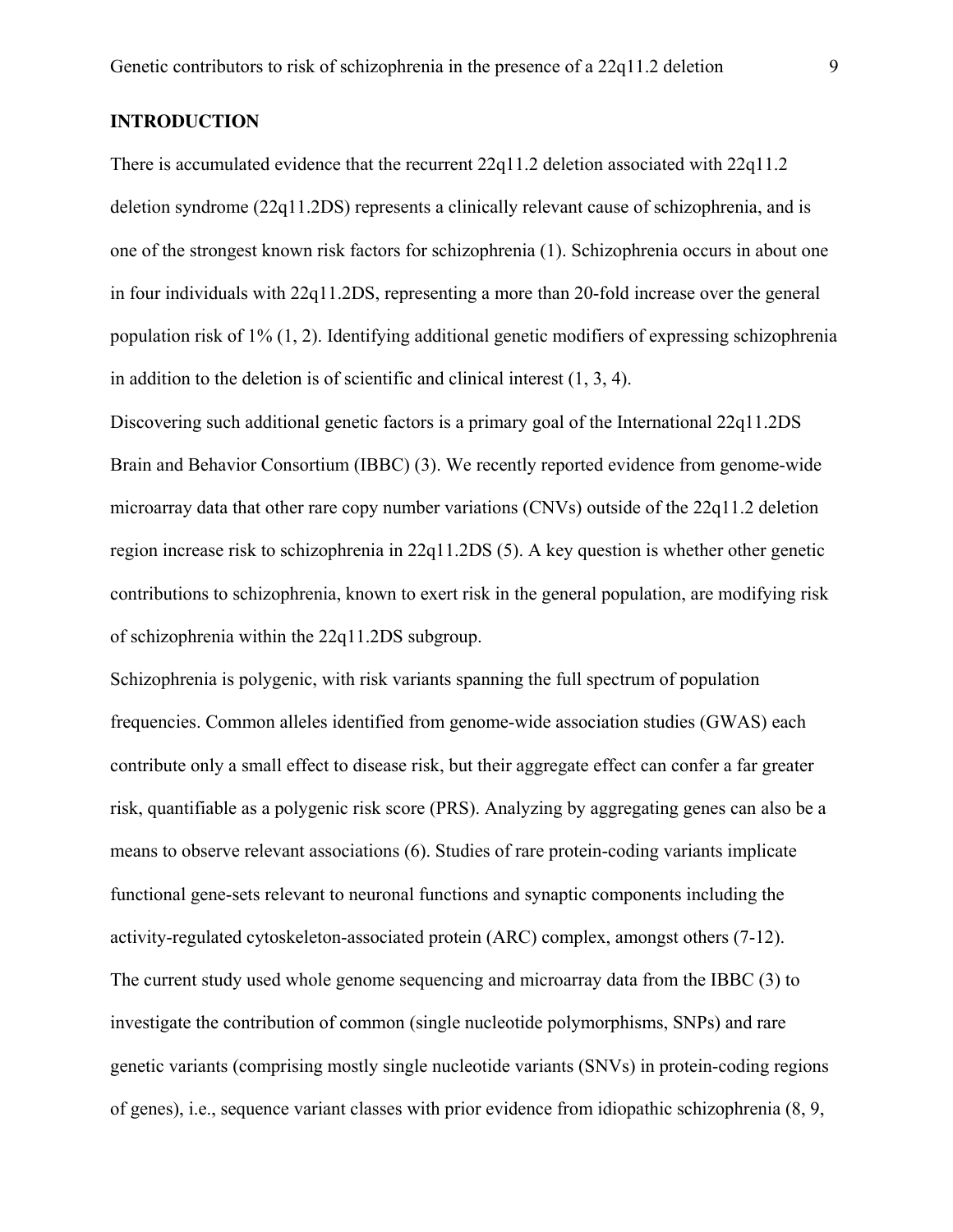13). To improve power, we examined collective signals imparted by the schizophrenia PRS for SNPs (6, 13), and functional gene-sets (10) for rare variants. We examined these variant effects both within the 22q11.2 deletion region and genome-wide, comparing individuals with schizophrenia and related major psychotic disorders to those with no psychotic disorder and aged ≥25 years, therefore largely past the age at greatest risk for onset of psychotic illness.

#### **METHODS**

#### **Sample collection and diagnostic classification**

The IBBC ascertainment and assessment methods have been previously detailed (3, 5). Briefly, individuals with a presumed 22q11.2 deletion, who were recruited from 22 international sites in studies approved by local institutional research ethics boards, and for whom existing DNA samples were available, were ascertained for the study. The focus of this study was on unrelated individuals with sufficient data to discern psychotic illness status, who were molecularly confirmed to have a typical hemizygous deletion at 22q11.2, i.e., that spanned the LCR22A-LCR22B region, most commonly extending from LCR22A-LCR22D (1, 3). As before, individuals were eligible for inclusion in this study if they met DSM diagnostic criteria for a major psychotic disorder (mostly schizophrenia) at any age, or had no history of any psychotic illness when assessed at age  $\geq$ 25 years (5). Subjects with affective psychosis were excluded. A case consensus procedure assured stringent diagnostic categorization (3). Additional details are provided in the Supplement.

#### **Whole-genome sequencing (WGS) and processing of DNA samples**

Raw Illumina WGS data were mapped with PEMapper (14) to genome build GRCh38/hg38 with a median sequencing depth of 39X. The 22q11.2 deletion region was called based on sequencing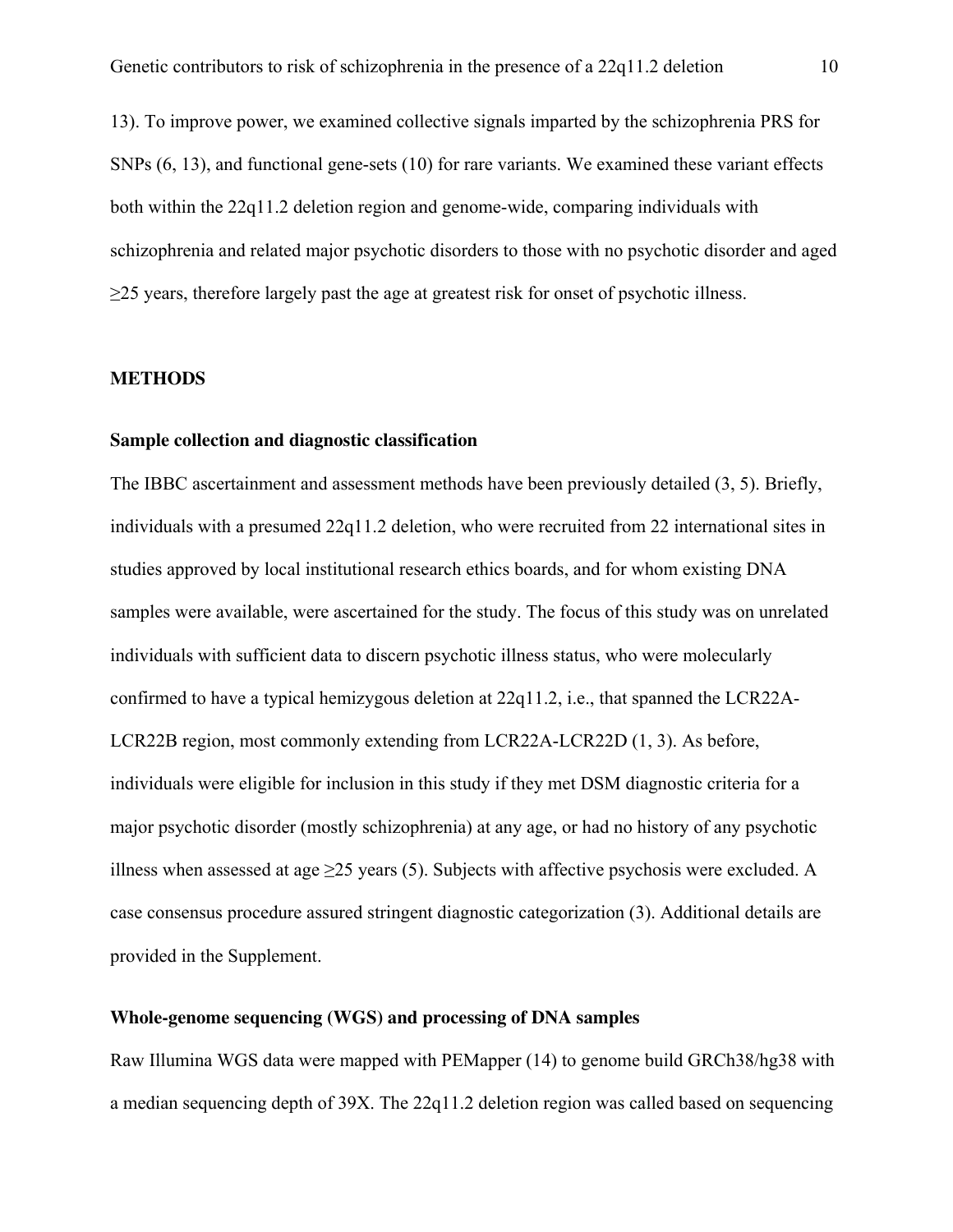depth, and variants were called independently with PECaller (14) for the genome-wide diploid and 22q11.2 haploid regions of the genomes. Routine QC metrics were performed (Table S1) and resulted in a multi-ethnic sample of 519 subjects (259 schizophrenia, 260 no psychotic illness). Using principal component analysis anchored with HapMap reference samples to infer ancestry, we further defined a European subsample of 435 subjects (214 schizophrenia, 221 no psychotic illness) based on subjects whose principal components were within 1 standard deviation of the average PC value for HapMap3 CEU subjects. Additional details on principal components and related QC are provided in the Supplement. These samples were then used for subsequent variant annotation and analyses.

#### **Additional samples and array-based genotyping for polygenic risk assessment**

An important aspect of our study was to assess the contribution of polygenic risk to schizophrenia in 22q11.2DS given previous results for schizophrenia in the general population (13). To achieve this, we used an idiopathic schizophrenia case-control study (CLOZUK/WTCCC) (15) where samples were independent of those from the schizophrenia case-control training dataset used for PRS construction (6). To allow comparisons between the PRS derived from this dataset and our 22q11.2DS cohort, we used available Affymetrix Genome-Wide Human SNP 6.0 array genotype data (5, 16). Analyses were restricted to samples of European ancestry and autosomal SNPs. Identity by descent analysis identified three subjects from the 22q11.2DS cohort who were also present in the CLOZUK cohort. After excluding these individuals there were 432 (212 with schizophrenia; 220 non-psychotic controls) individuals from the 22q11.2DS cohort included for the primary PRS and rare variant analyses.

After alignment (HRCv1.1) (17) and phasing with *Eagle2* (18), genotype imputation of the 22q11.2DS cohort was performed using *Minimac3* (19)*.* SNPs with common variants (MAF  $>10\%$ ), low missingness (<1%), HWE mid p  $>10^{-5}$  and high imputation quality (INFO  $>0.9$ ) were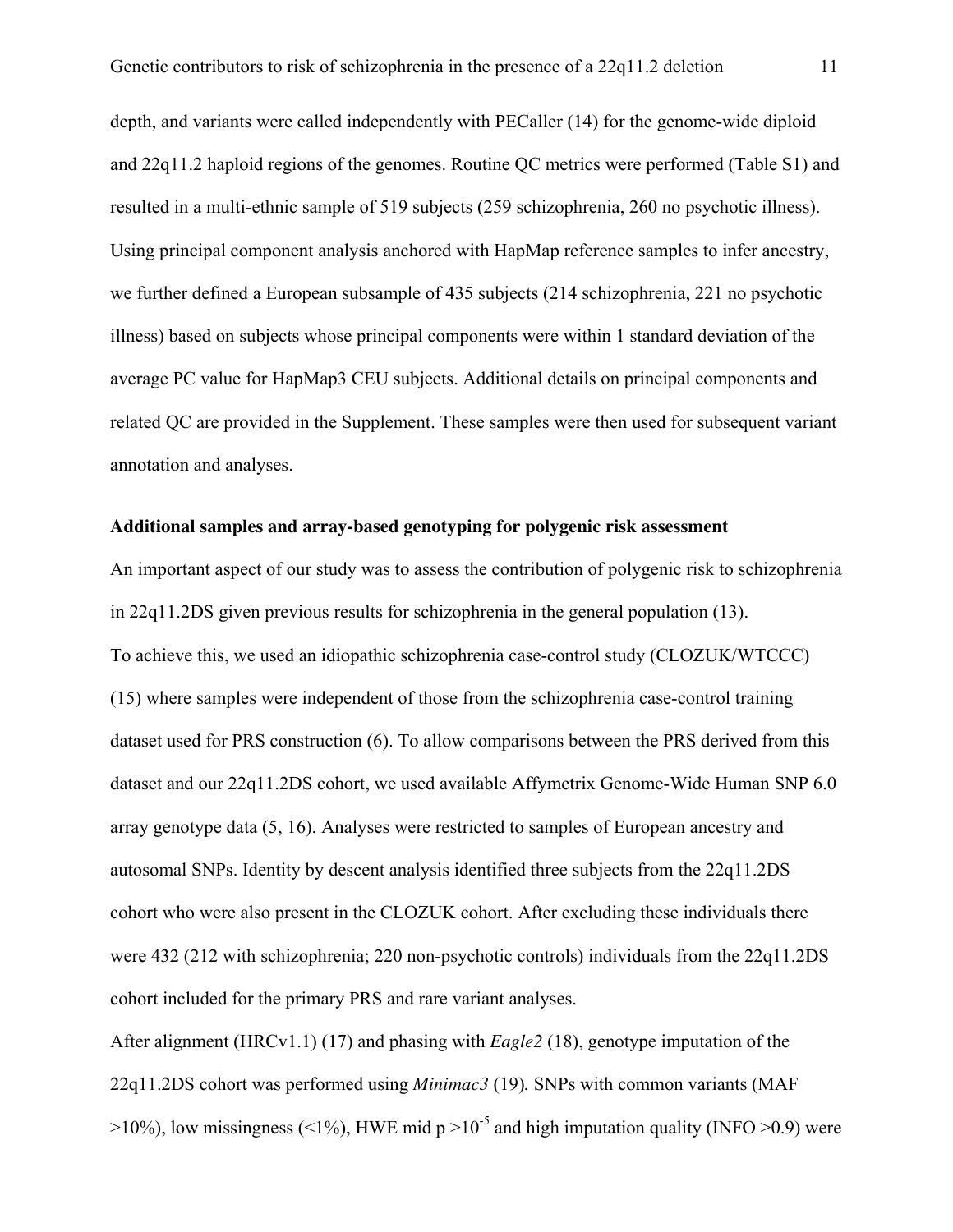retained for PRS analysis. PRS results obtained from imputed SNP data were compared to those obtained from WGS data using a sub-sample of 365 individuals (171 with schizophrenia; 194 non-psychotic) that had passed QC for both methods. Identity by descent analysis ensured correspondence between samples. Only overlapping SNPs that had passed QC in both datasets were kept for this analysis.

To establish a homogenous dataset that would enable a joint analysis of the array-based data from 22q11.2DS and CLOZUK/WTCCC, we initially conducted a QC step that used SNPs that were shared between both datasets (see Supplement for additional details). Following principal component analysis, samples >6 standard deviations from the mean of first 20 principal components were excluded to ensure homogeneity of the merged 22q11.2DS and CLOZUK/WTCCC datasets of European ancestry. This QC resulted in a dataset of 322 individuals with 22q11.2DS (147 with schizophrenia; 175 non-psychotic controls), 10,791 schizophrenia CLOZUK cases and 24,391 WTCCC controls for joint PRS analyses.

#### **Statistical analyses**

*Single-variant association analysis of common variants:* We performed association analyses of WGS data using PLINK 1.9. Variants were defined as common if sample MAF was either  $\geq$ 1% outside the 22q11.2 deletion, or  $\geq 2\%$  within the 22q11.2 deletion (given the inherent reduction in the number of haploid variants observed). For analysis within the 22q11.2 deletion region, we only considered hemizygous SNPs, ie SNPs located in the deleted region. We therefore performed two sets of analyses: one where all individuals were included and where we considered SNPs located in the region spanning LCR22A-LCR22B, as this region is deleted in all study participants; and one where only individuals with the larger LCR22A-LCR22D deletion were included, using SNPs spanning that entire interval. We used logistic regression to regress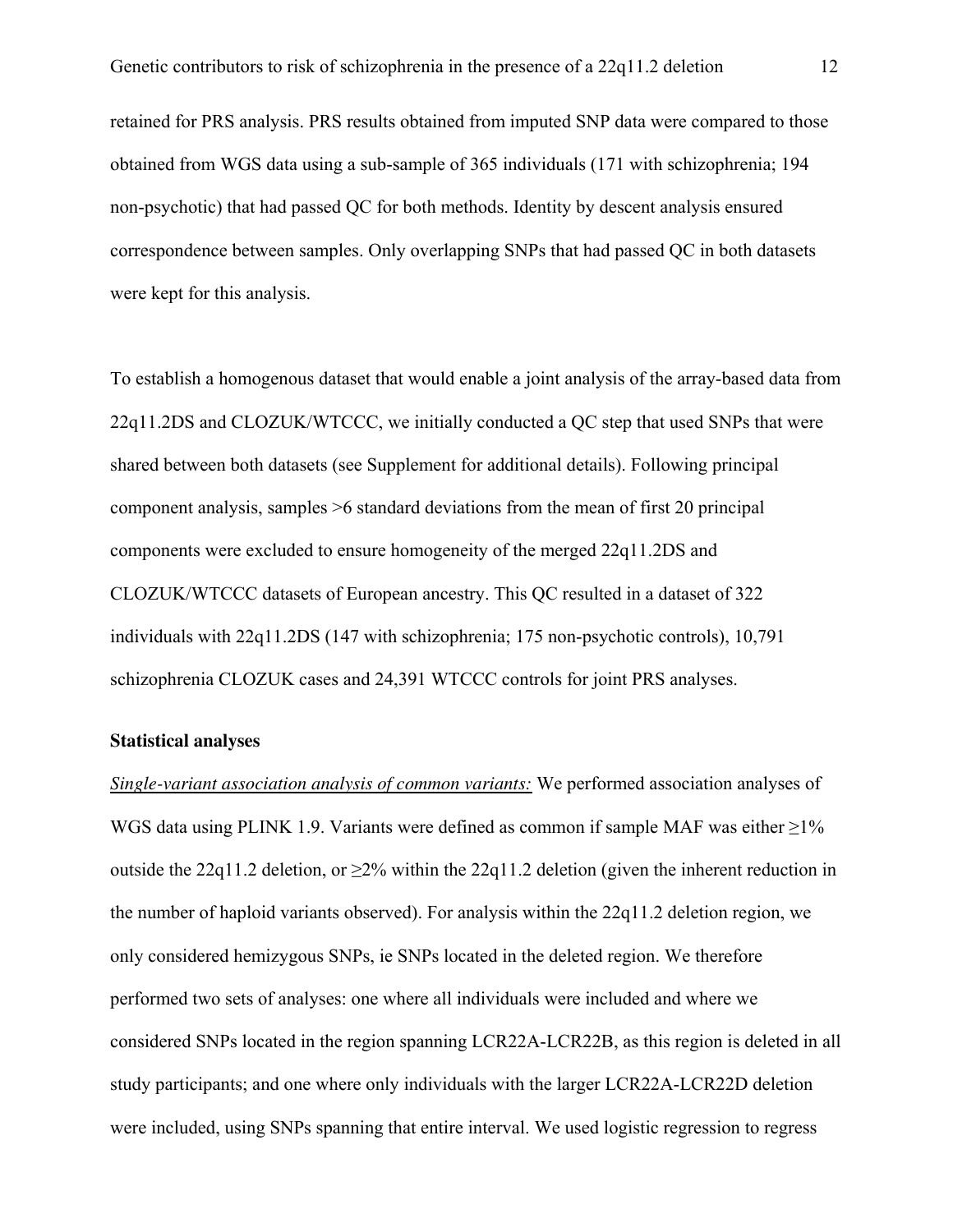disease status on a variant (additive coding), adjusting for sex and top principal components of ancestry. For analyses of the entire sample (n=519: 259 schizophrenia, 260 no psychotic illness), we adjusted for top 5 principal components derived from this sample plus HapMap reference samples (Fig. SF1). For analyses of the European subset (n=435: 214 schizophrenia, 221 no psychotic illness), we adjusted for the top 3 principal components derived from this subset. Given the possibility of unreliable asymptotic results for variants with sample MAF of 1-5%, we further studied these variants using Fisher's Exact Test.

*Polygenic risk score (PRS) analyses:* We used PRSice software (PRSice-2) (20) to construct PRS in the European subset. We compared WGS and array data to assess robustness of results. Two different datasets were used as the discovery (training) sample. For the 22q11.2DS-only analyses (n=432) that used WGS data, we used summary results from the second Psychiatric Genomics Consortium mega-analysis of schizophrenia (PGC2 SCZ) (13). For the analysis of 22q11.2DS  $(n=322)$  and CLOZUK/WTCCC cohorts  $(n=10.791/24.391)$  that used array data, we used a version of the PGC2 SCZ data that excluded the CLOZUK/WTCCC samples (6). Only autosomal SNPs with high imputation quality (INFO  $> 0.9$ ) were kept in these discovery datasets. In all target datasets, we used only variants with MAF  $>10\%$  and excluded variants from the X chromosome, the 22q11.2 deletion region, and the Major Histocompatibility Complex (due to complex linkage disequilibrium patterns in the region) to calculate PRS. We also excluded ambiguous SNPs (A/T and C/G) that posed challenges in matching between discovery and validation sets. Specific coordinates of excluded regions are described in the Supplement. Using PRSice, we clumped SNPs from the discovery datasets (R2 >0.1, 250 kb window), and then selected clumped SNPs at 13 P-value thresholds (ranging from  $\leq 10^{-6}$  to 1). For each P-value threshold, PRSice constructed a PRS for each individual from the target datasets as an average of the per-allele score for each eligible SNP. The per-allele score for a SNP was calculated as half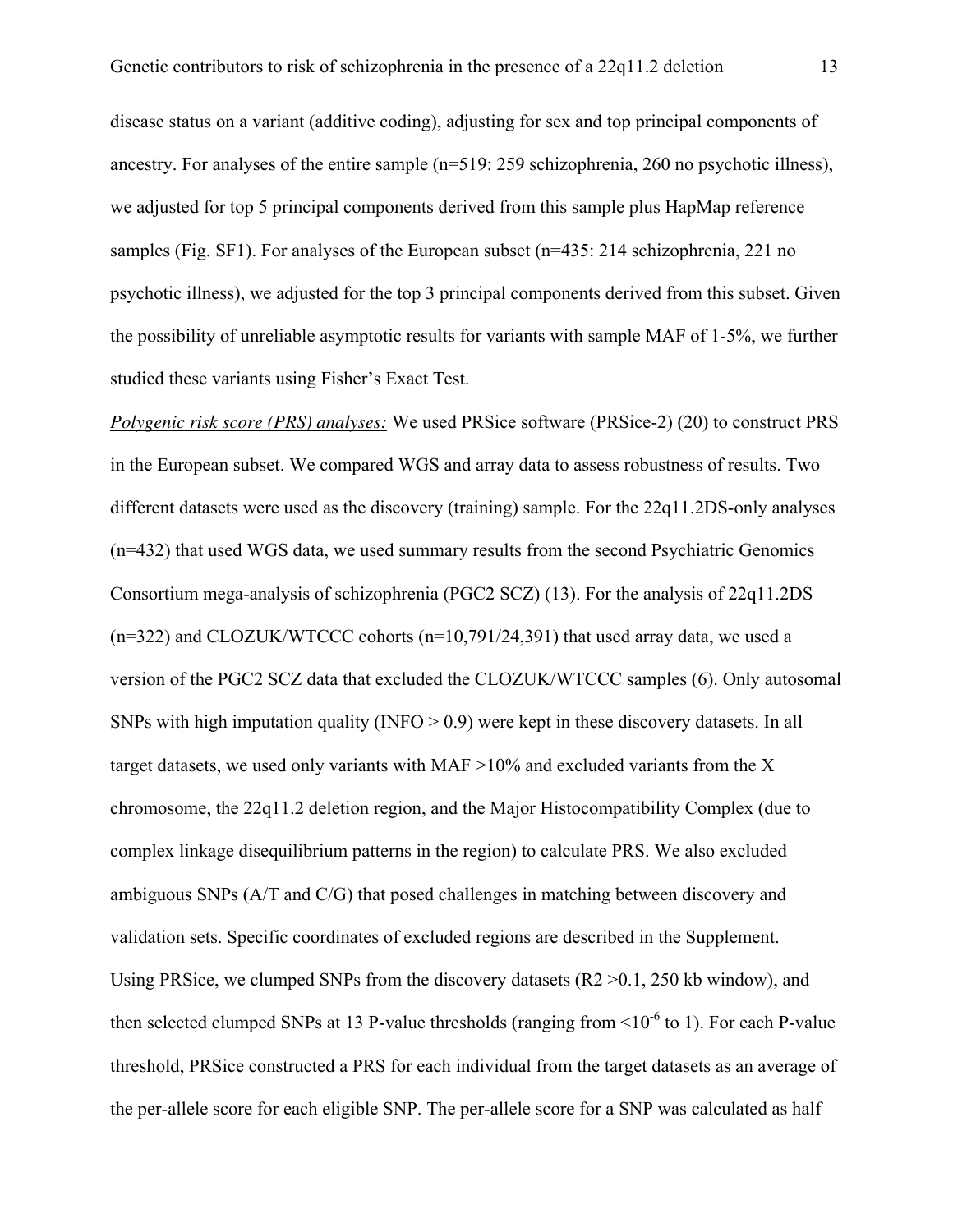the product of the number of reference alleles (0, 1 or 2) and the estimated log odds ratio for the SNP in the discovery dataset.

For the 22q11.2DS-only analysis using WGS data, we used logistic regression to test for association between disease status and standardized PRS adjusting for the same covariates (sex, top 3 principal components for ancestry) as for the analyses of individual common variants above. For the 22q11.2DS-CLOZUK/WTCCC joint analysis, we adjusted for sex and the top 3 principal components from the array data. For the PRS comparison between WGS and array data the same number of covariates were used (top 3 principal components for ancestry and sex) but using the principal components from each respective dataset. For all models, we used PRSice-2 to calculate both odds ratios per standard deviation of PRS as well as Nagelkerke's pseudo-R2 values to estimate the proportion of variance in schizophrenia explained by the PRS. We adjusted for testing of multiple correlated PRSs under different p-value thresholds using the P\_ACT method (21).

*Rare variant analyses:* Rare variant analyses were conducted on the 432 subjects in the European subset used for PRS analysis. We defined rare variants as those with gnomAD global frequency  $\leq$ 1% and 22q11.2DS sample frequency  $\leq$ 1% for all variants, but analyzed those from the 22q11.2 deletion region separately (Table S2). We also performed analyses using 5 different sets of filtered variants, based on: 1) any variant with Combined Annotation Dependent Depletion, CADD, $(17)$  >30, 2) any variant with CADD >15, 3) any missense variant, 4) any missense variant with CADD >15, and 5) any predicted loss-of-function (LOF) mutation (defined as stopgains, frameshift, core splice site alterations, stop-loss, or start-loss). For each filtered set, we first performed single-variant analysis using Fisher's Exact Test within PLINK 1.9. We then used the R package SKAT (22) to perform burden and variance-component (i.e., SKAT) tests within genes. For each filtered variant set, we considered only those genes with  $\geq$ 5 rare variants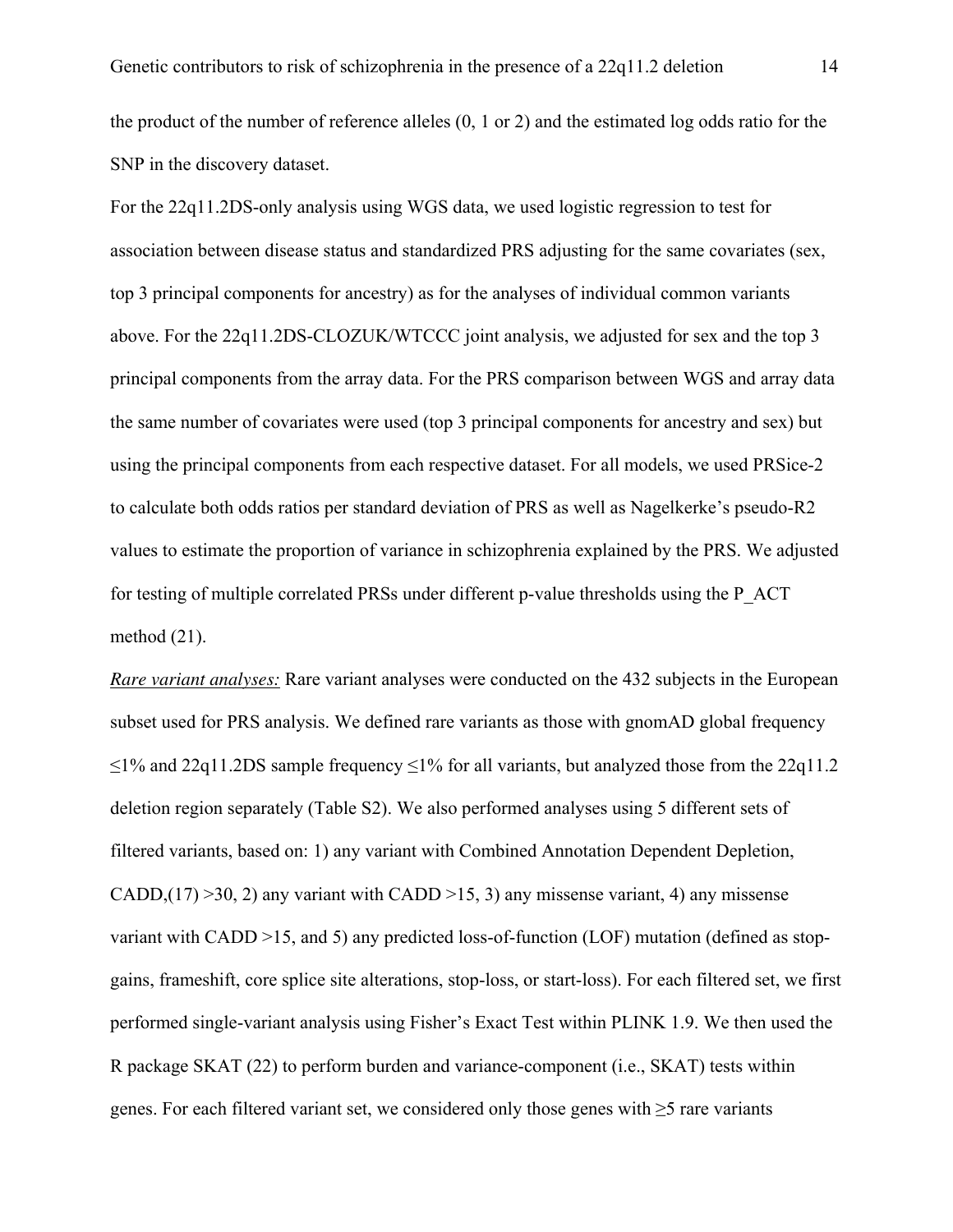observed in the 22q11.2DS European sample. We performed both unweighted and weighted analyses in a gene with the latter upweighting effects of extremely rare variants using a beta (0.5,0.5) distribution. For all analyses, we adjusted for sex, top 3 principal components of ancestry, total number of genome-wide variants, and PRS based on WGS data. In addition to gene-based analyses, we performed weighted and unweighted gene-set burden analyses with 30 functional pathways (Table S3) previously used to study CNV enrichment in schizophrenia, involving genes relevant to neuronal functions and synaptic components, or genes with homologues in mouse genes grouped by organ system (10). These analyses used the same filtering scheme described above and adjusted for multiple correlated tests using P\_ACT (21). As a complementary analysis, we constructed logistic-regression models that, for a given pathway, assumed distinct effects for burden of LOF mutations and burden of missense variants passing or not passing CADD >15. We then used a likelihood-ratio statistic to test the null hypothesis that coefficients for all burden variables were equal to 0. These logistic-regression models used the same rare-variant weighting schemes and covariate adjustment as above. To adjust for multiple testing, we estimated the false discovery rate (FDR) based on outcome-label permutations balanced on covariates using the R package BiasedUrn (23). Finally, we also performed genomewide and deletion region-wide burden tests of global rare variation (i.e., regardless of gene function) between cases and controls using the same filtering schemes, variant-weighting schemes, and covariate adjustments as above.

#### **RESULTS**

#### **22q11.2DS sample**

The main sample comprised 435 unrelated individuals of European ancestry with a 22q11.2 deletion: 214 with schizophrenia (mean age at onset 22.1 (SD 8.3) years; mean age at assessment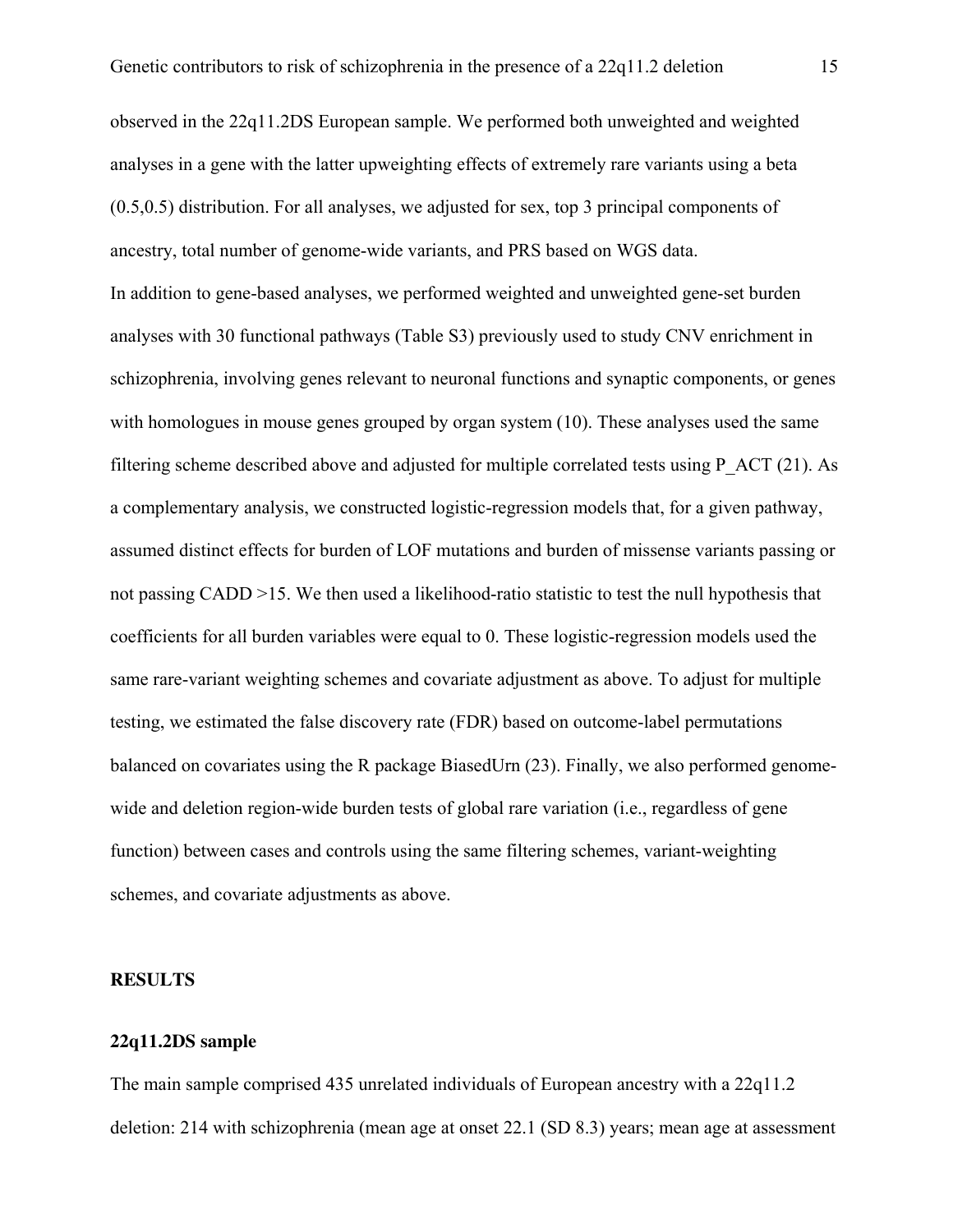30.9 (SD 12.8) years) and 221 with no lifetime diagnosis of psychotic disorder and age ≥25 years (mean age at assessment 36.4 (SD 10.0) years) (5). Sample characteristics are representative of those for all ethnicities (Table S4). Results for  $22q11.2$  deletion sizes showed the expected  $\sim 90\%$ of subjects with the typical 2.5 Mb LCR22A–LCR22D 22q11.2 deletion (Fig. 1) (1, 5) and no significant difference in distribution between the two phenotypic subgroups  $(X^2=0.0024, df=1,$  $p=0.96$ ).

#### **Genome-wide schizophrenia polygenic risk score (PRS)**

Using the PRS to analyze common variants collectively in 22q11.2DS showed that the PRS was significantly higher in those with schizophrenia than in those with no psychotic illness; significance was greatest using a p-value threshold (pT) of 0.05 to select individual SNPs from the training set (13) (Nagelkerke's pseudo-R<sup>2</sup> 0.077, p<sub>adjusted</sub>=6.73 x 10<sup>-6</sup>). The risk of schizophrenia in individuals with 22q11.2DS increased by 1.77-fold (95% CI 1.41-2.22) for every incremental standard deviation in PRS (Fig. 2a and 2b; Table S5 shows results for other pT values). Using  $pT=0.05$ , individuals within the highest quartile of PRS had a 3.42-fold (95% CI: 1.88-6.22) increased risk of schizophrenia compared to those in the lowest quartile (Fig. SF2).

Using a subset of samples for which imputed data were available from microarray-based genotypes allowed us to directly compare schizophrenia PRS between 22q11.2DS (n=322; 147 with schizophrenia, 175 without psychotic illness) and an idiopathic schizophrenia case-control cohort with no 22q11.2 deletion (10,791 schizophrenia CLOZUK cases, 24,391 WTCCC controls) (6). We first ensured the concordance of genotypes obtained by array and WGS (mean [median] variant concordance of 99.4% [99.6%]) and observed similar PRS distributions across methods (Fig. SF3); see Supplementary results for more details. Using this smaller sample and imputed data we again found significant differences in PRS for the 22q11.2DS schizophrenia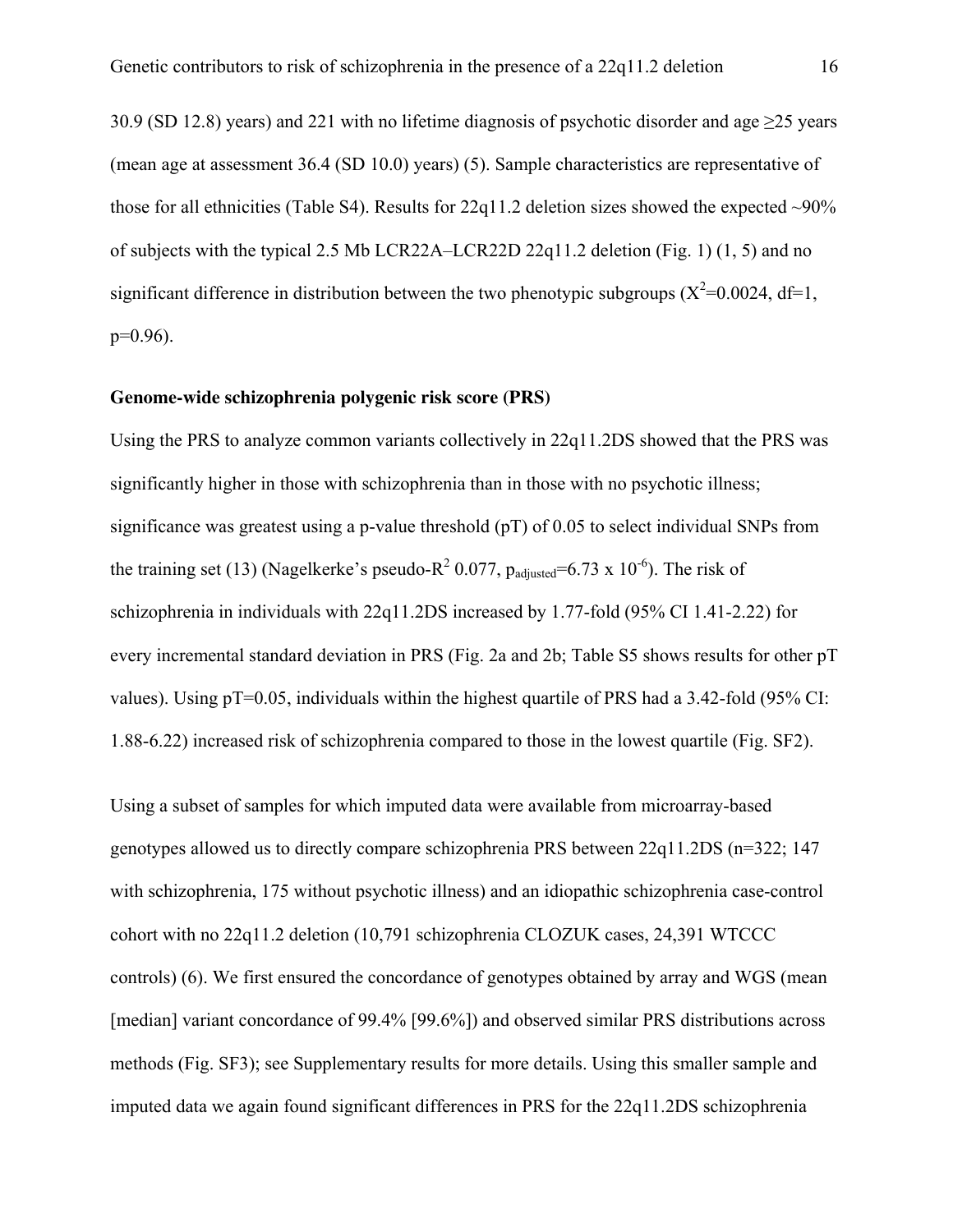group compared to those with no psychotic illness (pT=0.05:  $R^2$ =0.063,  $p_{adjusted}$ =5.5x10<sup>-4</sup>, OR=1.63, 95% CI:1.27-2.08; Fig. 3a(i) and 3b(i)), confirming that the PRS results were comparable to those using WGS data. We also confirmed the significant difference in PRS between the CLOZUK-schizophrenia and the WTCCC-control samples, which was comparable to the results obtained when using larger case-control datasets  $(6, 13)$ : pT=0.05: R<sup>2</sup>=0.11, p<sub>adjusted</sub>  $\leq 2x10^{-16}$ , OR=2.05, 95% CI: 2.00-2.11; Fig. 3a(vi) and 3b(vi).

We then proceeded to examine novel reciprocal case-control comparisons between the 22q11.2DS and population-based cohorts (Fig. 1). Individuals with 22q11.2DS-schizophrenia had a significantly higher PRS than WTCCC-controls (pT=0.05:  $R^2$ =0.014, p<sub>adjusted</sub> 3.8x10<sup>-6</sup>, OR=1.53, 95% CI: 1.29-1.81; Fig. 3a(ii) and 3b(ii)). Similarly, the CLOZUK-schizophrenia group had a significantly higher PRS than the  $22q11.2DS$ -non-psychotic group ( $pT=0.05$ :  $R^2$ =0.047,  $p_{adjusted}$  <2x10<sup>-16</sup>, OR=2.05, 95% CI: 1.74-2.41; Fig. 3a(v) and 3b(v)). These results indicate that PRS was significantly greater in individuals with psychotic illness, regardless of the presence of the 22q11.2 deletion.

Within diagnostic group analyses revealed that the PRS observed in schizophrenia cases from the CLOZUK cohort was significantly greater that that seen in those with schizophrenia and 22q11.2DS (pT=0.05:  $R^2$ =0.0065, p<sub>adjusted</sub> 0.01, OR=1.31, 95% CI:1.10-1.55; Fig. 3a(iv) and 3b(iv)). The PRS results for the non-psychotic 22q11.2DS group were not significantly different than those for WTCCC controls (Fig.  $3a(iii)$  and  $3b(iii)$ ); however, the  $22q11.2DS$  sample size was underpowered for this comparison given the low effect size (Table S6).

We assessed the consistency of these results with a liability threshold model that assumed additive effects of the 22q11.2 deletion and PRS on risk for schizophrenia; details of our methodology and results are provided in the Supplemental methods and Table S7. The model that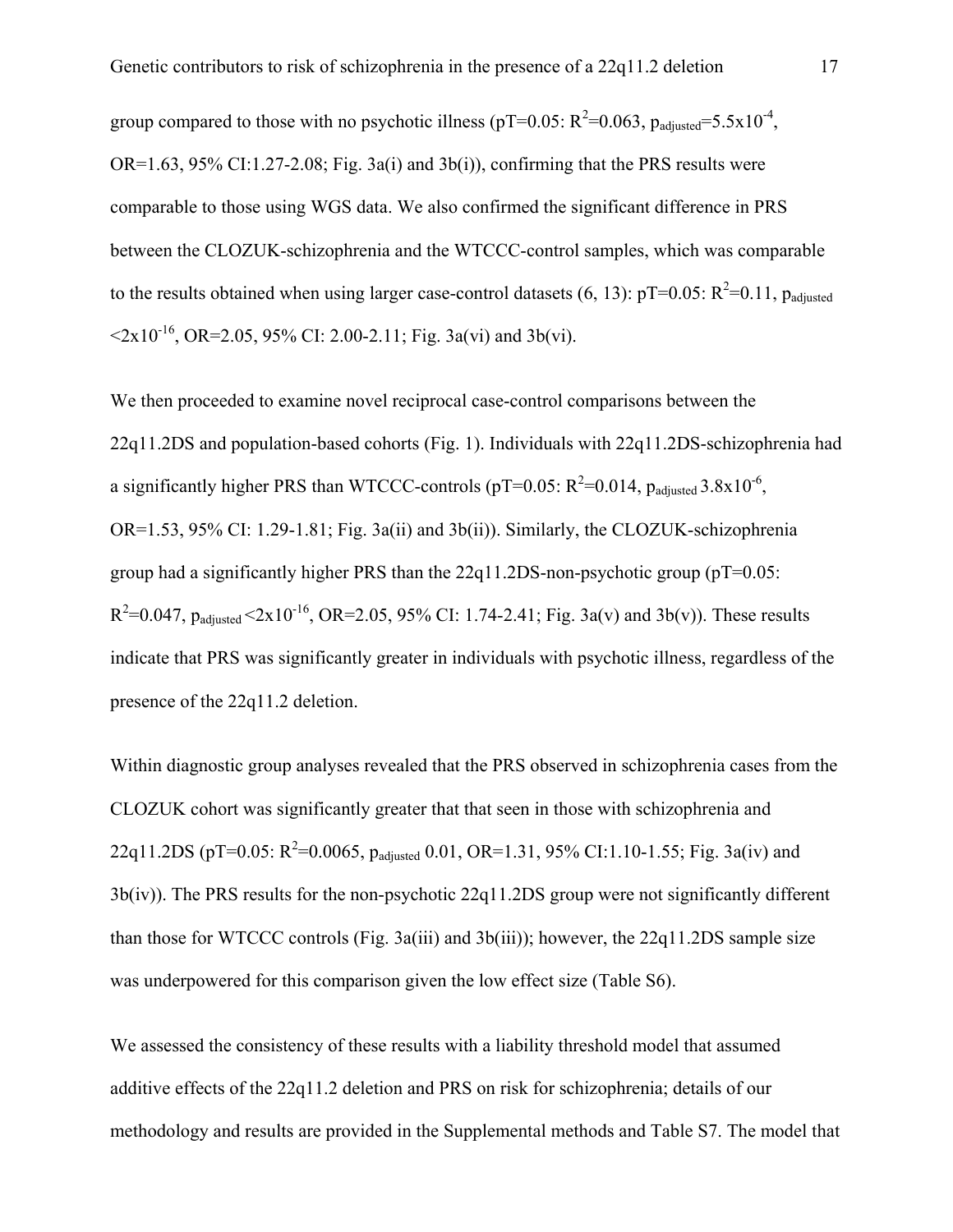best fit the observed data (where the sum of the absolute difference in observed and expected PRS was the lowest (0.005) across all 4 cohorts) estimated that the PRS contributes to 5.2% (range 4.9% to 5.5%) of the variance of liability for schizophrenia. This best-fit model also provided an estimate of the shift in liability attributable to the 22q11.2 deletion (1.0, range 0.2- 1.9) from population-based expectations of schizophrenia prevalence (2.33, based on top 1% CI of the normal distribution). In comparison, an increase in the PRS by one standard deviation corresponds to a shift in liability of 0.23. Working back from the estimated shift in liability attributable to the 22q11.2 deletion (i.e., 2.33–1.00=1.33) provides a predicted prevalence of schizophrenia in 22q11.2DS of 9.2% (range 1.7% to 33.7%) (Table S7). Using this best-fit liability threshold model to calculate the sample sizes required to provide 80% power to detect a nominally significant difference in PRS at pT=0.05, indicated that apart from the comparison of PRS between 22q11.2DS individuals without psychosis and WTCCC controls, all other primary analyses of polygenic risk were sufficiently powered (Table S6).

#### **Common variants - intact 22q11.2 allele and genome-wide association (GWAS)**

Given previous evidence for a genetic modifier locus in studies of cardiac phenotypes in 22q11.2DS (24), we considered the possibility that individual genetic risk factors could confer an elevated effect size in association analyses of 22q11.2DS that compared those with and without schizophrenia. We examined this possibility by conducting association analyses of individual SNPs, restricted to the 22q11.2 deletion region (3,252 SNPs for full dataset, 3,236 SNPs for European ancestry) and genome-wide (4,313,064 SNPs outside this deletion region). None of these analyses identified genome-wide significant associations with schizophrenia in either the European cohort (n=435) or total cohort (n=519) (Fig. SF4 to SF9, Tables S8 to S11). Genomewide, the top SNP was rs12824373 ( $p=6.91x10^{-7}$ ), located in an intron of the *CRADD* gene. This SNP was not significantly associated with schizophrenia in the PGC GWAS (13). Also, no SNP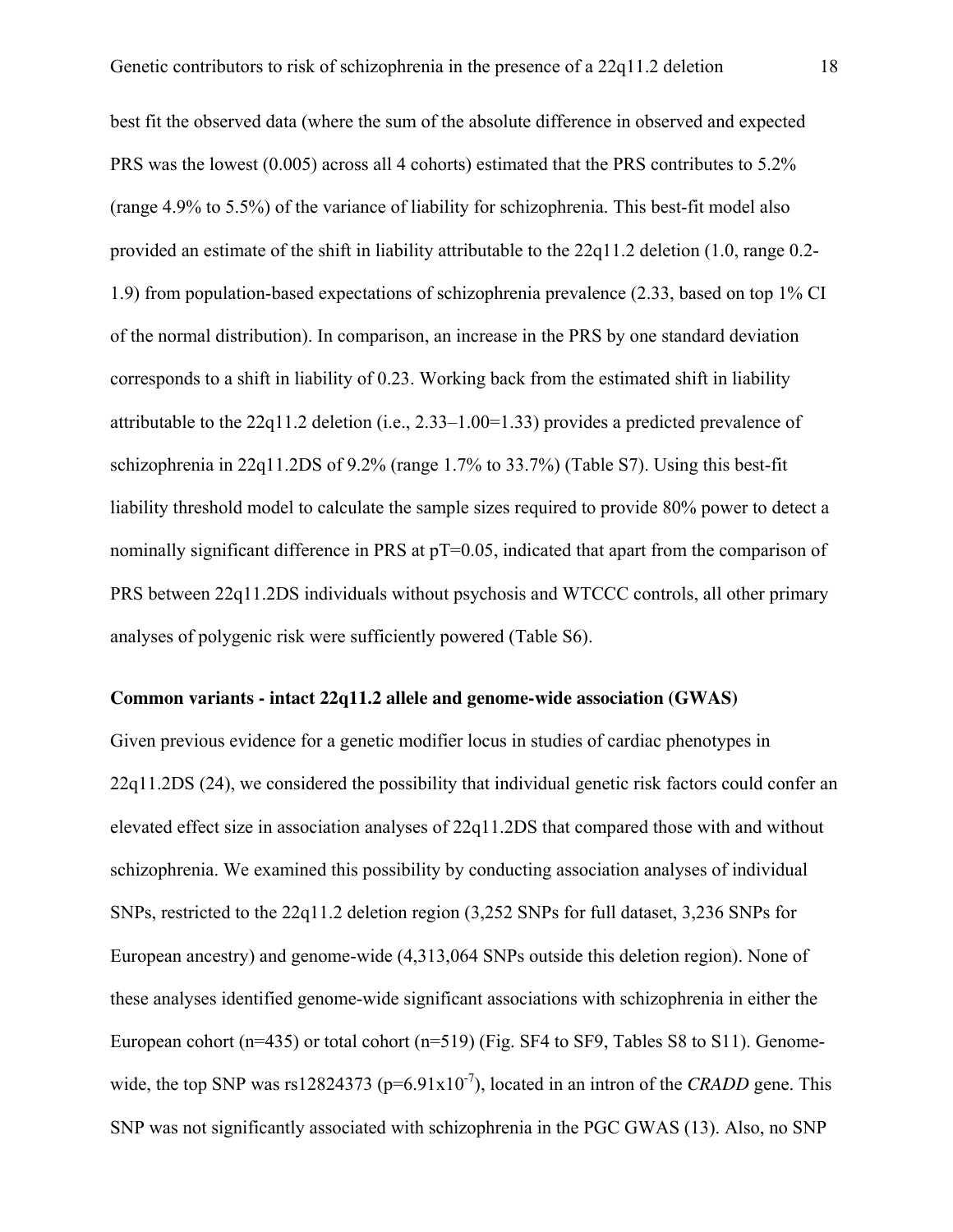previously reported to reach genome-wide-significant levels of association with schizophrenia (13) yielded suggestive evidence of association in this GWAS of 22q11.2DS (minimum unadjusted p-value=7.4x10<sup>-3</sup>; Table S12). Results were also non-significant when restricting to 724,010 SNPs in 2925 LOF-intolerant genes (6) (minimum  $p=4.88\times10^{-5}$ ).

#### **Rare variants - individual, gene-based and gene-set analyses**

Similar to common variant results, there was no significant association of schizophrenia with any individual rare variant, nor for individual gene-based rare variant analyses, within or outside the 22q11.2 deletion region (Fig. SF10, Table S13-15). There were few LOF variants within the 22q11.2 deletion region (i.e., in effect, knock-out mutations) (Fig. 4).

Analyzing genome-wide rare variants collectively in functional gene-sets (Table S3), comparable to methods used previously (5, 10), but with the addition of accounting for polygenic risk in 22q11.2DS, showed nominally significant results (Table 1, Table S16). The top four results (unadjusted p values  $5.9x10^{-3} - 5.5x10^{-4}$ ) implicated the Kirov ARC gene-set (11, 25). Though none remained significant after adjustment for multiple testing, one result was borderline significant (p=0.053) after correcting for 300 tests (Table 1). Overall genome-wide rare-variant burden (i.e., regardless of gene function) showed no significant relationship to schizophrenia (unadjusted p values: genome-wide 0.35-0.79, 22q11.2 deletion region 0.02-0.79; Tables S17- 18). Similarly, there was no significant enrichment of heterozygous truncating variants (p=0.76) in a gene-set comprising 2,925 genes considered intolerant to LOF variation (gnomAD 2.1 observed/expected LOF, upper 95% CI <0.35).

Using a complementary multivariate method to assess the functional genome-wide rare variant burden supported the Kirov\_ARC gene-set (11) as the most promising (permutation-based FDR  $\sim$ 25%) of the 30 gene-sets tested, but revealed possible heterogeneity of findings (Fig. SF11). For rare missense variants in this gene-set, the coefficients were negative, indicating the variant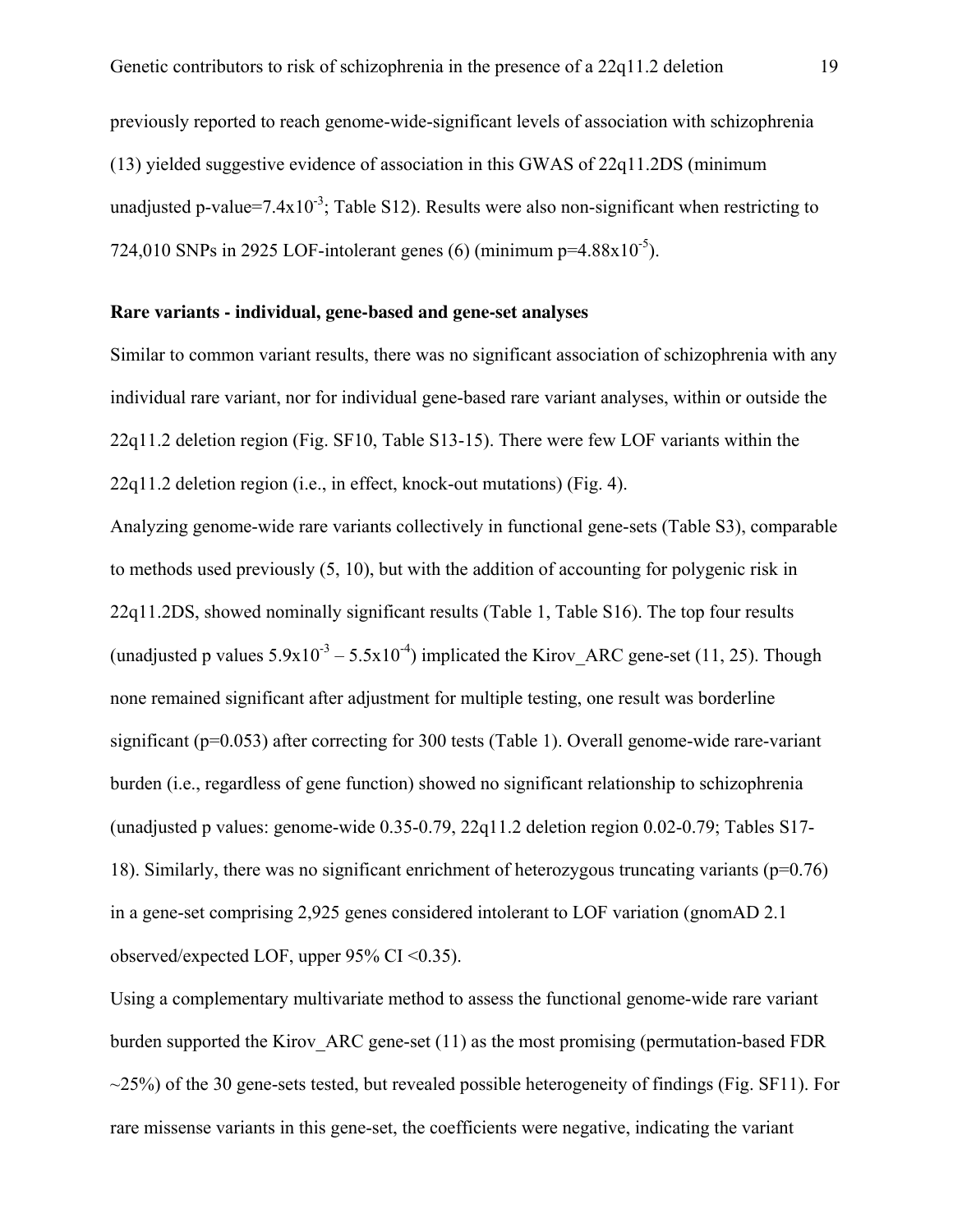burden is enriched in the non-psychotic 22q11.2DS group. (Wald p-value, coefficient: 2.6x10<sup>-3</sup>, -0.35 for missense CADD >15 variants; 0.04, -0.22 for other missense variants). In contrast, the contribution of LOF SNVs was positive (Wald p-value 0.21, coefficient 0.16), though nonsignificant, suggesting that for the Kirov ARC gene-set, the LOF rare variant burden may be somewhat enriched in those with schizophrenia. The main gene driving the putatively protective rare missense burden signal for the Kirov ARC gene-set was *DLGAP2* (gene-level nominal pvalue 0.01, CADD >15 missense variants).

#### **DISCUSSION**

The results of this study provide new data relevant to our understanding of the genetic architecture underlying the exceptionally increased risk for developing schizophrenia and related psychotic illnesses imparted by the 22q11.2 deletion (1). We demonstrate for the first time that individuals with 22q11.2DS who develop schizophrenia have a significantly greater schizophrenia polygenic risk score than those with no psychotic illness, suggesting that both the 22q11.2 deletion and the aggregate risk conferred by common genetic risk factors outside the deleted region contribute to schizophrenia in 22q11.2DS. There was no evidence for contributions from common or rare variants at the individual variant or gene-based level. There was however some suggestive evidence that rare coding variants in genes involved in ARC synaptic gene complexes, previously reported to be involved in large population-based schizophrenia samples (8-12), may contribute to modifying risk of schizophrenia in 22q11.2DS.

#### **Contribution of genome-wide polygenic risk**

The PRS results showing that collective common genetic risk factors independent of the 22q11.2 deletion have a substantive role in increasing risk of schizophrenia in 22q11.2DS are consistent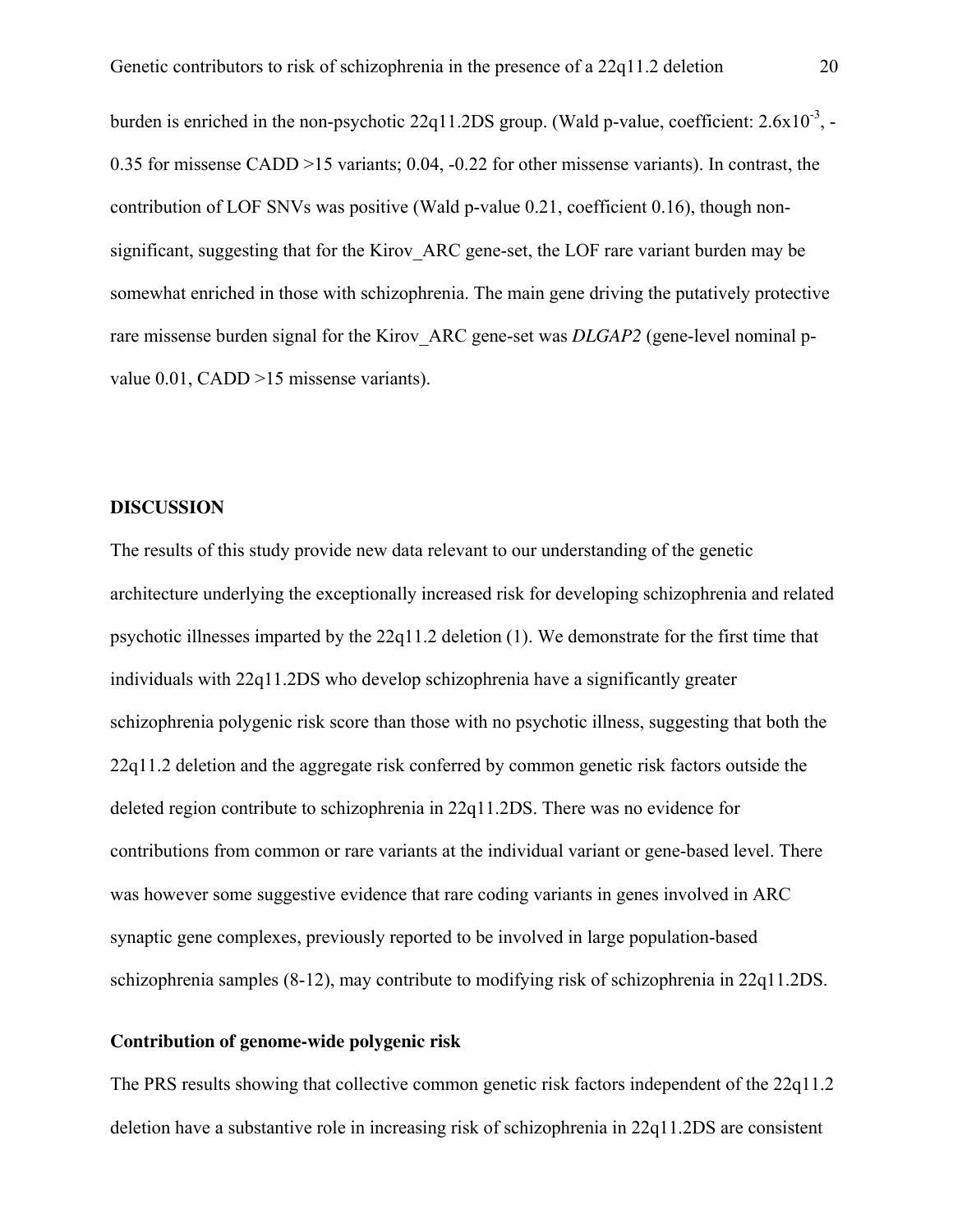with research indicating the importance of polygenic risk in developing schizophrenia in large general population studies (6, 13). They are also consistent with findings for individuals with other CNVs that increase risk for neuropsychiatric and neurodevelopmental disorders (26-28). They differ somewhat from those of a study examining CNVs ascertained as part of the PGC that reported small PRS effects in 56 individuals with schizophrenia and a 22q11.2 deletion, in contrast to greater PRS effects for CNVs with low risk for schizophrenia that were also present in control samples (26). Availability of non-psychotic control groups and the sample sizes available could have contributed to the strong effect of schizophrenia PRS observed in our study. The ability to directly compare PRS between individuals with 22q11.2DS and cohorts of schizophrenia and controls with no 22q11.2 deletion allowed us to determine that the contribution of polygenic risk to schizophrenia was slightly but significantly lower in those with, than in those without a 22q11.2 deletion (6). This suggests that when our results are considered according to the liability threshold model, the presence of the 22q11.2 deletion may lower to some extent the degree of background polygenic risk involved in developing schizophrenia.

Broad confidence intervals precluded our ability to determine additive or other relationships between the PRS and 22q11.2 deletion. Nonetheless, assuming an additive liability model, the proportion of variance liability for schizophrenia in 22q11.2DS attributable to the PRS was estimated to be 5.2% (range 4.9%-5.5%), which is in line with the estimates of 7% and 5.7% reported previously for idiopathic schizophrenia (6, 13). Based on this model there were wide ranges for the estimated shift in liability attributed to the 22q11.2 deletion (from the expected 1% population prevalence of schizophrenia) (Table S7) and estimated schizophrenia prevalence in 22q11.2DS (1.7% to 33.7%). The latter values would therefore embrace the low estimates reported in other studies using statistical models (29, 30) and the actual observed prevalence of psychotic illness in 22q11.2DS of >20% (1, 31, 32).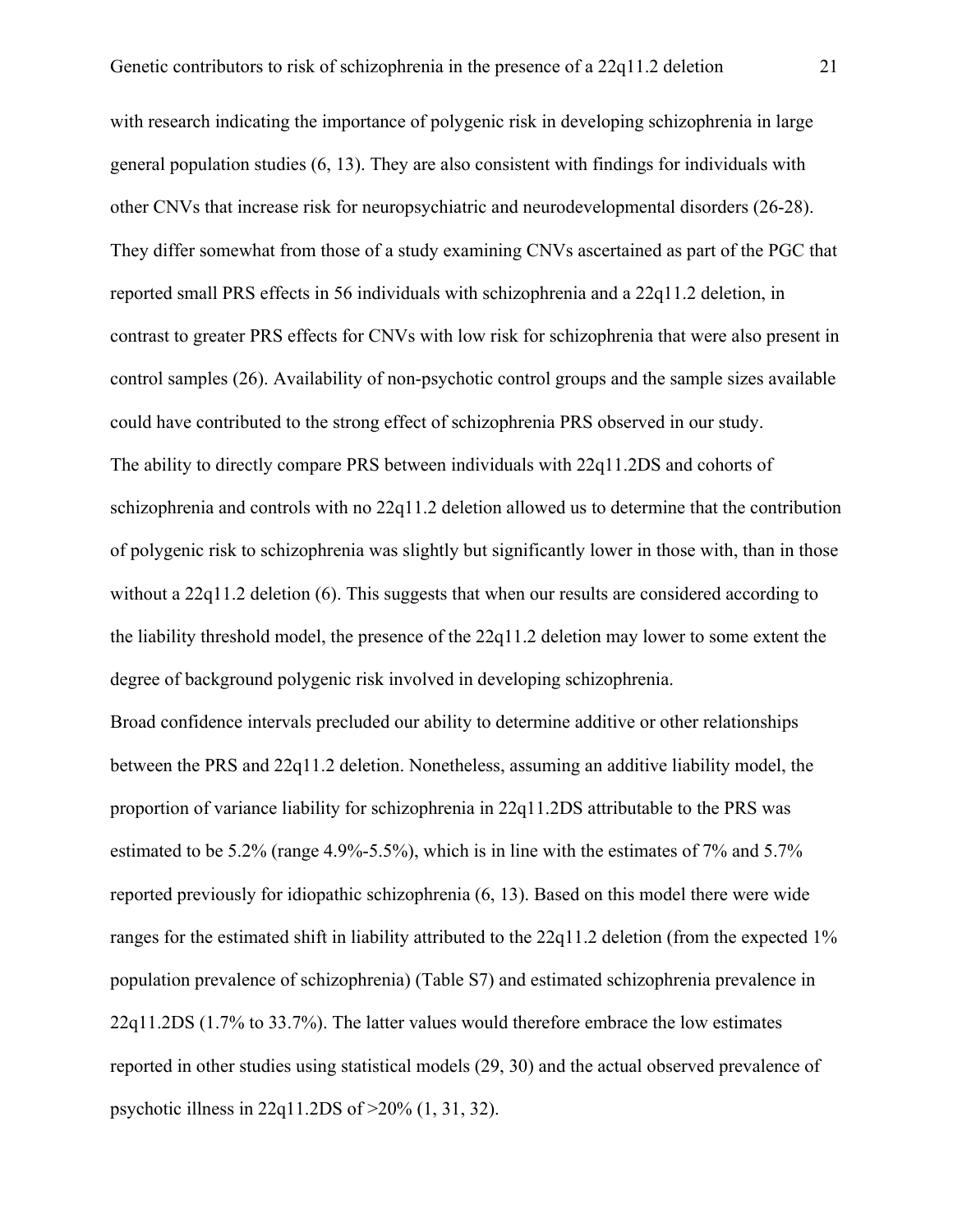#### **Contribution of genome-wide rare variant functional gene-sets**

Complementary to the polygenic risk results, and in innovative analyses that accounted for PRS effects, the results also indicated a possible role for rare variants in the gene-set representing the ARC postsynaptic protein complex (8-12, 25). Consistent with our results in 22q11.2DS, effect sizes are expected to be modest for individual rare SNVs and related gene-set results in schizophrenia (25). It is therefore encouraging that our results for 22q11.2DS provided suggestive evidence in line with multiple studies that have reported rare variants, both SNVs and CNVs, affecting coding sequence of genes from the ARC and closely related synaptic gene-sets to be significantly associated with idiopathic schizophrenia (8-12, 29). Higher powered studies will be needed to evaluate the precise genomic architecture, including direction of effect patterns for rare variants (11, 25, 33, 34).

#### **Role of the 22q11.2 deletion and possible genetic mechanisms**

We have proposed that the presence of the 22q11.2 deletion may lower an individual's tolerance for the expression of multiple biological mechanisms and/or pathways involved in developing schizophrenia (3, 5), and anticipate that this is likely to be related to the collective effect of lowered multi-gene dosage at the 22q11.2 locus. Importantly, we did not find evidence for risk attributable to the 22q11.2 deletion to be mediated through common or rare variants of genes located on the intact 22q11.2 allele, suggesting that it is unlikely that such variants have a large effect on schizophrenia risk. This included the few LOF (in effect null) variants that we identified (Fig. 4) and are now the focus of an in-depth reverse phenotyping effort. These negative results appear consistent with a recent study of idiopathic schizophrenia reporting the absence of detectable individual gene effects for 22q11.2 deletion genes, in contrast to genes in other CNV regions (35) .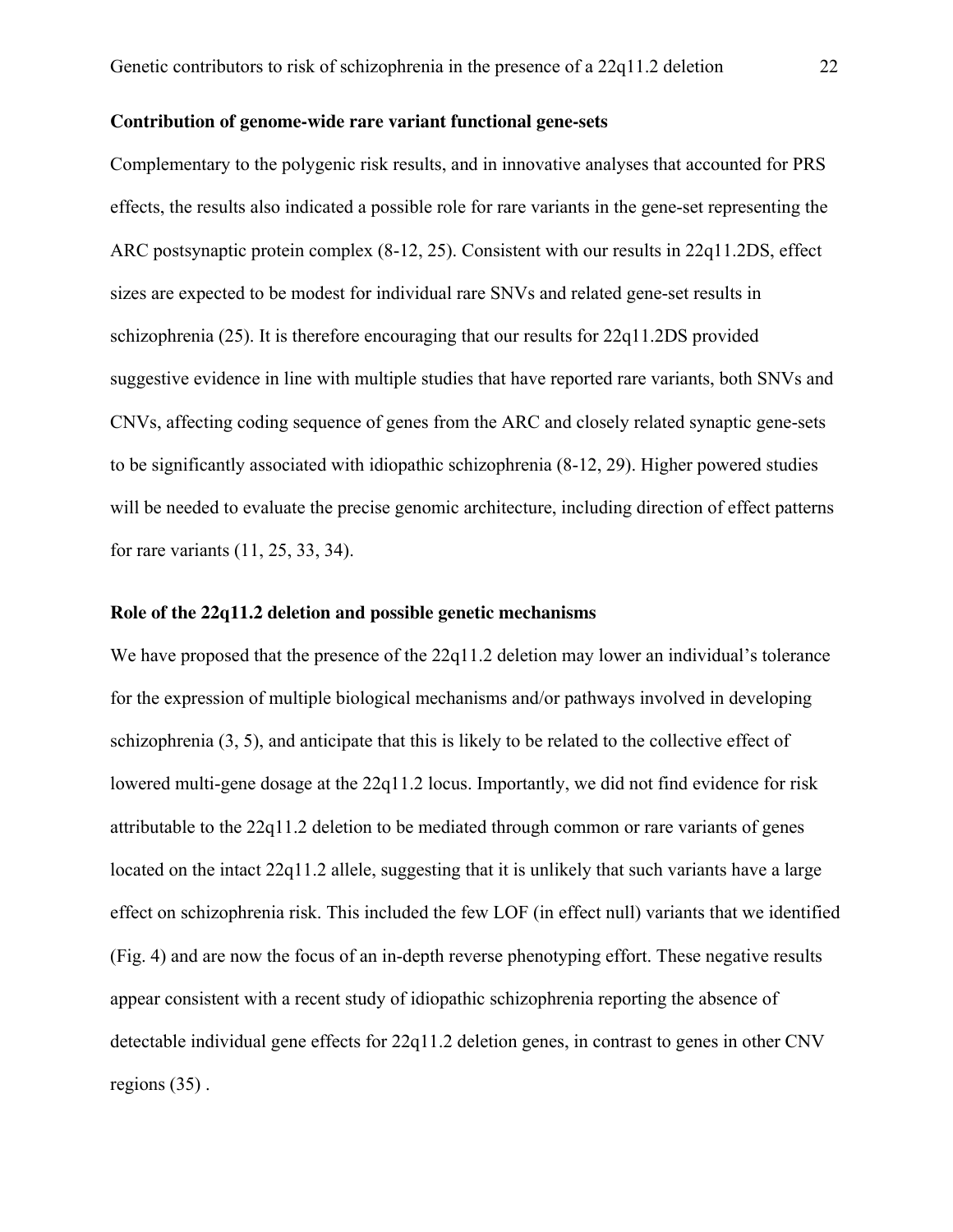Establishing the exact biological mechanisms through which the 22q11.2 deletion confers increased risk to schizophrenia is beyond the scope of this study. However, given the profile of the genes in this region, including those encoding transcription factors, mitochondrial proteins, and others, and the fact that most are expressed in brain (Fig. 4), the 22q11.2 deletion region may be particularly prone to general neurodevelopmental perturbation, and impaired regulatory mechanisms. For example, haploinsufficiency of *DGCR8* affects miRNA buffering genomewide, thus could reveal or enhance effects of common and rare variants elsewhere in the genome (36-41). Many of the genes in the ARC gene-set, for example, are predicted to be affected by *DGCR8* haploinsufficiency (36, 41).

Large GWAS of schizophrenia indicate that the multiple SNPs involved at each significant locus are mostly intergenic or intronic, tag protein-coding and miRNA genes, and increase or decrease risk in about equal proportions, each with a very small effect size (6, 13). Thus the common variant signal measured by polygenic risk may be consistent with a role for non-coding and/or regulatory mechanisms in schizophrenia, including in 22q11.2DS (6, 13, 37, 41, 42). The precise complement of common and rare variants leading to schizophrenia may be personal to the individual but nonetheless observable in aggregate across individuals (43, 44). Further investigations designed to determine the exact nature of the primary 22q11.2 deletion-related biological insult therefore promises to improve our understanding of the mechanisms underlying schizophrenia in both 22q11.2DS and the general population.

#### **Advantages and limitations**

We had available the largest sample of 22q11.2DS subjects with and without a psychotic disorder ever brought together to study the impact of common and rare SNVs to schizophrenia risk. The signal imparted by additional polygenic common variant risk, similar to previous studies using idiopathic schizophrenia case-control samples several orders of magnitude larger (6, 13),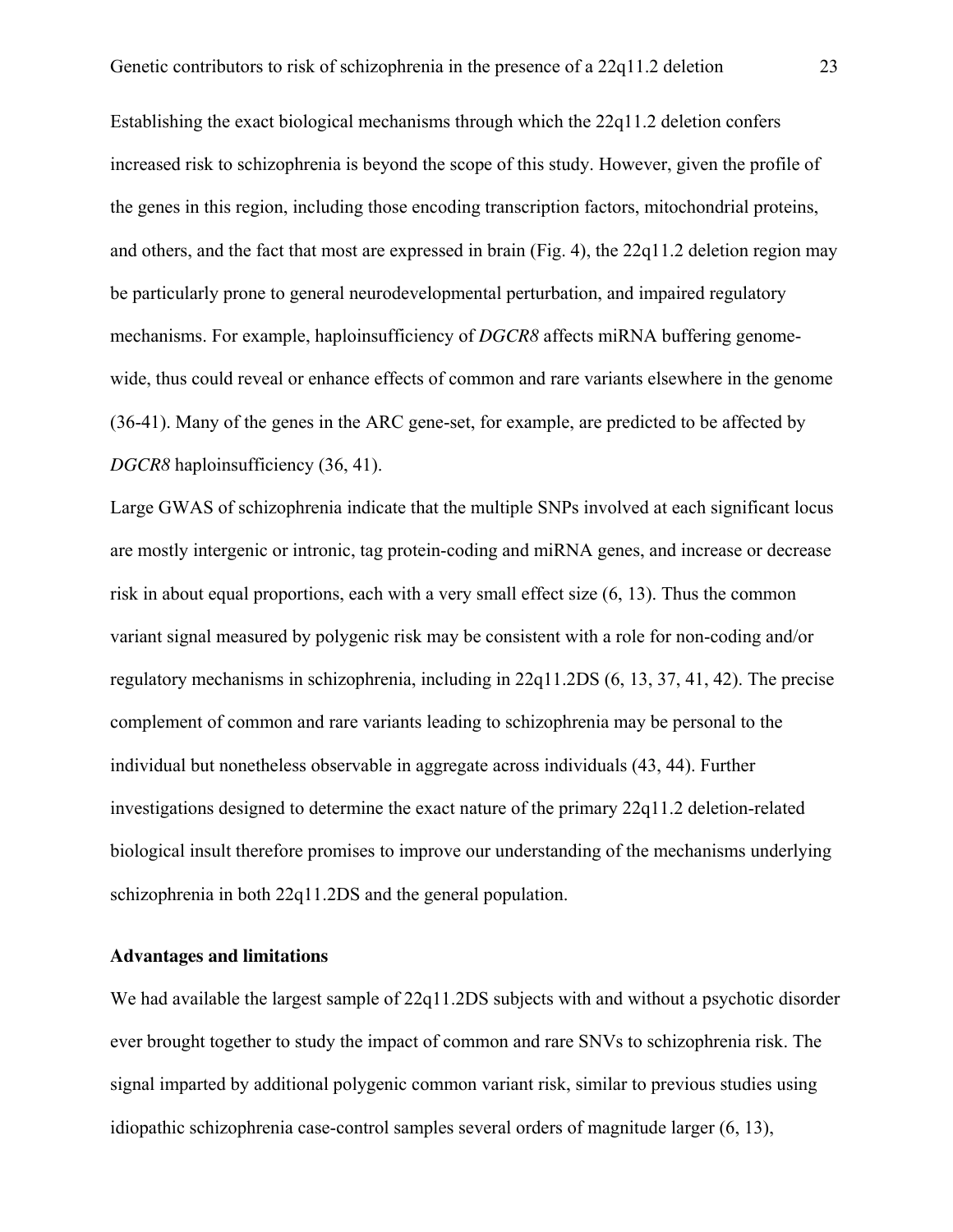produced clearly significant results. The results support our design, using the non-psychotic 22q11.2DS subgroup as the main comparison for 22q11.2DS cases with schizophrenia subgroup within 22q11.2DS. A power analysis indicated that our primary analyses of polygenic risk using the 22q11.2DS schizophrenia group were adequately powered for comparisons with 22q11.2DS without psychotic illness and with the large population-based case-control samples. Also, to our knowledge, this was the first study of schizophrenia genetics to account for polygenic risk while analyzing rare variant burden.

Despite these advantages, power was limited by the available cohort size (Fig. SF12) and would be affected by the possibility that some 22q11.2DS subjects in the non-psychotic group may go on to develop schizophrenia. It is probable that some of the genome-wide polygenic risk associated with schizophrenia may also be involved in other neurodevelopmental disorders (45). This may make the current results all the more remarkable, given the presence of one or more neurodevelopmental phenotypes in most individuals with 22q11.2DS (46).

With respect to rare variants, the current study focused primarily on the signal derived from the exome where findings are more likely to be biologically interpretable and potentially clinically relevant than that from non-coding variants (5, 33). Our conservative design, e.g., for each filtered variant set, considering only those genes with 5 or more rare variants observed in the 22q11.2DS sample of European ancestry, and using 30 gene-sets thus correcting for 300 tests, may have affected power. Also, as in other sequencing studies (25), certain variant types, e.g., indels, were imperfectly captured (14). Recruiting larger samples of individuals with schizophrenia and older adults with no psychotic illness from the 22q11.2DS population could provide the means to further delineate the strength of the relationship between the factors identified, including rare variants in the small ARC gene-set, and the risk for schizophrenia. This would also be essential to enable investigation of other mechanisms with lower effect sizes. In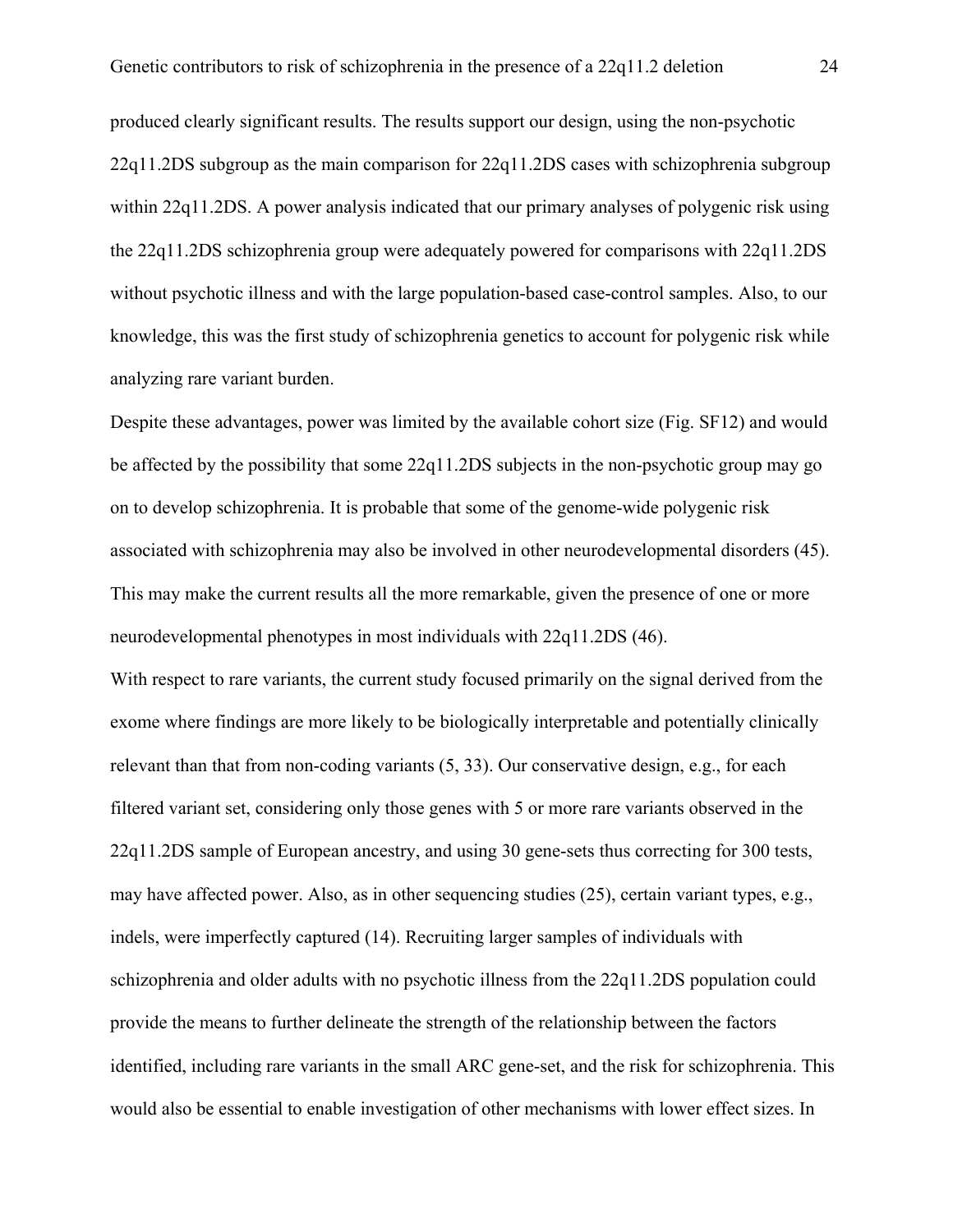future studies, larger samples of 22q11.2DS may also assist in determining the role of X chromosome variants in the context of a 22q11.2 deletion, and provide sufficient data to assess those of non-European ancestry (5).

Although we were unable to use these WGS data to simultaneously assess CNVs or other structural variants (14), we have previously demonstrated in a smaller but overlapping sample that additional rare CNVs overlapping genes outside of the 22q11.2 deletion region contribute to schizophrenia risk in 22q11.2DS (5). Also, the IBBC proband-only 22q11.2DS sample provides no capability of examining inheritance, parent-of-origin, or segregation data for the 22q11.2 deletion or any other variants, or the family history of schizophrenia, all of which are factors of interest in disease expression (1, 3, 5). In smaller samples, the parental origin and inheritance status of the 22q11.2 deletion have not appeared to play a role in schizophrenia, however (47), and one can expect that >90% of the 22q11.2 deletions would arise as *de novo* mutations (1).

#### **CONCLUSIONS**

Our results indicate that, despite its high impact, the risk conferred by the 22q11.2 deletion is even greater when present with the genome-wide risk factors that also have a key role in schizophrenia risk in the general population (6, 13, 25). Given the magnitude of the risk of the 22q11.2 deletion relative to common genetic risk factors, including polygenic risk, understanding the biological consequences of this deletion will be an important next step in appreciating the underlying pathology of schizophrenia. The overall results further illustrate the value of using 22q11.2DS as a model for delineating the genetic architecture of schizophrenia. The direction of effect, and the type and precise position of the additional variants will be important factors to consider. Lessons learned from 22q11.2DS may be applicable to other recurrent CNVs that contribute to risk for schizophrenia in the general population (10). Future analyses of raw wholegenome sequencing data will allow for more detailed assessment of variants and pathways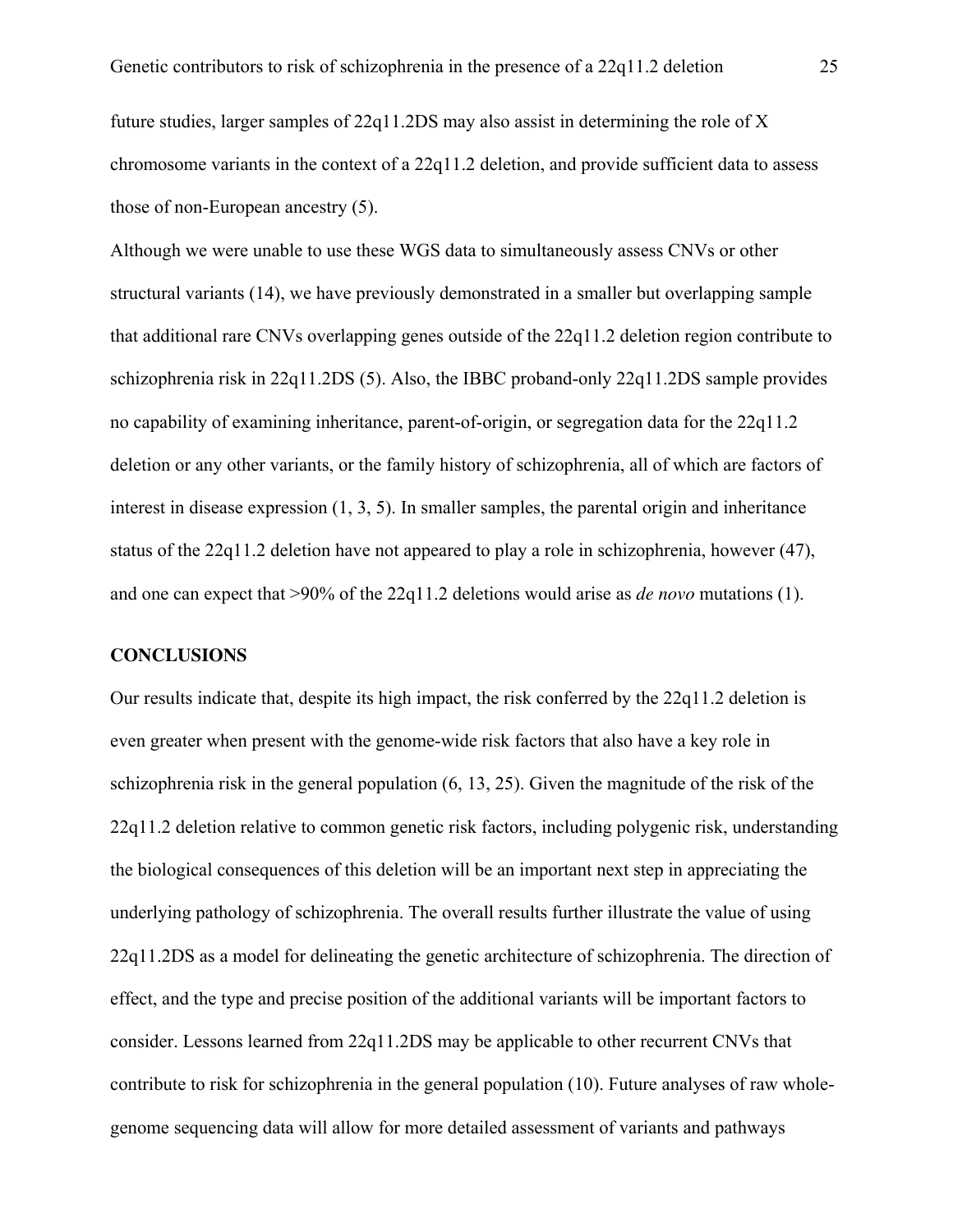implicated, and the overall genetic architecture and proposed mechanisms of schizophrenia, incorporating those related to structural variants (5). These observations have important implications for research, including functional genomic studies using induced pluripotent stem cells from individuals with 22q11.2DS to model schizophrenia, and potentially for clinical genetic practice. Given the magnitude of the effect size of the 22q11.2 deletion, prospective studies using algorithms generated from such sequence data together with phenotypic data relevant to schizophrenia risk could lead to findings of clinical relevance to the individual (3, 48).

**Acknowledgements:** The IBBC is supported by the National Institute of Mental Health grants U01MH101719, U01MH0101720, U01MH0101723, U01MH101722, and U01MH101724. Other grant support includes: Brain and Behavior Foundation Young Researcher grant (formerly NARSAD, grant n. 21278) to Dr. Armando, Fondecyt-Chile Grant 1171014 to Drs. Fritsch, Ornstein, and Repetto, grant FWO G.0E11.17N to Dr. Vermeesch, MRC Centre grant MR/L010305/1, National Institute of Mental Health grant U01MH101724, and Welsh Government funded Research Centre 514032 to Dr. Owen, NARSAD (Brain and Behavior Research Foundation) to Dr. Ousley, National Institute of Mental Health grant MH064824 to Drs. Antshel, Fremont, Kates, and Simon, NIH grant R01GM117946 to Drs. Duncan and Voss, NIH grant U54NS091859 to Drs. Chopra, Epstein, Johnston, and Warren, NIH grants R01MH100917 and R01GM117946 to Drs. Cutler, Epstein, Kotlar, Mulle, and Zwick, NIMH K01 MH112774 to Dr. Jalbrzikowski, NIMH R01 MH085953 and NIH U54 EB020403 to Drs. Bearden and Kushan, NIMH U01MH101724 to Dr. van den Bree, P01HD070454 to Drs. Crowley, Diacou, Emanuel, Guo, Jin, Lilley, McDonald-McGinn, McGinn, Moss, Morrow, Salmons, Sharkus, Tran, Unolt, Zackai, and Zhao, P50MH09689 and R01-MH-1072351 to Dr. R.E. Gur, P50MH096891 to Drs.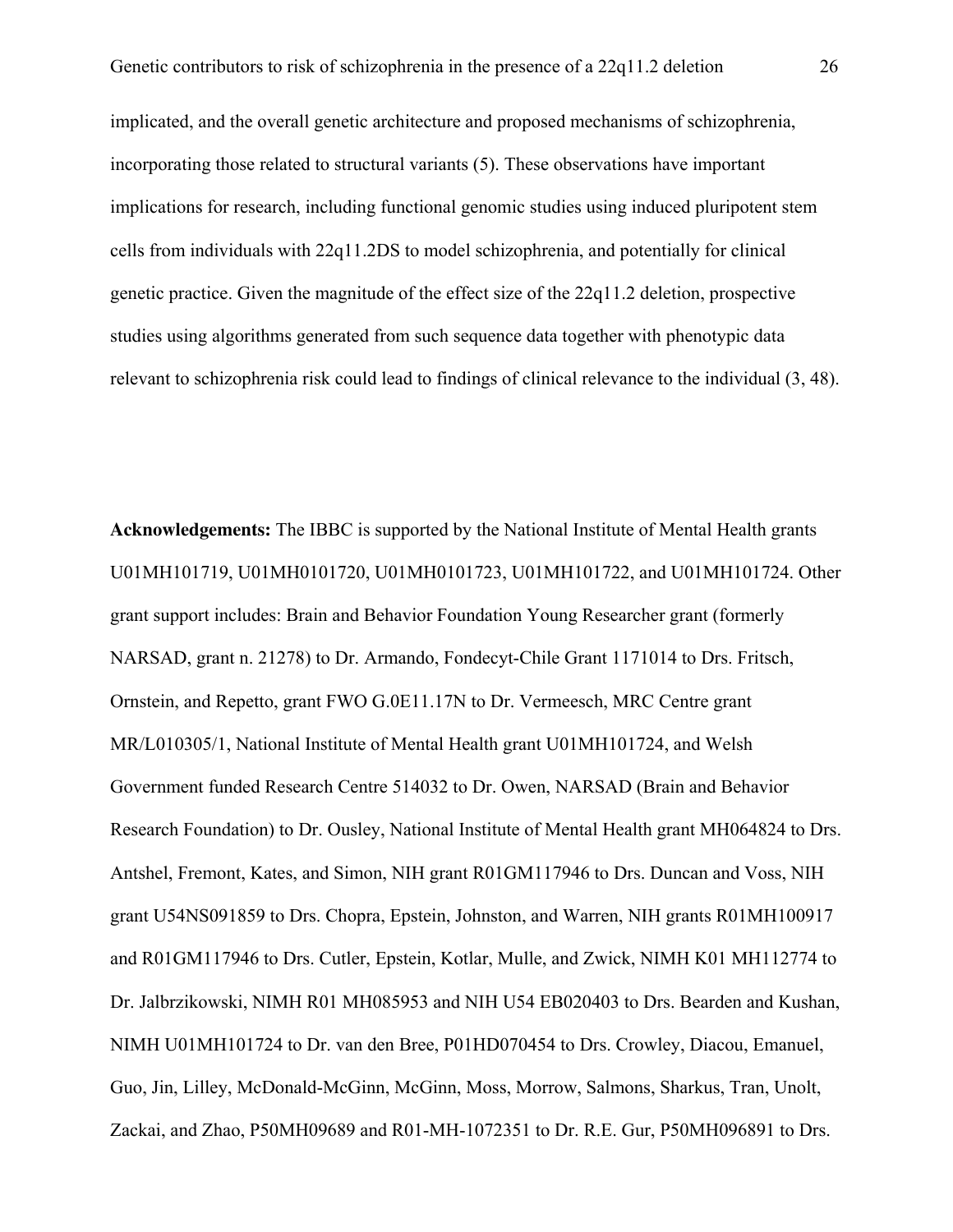Calkins and R.C. Gur, National Institute of Mental Health R01MH085953 to Drs. C. Murphy and D. Murphy, R01-MH-107235 to Dr. R.C. Gur, Swiss National Science Foundation (Grant number 324730 144260) and National Center of Competence in Research (NCCR) "Synapsy-The Synaptic Bases of Mental Diseases" (Grant number 51NF40-185897) to Dr. Eliez, T32 MH019112 to Dr. Tang, the Binational Science Foundation, grant 2017370 to Dr. Gothelf, U01 MH087626 to Drs. Calkins, Gallagher, R.C. Gur, and R.E. Gur, U54HD090260 to Drs. Diacou, Guo, Morrow, and Zhao, UO1-MH191719 and R01 MH087636-01A1 to Drs. Crowley, Emanuel, Jin, Lilley, McDonald-McGinn, McGinn, Moss, Salmons, Sharkus, Tran, Unolt, and Zackai, Van de Werf fund for cardiovascular research to Dr. Breckpot, IWT 131625 to Dr. Demaerel, and Wellcome Trust grant 102428/Z/13/Z to Drs. Monfeuga and Williams.

The authors thank all individuals with 22q11.2 deletion syndrome and their families for their generous contributions to this and related research studies, and are grateful to support charities including Max Appeal, The 22Crew and Unique. This work included participants of the NCMH study, a collaboration between Cardiff, Swansea and Bangor Universities. We thank the following members of the Division of Psychological Medicine and Clinical Neurosciences at the Cardiff School of Medicine for technical assistance: S. Chawner, A. Cunningham, C. Eaton, A. Evans, S. Morrison, H. Moulding, P. Birch, M. Tong, S. Bowen, L. Benger, M. Thomas, L. Reed, C.T. Carmichael, L. Bates, B. Lugonja, J. Morgan, N. Vinh, A. Evans, L. Hopkins, L. Tram, S. Jacques, S. Lewis.

**Conflict of Interest:** Dr. Merico is a full-time employee and is entitled to a stock option of Deep Genomics Inc., a start-up developing oligonucleotide therapeutics for rare genetic disorders. Dr. Tassone received funding from Zynerba and Asuragen Inc. for her work on Fragile X syndrome. All other authors report no financial relationships with commercial interests.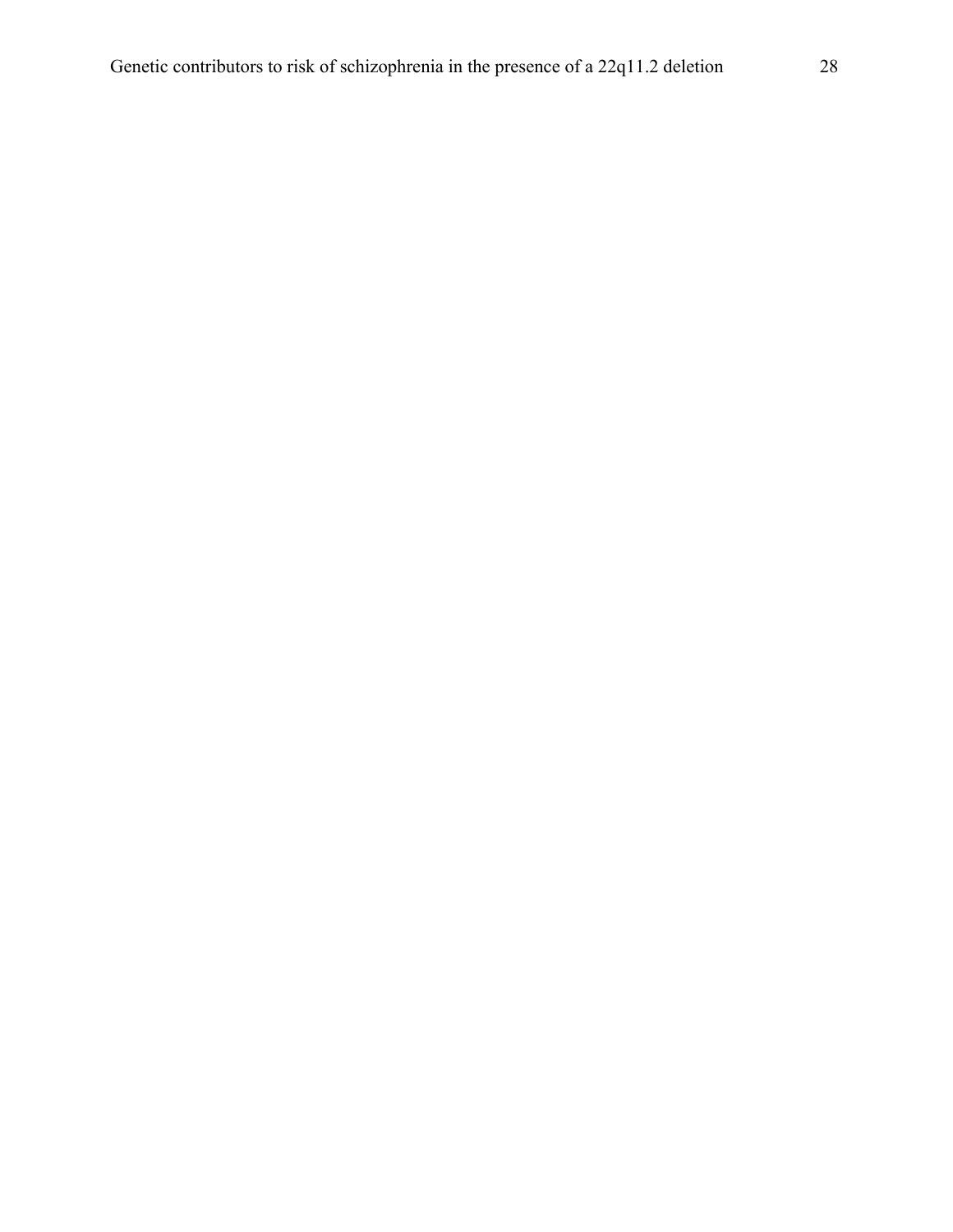#### **REFERENCES**

1. McDonald-McGinn DM, Sullivan KE, Marino B, Philip N, Swillen A, Vorstman JA, et al. 22q11.2 deletion syndrome. Nat Rev Dis Primers. 2015;1:15071.

2. Fung WL, Butcher NJ, Costain G, Andrade DM, Boot E, Chow EW, et al. Practical guidelines for managing adults with 22q11.2 deletion syndrome. Genet Med. 2015;17(8):599- 609.

3. Gur RE, Bassett AS, McDonald-McGinn DM, Bearden CE, Chow E, Emanuel BS, et al. A neurogenetic model for the study of schizophrenia spectrum disorders: the International 22q11.2 Deletion Syndrome Brain Behavior Consortium. Mol Psychiatry. 2017;22(12):1664-72.

4. Insel TR. Rethinking schizophrenia. Nature. 2010;468(7321):187-93.

5. Bassett AS, Lowther C, Merico D, Costain G, Chow EWC, van Amelsvoort T, et al. Rare Genome-Wide Copy Number Variation and Expression of Schizophrenia in 22q11.2 Deletion Syndrome. Am J Psychiatry. 2017;174(11):1054-63.

6. Pardinas AF, Holmans P, Pocklington AJ, Escott-Price V, Ripke S, Carrera N, et al. Common schizophrenia alleles are enriched in mutation-intolerant genes and in regions under strong background selection. Nat Genet. 2018;50(3):381-9.

7. Singh T, Walters JTR, Johnstone M, Curtis D, Suvisaari J, Torniainen M, et al. The contribution of rare variants to risk of schizophrenia in individuals with and without intellectual disability. Nat Genet. 2017;49(8):1167-73.

8. Genovese G, Fromer M, Stahl EA, Ruderfer DM, Chambert K, Landen M, et al. Increased burden of ultra-rare protein-altering variants among 4,877 individuals with schizophrenia. Nat Neurosci. 2016;19(11):1433-41.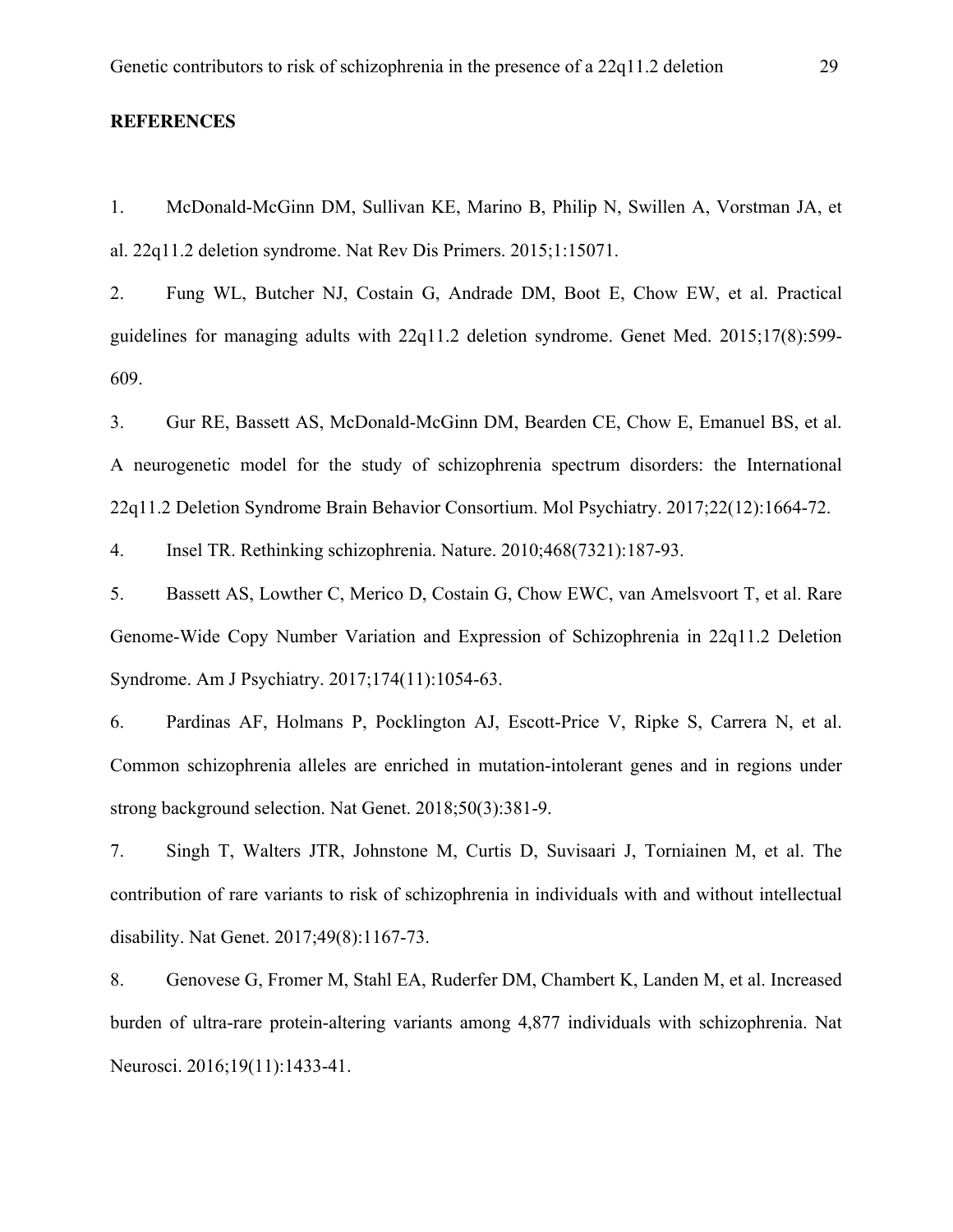9. Purcell SM, Moran JL, Fromer M, Ruderfer D, Solovieff N, Roussos P, et al. A polygenic burden of rare disruptive mutations in schizophrenia. Nature. 2014;506(7487):185-90.

10. Marshall CR, Howrigan DP, Merico D, Thiruvahindrapuram B, Wu W, Greer DS, et al. Contribution of copy number variants to schizophrenia from a genome-wide study of 41,321 subjects. Nat Genet. 2017;49(1):27-35.

11. Kirov G, Pocklington AJ, Holmans P, Ivanov D, Ikeda M, Ruderfer D, et al. De novo CNV analysis implicates specific abnormalities of postsynaptic signalling complexes in the pathogenesis of schizophrenia. Mol Psychiatry. 2012;17(2):142-53.

12. Fromer M, Pocklington AJ, Kavanagh DH, Williams HJ, Dwyer S, Gormley P, et al. De novo mutations in schizophrenia implicate synaptic networks. Nature. 2014;506(7487):179-84.

13. Schizophrenia Working Group of the Psychiatric Genomics Consortium. Biological insights from 108 schizophrenia-associated genetic loci. Nature. 2014;511(7510):421-7.

14. Johnston HR, Chopra P, Wingo TS, Patel V, International Consortium on Brain and Behavior in 22q11.2 Deletion Syndrome, Epstein MP, et al. PEMapper and PECaller provide a simplified approach to whole-genome sequencing. Proc Natl Acad Sci U S A. 2017;114(10):E1923-E32.

15. Rees E, Kendall K, Pardinas AF, Legge SE, Pocklington A, Escott-Price V, et al. Analysis of Intellectual Disability Copy Number Variants for Association With Schizophrenia. JAMA Psychiatry. 2016;73(9):963-9.

16. Guo T, Diacou A, Nomaru H, McDonald-McGinn DM, Hestand M, Demaerel W, et al. Deletion size analysis of 1680 22q11.2DS subjects identifies a new recombination hotspot on chromosome 22q11.2. Hum Mol Genet. 2018;27(7):1150-63.

17. McCarthy S, Das S, Kretzschmar W, Delaneau O, Wood AR, Teumer A, et al. A reference panel of 64,976 haplotypes for genotype imputation. Nat Genet. 2016;48(10):1279-83.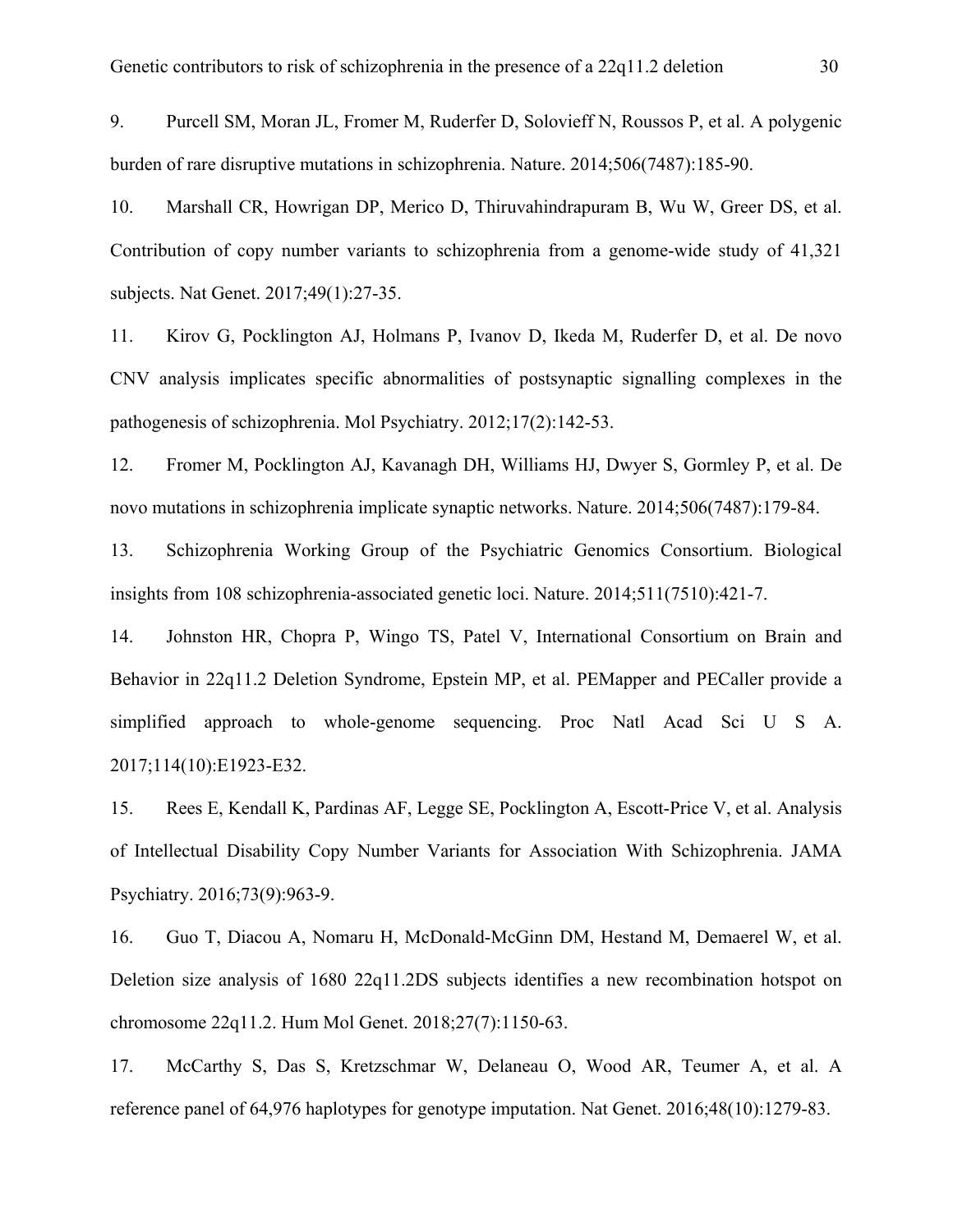18. Loh PR, Danecek P, Palamara PF, Fuchsberger C, Reshef YA, Finucane HK, et al. Reference-based phasing using the Haplotype Reference Consortium panel. Nat Genet. 2016;48(11):1443-8.

19. Das S, Forer L, Schonherr S, Sidore C, Locke AE, Kwong A, et al. Next-generation genotype imputation service and methods. Nat Genet. 2016;48(10):1284-7.

20. Euesden J, Lewis CM, O'Reilly PF. PRSice: Polygenic Risk Score software. Bioinformatics. 2015;31(9):1466-8.

21. Conneely KN, Boehnke M. So many correlated tests, so little time! Rapid adjustment of P values for multiple correlated tests. Am J Hum Genet. 2007;81(6):1158-68.

22. Wu MC, Lee S, Cai T, Li Y, Boehnke M, Lin X. Rare-variant association testing for sequencing data with the sequence kernel association test. Am J Hum Genet. 2011;89(1):82-93.

23. Epstein MP, Duncan R, Jiang Y, Conneely KN, Allen AS, Satten GA. A permutation procedure to correct for confounders in case-control studies, including tests of rare variation. Am J Hum Genet. 2012;91(2):215-23.

24. Mlynarski EE, Sheridan MB, Xie M, Guo T, Racedo SE, McDonald-McGinn DM, et al. Copy-Number Variation of the Glucose Transporter Gene SLC2A3 and Congenital Heart Defects in the 22q11.2 Deletion Syndrome. Am J Hum Genet. 2015;96(5):753-64.

25. Rees E, Carrera N, Morgan J, Hambridge K, Escott-Price V, Pocklington AJ, et al. Targeted Sequencing of 10,198 Samples Confirms Abnormalities in Neuronal Activity and Implicates Voltage-Gated Sodium Channels in Schizophrenia Pathogenesis. Biol Psychiatry. 2019;85(7):554-62.

26. Bergen SE, Ploner A, Howrigan D, CNV Analysis Group and the Schizophrenia Working Group of the Psychiatric Genomics Consortium, O'Donovan MC, Smoller JW, et al. Joint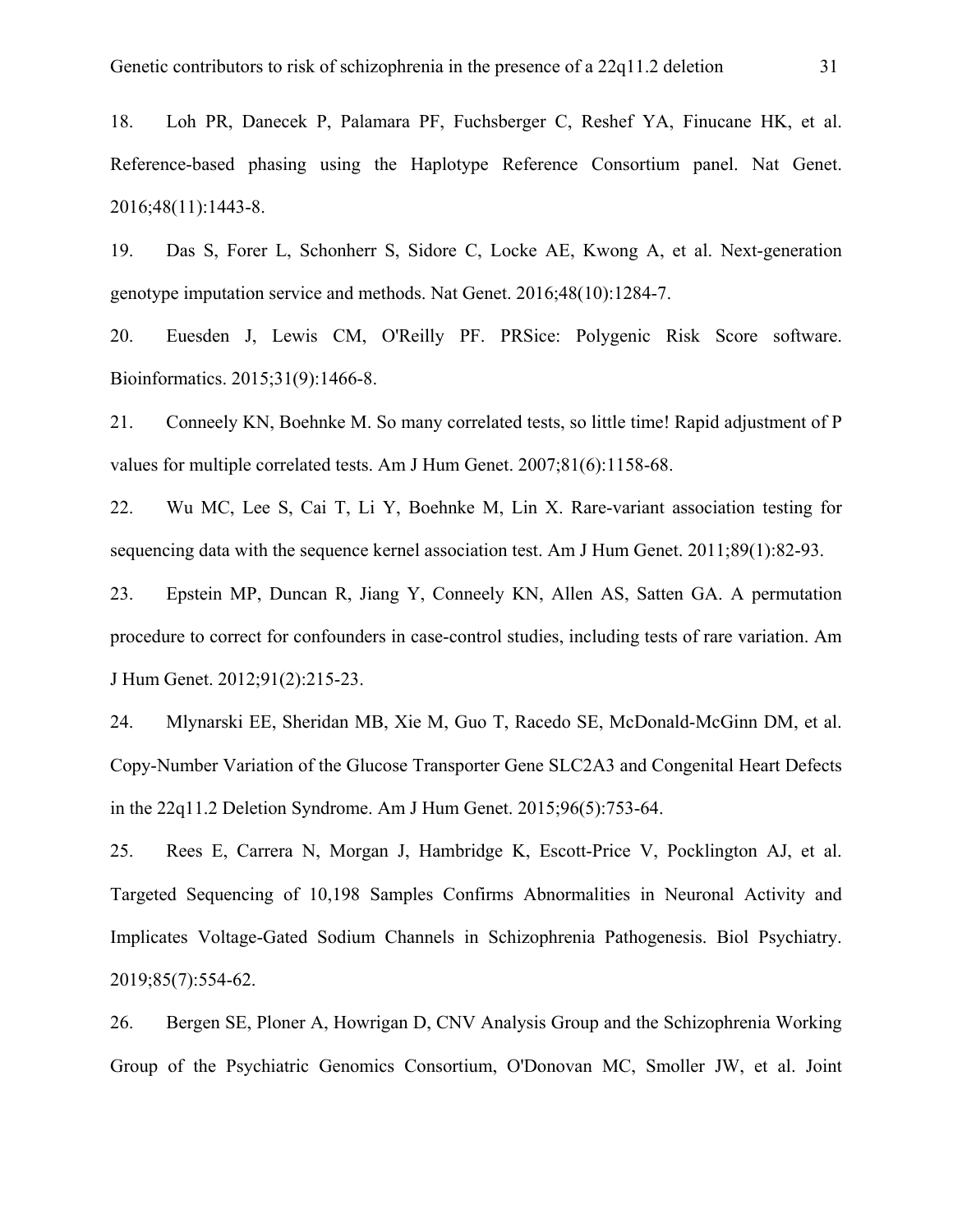Contributions of Rare Copy Number Variants and Common SNPs to Risk for Schizophrenia. Am J Psychiatry. 2019;176(1):29-35.

27. Tansey KE, Rees E, Linden DE, Ripke S, Chambert KD, Moran JL, et al. Common alleles contribute to schizophrenia in CNV carriers. Mol Psychiatry. 2016;21(8):1085-9.

28. Niemi MEK, Martin HC, Rice DL, Gallone G, Gordon S, Kelemen M, et al. Common genetic variants contribute to risk of rare severe neurodevelopmental disorders. Nature. 2018;562(7726):268-71.

29. Kirov G, Rees E, Walters JT, Escott-Price V, Georgieva L, Richards AL, et al. The penetrance of copy number variations for schizophrenia and developmental delay. Biol Psychiatry. 2014;75(5):378-85.

30. Hoeffding LK, Trabjerg BB, Olsen L, Mazin W, Sparso T, Vangkilde A, et al. Risk of Psychiatric Disorders Among Individuals With the 22q11.2 Deletion or Duplication: A Danish Nationwide, Register-Based Study. JAMA Psychiatry. 2017;74(3):282-90.

31. Fung SJ, Sivagnanasundaram S, Weickert CS. Lack of change in markers of presynaptic terminal abundance alongside subtle reductions in markers of presynaptic terminal plasticity in prefrontal cortex of schizophrenia patients. Biol Psychiatry. 2011;69(1):71-9.

32. Schneider M, Debbane M, Bassett AS, Chow EW, Fung WL, van den Bree M, et al. Psychiatric disorders from childhood to adulthood in 22q11.2 deletion syndrome: results from the International Consortium on Brain and Behavior in 22q11.2 Deletion Syndrome. Am J Psychiatry. 2014;171(6):627-39.

33. International Multiple Sclerosis Genetics Consortium. Low-Frequency and Rare-Coding Variation Contributes to Multiple Sclerosis Risk. Cell. 2018;175(6):1679-87.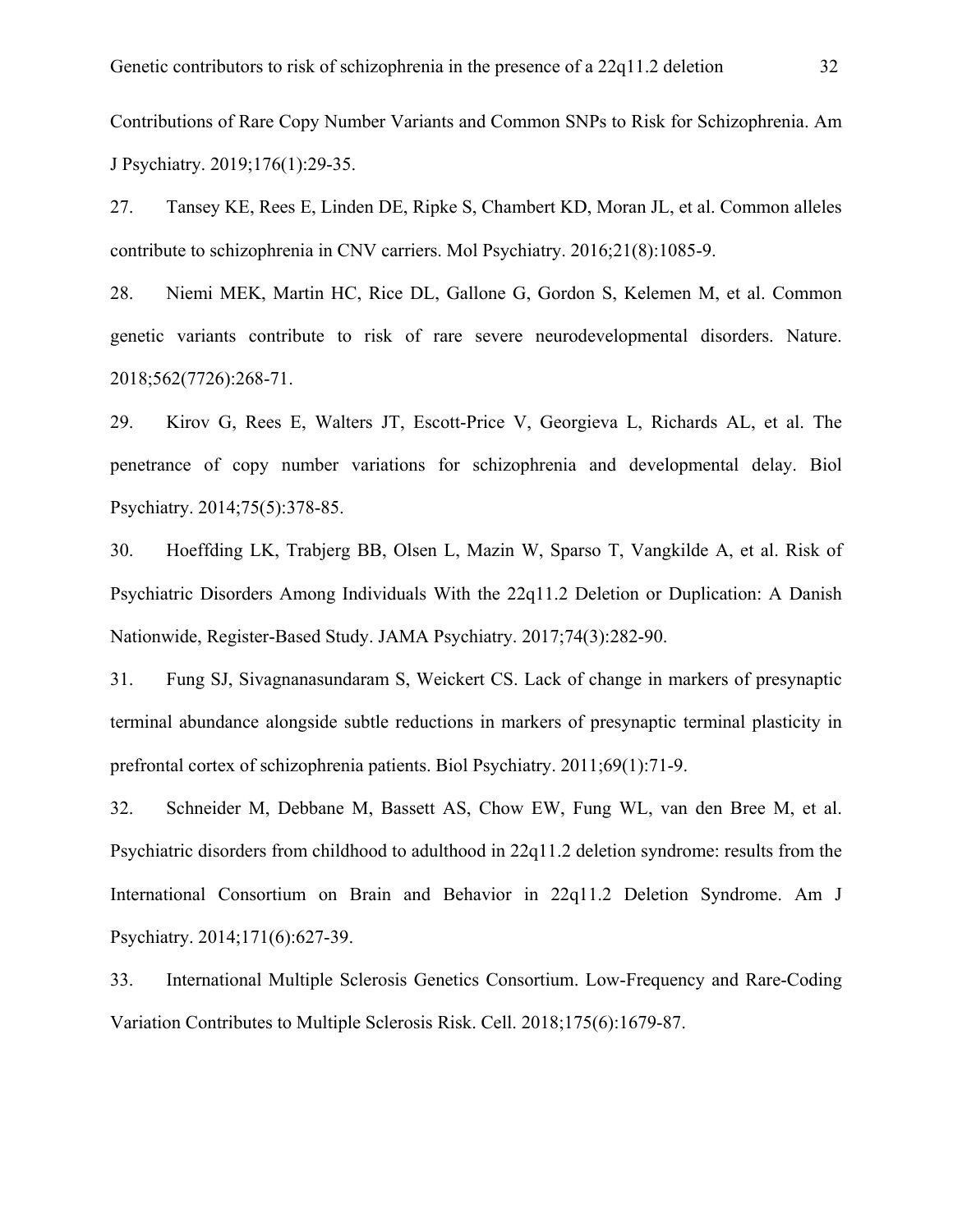34. Ganna A, Satterstrom FK, Zekavat SM, Das I, Kurki MI, Churchhouse C, et al. Quantifying the Impact of Rare and Ultra-rare Coding Variation across the Phenotypic Spectrum. Am J Hum Genet. 2018;102(6):1204-11.

35. Coe BP, Stessman HAF, Sulovari A, Geisheker MR, Bakken TE, Lake AM, et al. Neurodevelopmental disease genes implicated by de novo mutation and copy number variation morbidity. Nat Genet. 2019;51(1):106-16.

36. Stark KL, Xu B, Bagchi A, Lai WS, Liu H, Hsu R, et al. Altered brain microRNA biogenesis contributes to phenotypic deficits in a 22q11-deletion mouse model. Nat Genet. 2008;40(6):751-60.

37. Forstner AJ, Degenhardt F, Schratt G, Nothen MM. MicroRNAs as the cause of schizophrenia in 22q11.2 deletion carriers, and possible implications for idiopathic disease: a mini-review. Front Mol Neurosci. 2013;6:47.

38. Schofield CM, Hsu R, Barker AJ, Gertz CC, Blelloch R, Ullian EM. Monoallelic deletion of the microRNA biogenesis gene Dgcr8 produces deficits in the development of excitatory synaptic transmission in the prefrontal cortex. Neural Dev. 2011;6:11.

39. Brzustowicz LM, Bassett AS. miRNA-mediated risk for schizophrenia in 22q11.2 deletion syndrome. Front Genet. 2012;3:291.

40. Merico D, Costain G, Butcher NJ, Warnica W, Ogura L, Alfred SE, et al. MicroRNA Dysregulation, Gene Networks, and Risk for Schizophrenia in 22q11.2 Deletion Syndrome. Front Neurol. 2014;5:238.

41. Merico D, Zarrei M, Costain G, Ogura L, Alipanahi B, Gazzellone MJ, et al. Whole-Genome Sequencing Suggests Schizophrenia Risk Mechanisms in Humans with 22q11.2 Deletion Syndrome. G3 (Bethesda). 2015;5(11):2453-61.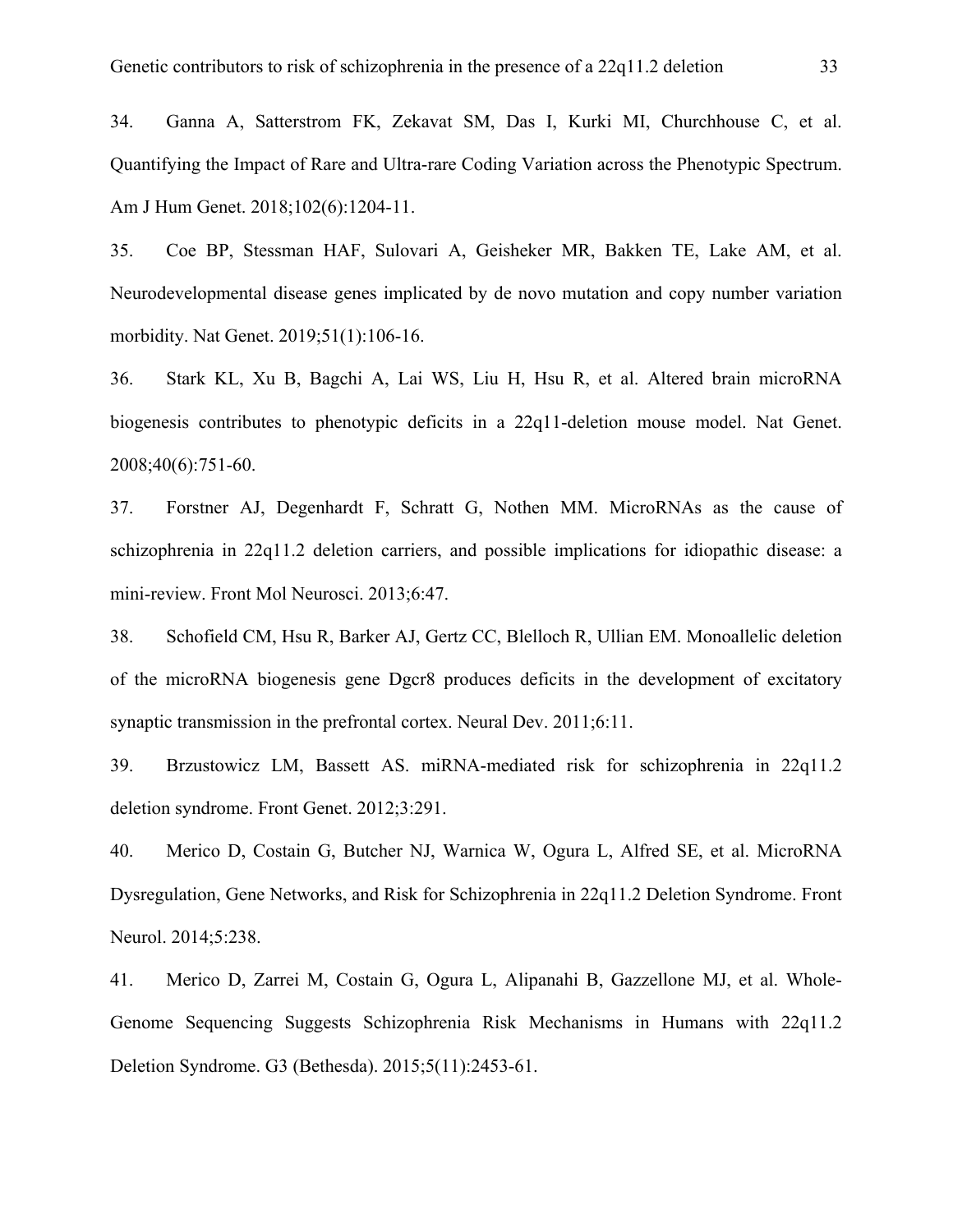42. Warnica W, Merico D, Costain G, Alfred SE, Wei J, Marshall CR, et al. Copy number variable microRNAs in schizophrenia and their neurodevelopmental gene targets. Biol Psychiatry. 2015;77(2):158-66.

43. Costain G, McDonald-McGinn DM, Bassett AS. Prenatal genetic testing with chromosomal microarray analysis identifies major risk variants for schizophrenia and other lateronset disorders. Am J Psychiatry. 2013;170(12):1498.

44. Harrison PJ. Recent genetic findings in schizophrenia and their therapeutic relevance. J Psychopharmacol. 2015;29(2):85-96.

45. Smeland OB, Bahrami S, Frei O, Shadrin A, O'Connell K, Savage J, et al. Genome-wide analysis reveals extensive genetic overlap between schizophrenia, bipolar disorder, and intelligence. Mol Psychiatry. 2019.

46. Swillen A, Moss E, Duijff S. Neurodevelopmental outcome in 22q11.2 deletion syndrome and management. Am J Med Genet A. 2018;176(10):2160-6.

47. Bassett AS, Marshall CR, Lionel AC, Chow EW, Scherer SW. Copy number variations and risk for schizophrenia in 22q11.2 deletion syndrome. Hum Mol Genet. 2008;17(24):4045-53.

48. Van L, Boot E, Bassett AS. Update on the 22q11.2 deletion syndrome and its relevance to schizophrenia. Curr Opin Psychiatry. 2017;30(3):191-6.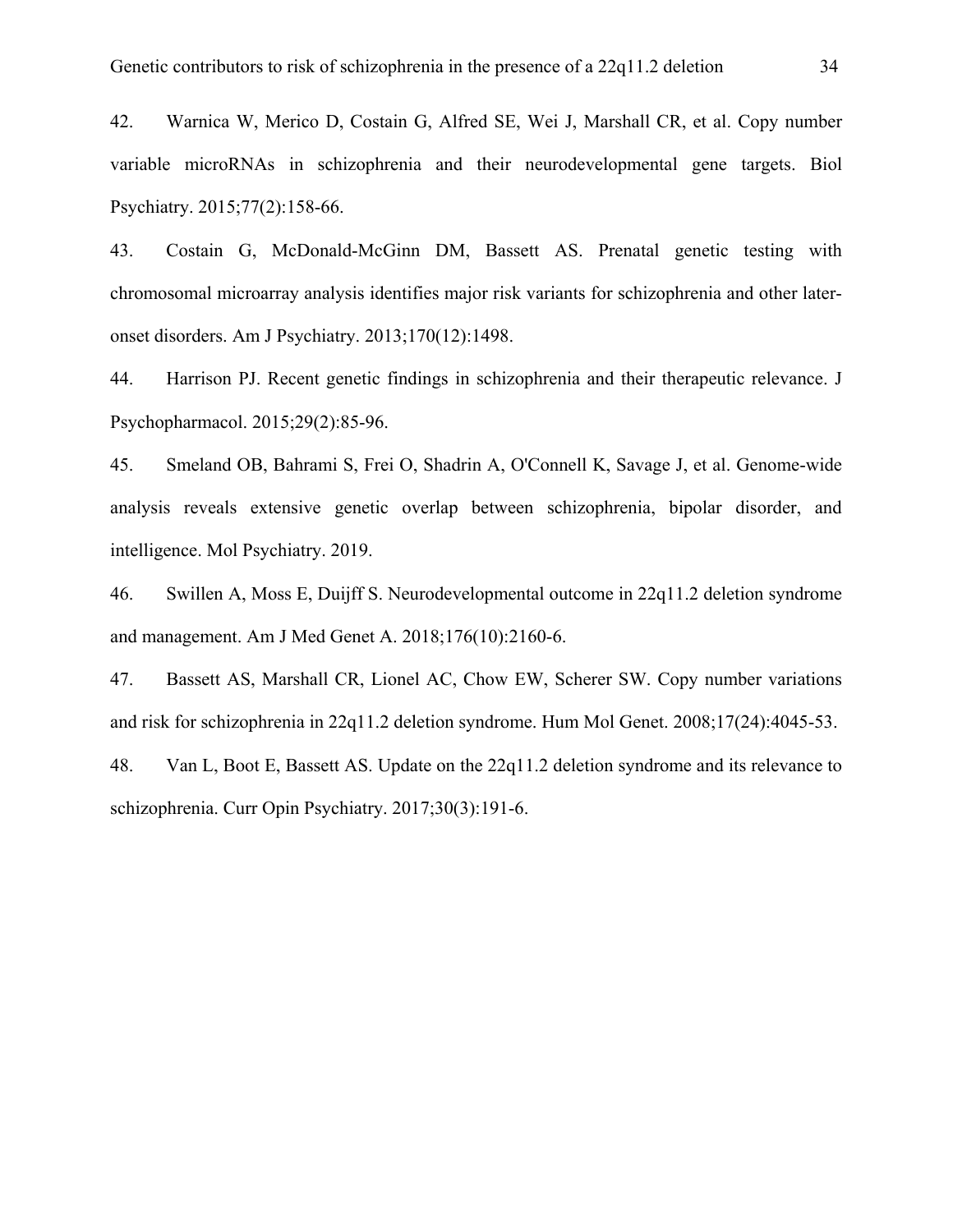#### **FIGURE LEGENDS**

### **Figure 1: IBBC 22q11.2 DS cohort overview and schematic of data generation and analyses performed.**

The full IBBC cohort and European subset are illustrated as yellow circles, broken down by numbers with or without schizophrenia, as well as sex and 22q11.2 deletion extent for individuals of European Ancestry. Whole-genome sequencing methods and data are represented by blue boxes and microarray data represented by green boxes (lighter for IBBC 22q11.2DS data, darker for schizophrenia case-control study data (15)). i to vi represent the comparisons presented in Fig. 3 for novel reciprocal case-control comparisons of schizophrenia PRS between the 22q11.2DS and population-based cohorts.

#### **Figure 2. Polygenic risk score analyses of schizophrenia in 22q11.2DS.**

Analysis of schizophrenia PRS in 432 individuals of European ancestry with 22q11.2DS, with (n=212) or without (n=220) schizophrenia. Variants from the 22q11.2 deletion, MHC regions and X chromosome were excluded and results adjusted for sex, top 3 ancestry PCs. P-values were adjusted using P-ACT for the 13 p-value thresholds (pT) used for PRS construction (13). Details on the number of SNPs used (maximum  $68,966$  SNPs for polygenic risk scoring at  $pT=1$ , minimum 202 SNPs at  $pT=1x10^{-6}$ ) are shown in Table S9. **Figure 2a.** The proportion of variance in schizophrenia explained by PRS (Nagelkerke's R2) across different pT thresholds. At pT=0.05, Nagelkerke's pseudo-R2= 0.077 (adjusted p=6.73x10-6). **Figure 2b.** Odds ratio and 95% confidence interval bars per one standard deviation increase in PRS across different pT thresholds. At pT=0.05 a one standard deviation increase in PRS corresponded to a 1.77-fold higher odds for schizophrenia in 22q11.2DS.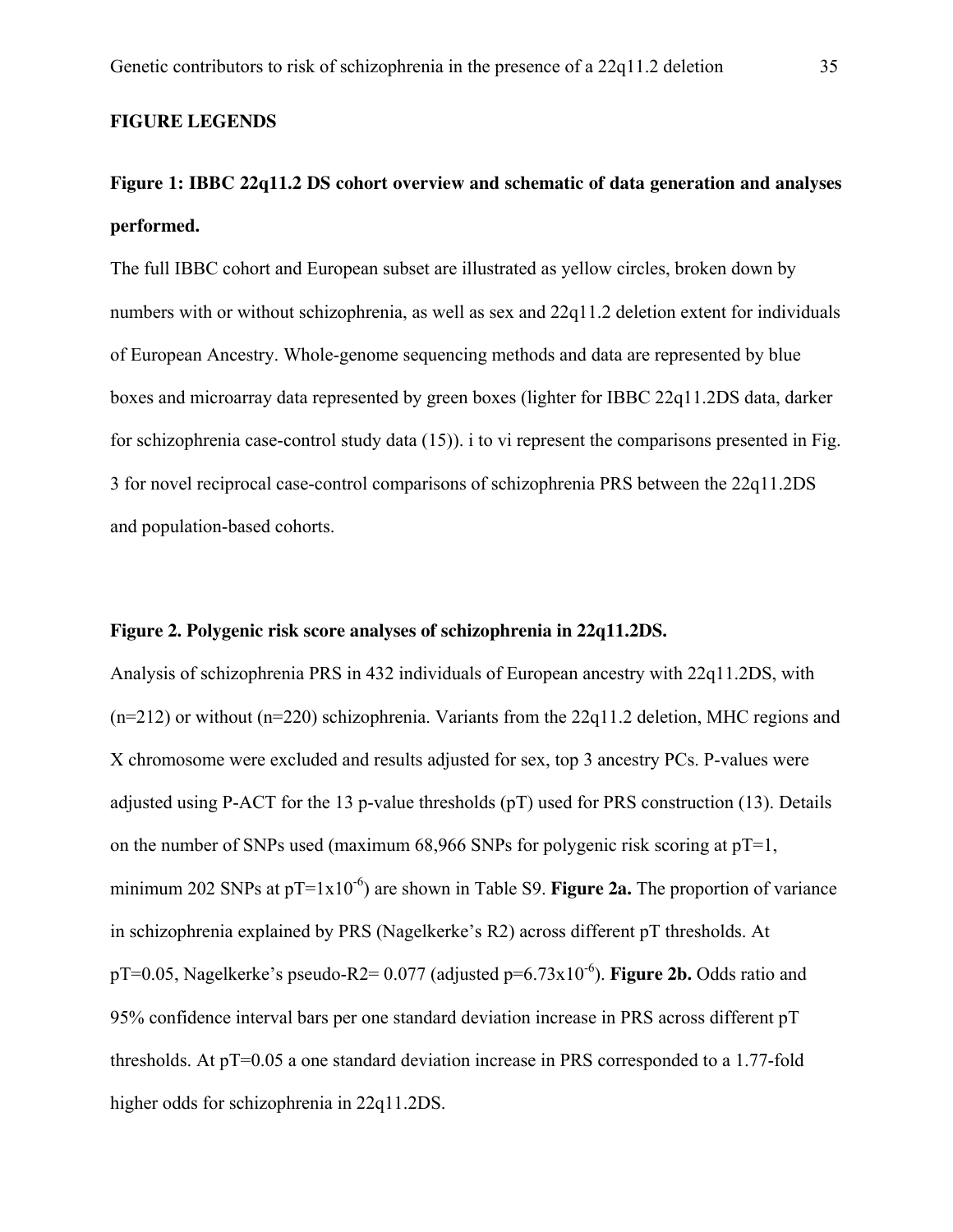### **Figure 3. Polygenic risk score analyses in 22q11.2DS individuals with or without schizophrenia, and a case-control cohort without 22q11.2DS.**

PRS analyses were performed for 322 individuals with 22q11.2DS (147 with schizophrenia, 175 without) and 35,182 individuals with no 22q11.2 deletion (10,791 schizophrenia CLOZUK cases, 24,391 WTCCC controls) (6); all subjects were of European ancestry.

Six comparisons of schizophrenia PRS were considered (Figure 1) between: (i) individuals with 22q11.2DS, with and without schizophrenia (ii) 22q11.2DS-schizophrenia and WTCCC controls (iii) 22q11.2DS-non-psychotic and WTCCC controls (iv) the CLOZUK schizophrenia cohort and 22q11.2DS-schizophrenia, (v) the CLOZUK schizophrenia cohort and 22q11.2DS-non-psychotic, and (vi) the CLOZUK schizophrenia cohort and WTCCC controls.

**Figure 3a** shows the proportion of variance explained by PRS (Nagelkerke's R2) for each of the six comparisons (clockwise: i to vi). **Figure 3b** shows the odds ratio and 95% confidence interval bars per PRS standard deviation constructed for these six PRS analyses (left to right: i to vi). Taken as a whole, these results demonstrate that the PRS in the CLOZUK-schizophrenia is significantly greater than that seen in 22q11.2DS individuals with schizophrenia, which itself is significantly greater than that seen in the WTCCC-controls and the 22q11.2DS non-psychotic groups.

## **Figure 4. Representation of 46 genes spanning the 22q11.2 LCR22A-LCR22D deletion region annotated for contextual information and results from the current study:**  Representation of 46 genes spanning the 22q11.2 low copy repeat (LCR) LCR22A-LCR22D deletion region annotated for contextual information and, on grey background, results from the current study. The sections numbered 1-11 indicate the following: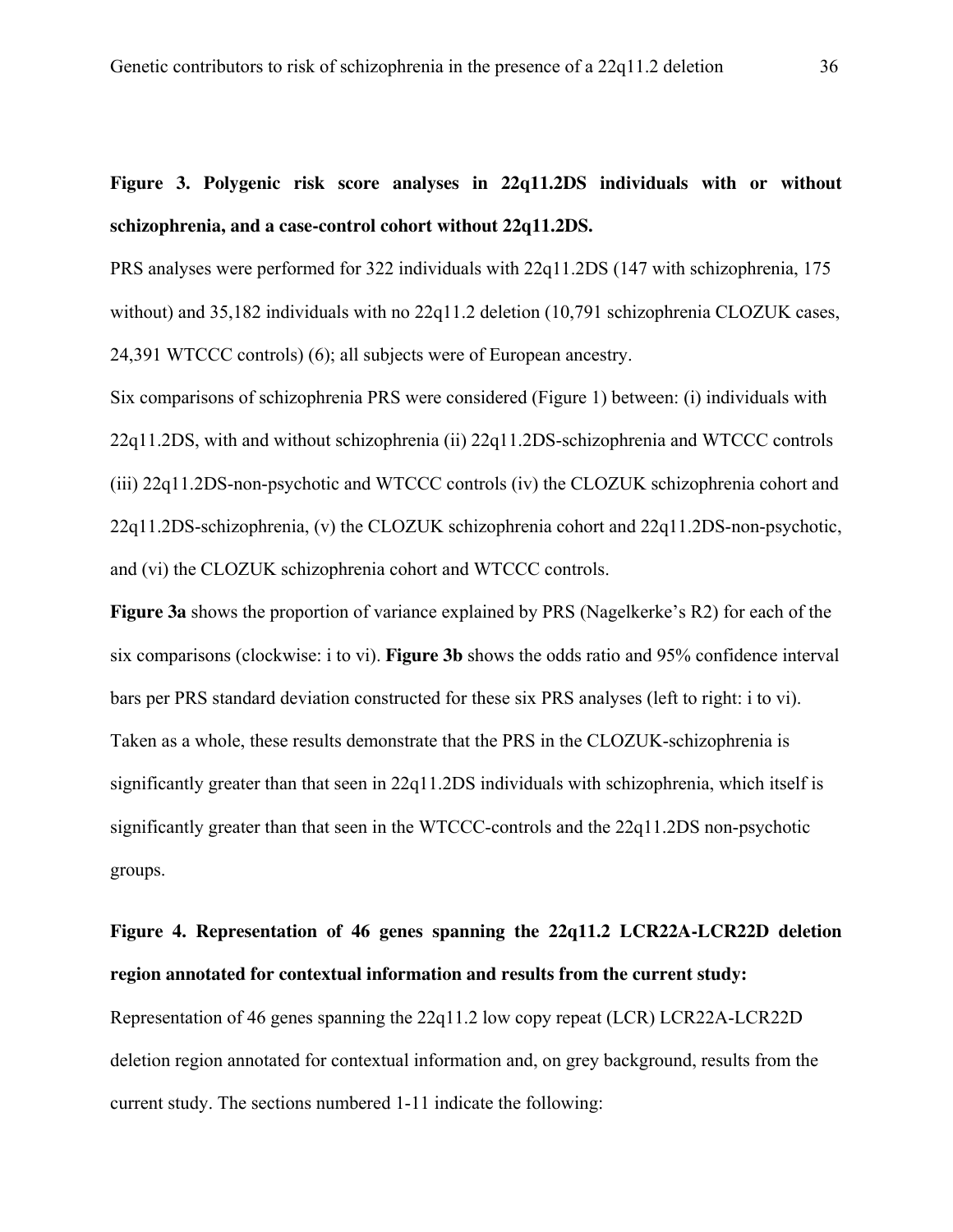1) Gene expression in brain, ranging from none to low (white) to low-medium (yellow) to medium-high (orange) to very high (red) according to BrainSpan (BrainSpan: Atlas of the Developing Human Brain [[http://developinghumanbrain.org]]http://developinghumanbrain.org]) and as previously processed by (10);

2 & 3) Exome Aggregation Consortium (ExAC) (48) calculated probability (ranging from 0 to 1.00, shown as a spectrum from white to deep violet) that the gene is intolerant to (2) two LOF variants (recessive; pRec), or (3) a single LOF variant (haploinsufficient; pLI);

4 & 5) Neuro-phenotype data availability, (4) from mouse in the form of mouse homologues from MGI (49) as a union of two MPO-based gene-sets [MP:0005386 behavior/neurological phenotype, MP:0003631 nervous system phenotype] as used in (10), and (5) for human neurologic disease genes from the Clinical Genomic Database (CGD) (CGD: Clinical Genomic Database. [https://research.nhgri.nih.gov/CGD/]);

6) Clusters of small rare deletions in the general population per the Database of Genomic Variants (DGV) (50), indicating presumed tolerance to hemizygosity, where an aqua circle/oval represents a single deletion cluster of ≤1% frequency;

7) Rare LOF variants found in this 22q11.2DS cohort, thus representing a presumed null mutation, each variant observed in a single individual either within the schizophrenia (magenta) or non-psychotic (green) subgroups; number indicates the number of individuals (1, 2, or 3) in the schizophrenia or non-psychotic group with a LOF variant identified;

8) Genes in the 22q11.2 deletion region that show nominal significance for rare variants (in yellow, p-values ranged between 7.92E-03 and 4.75E-02 based on SKAT or Burden test) or for common variants (in red, p-values ranged between 3.63E-03 and 4.23E-02 based on SKAT test) in gene-based association tests for schizophrenia in this study using data for the subset of European ancestry. All results for the SKAT gene-based test for common variants can be found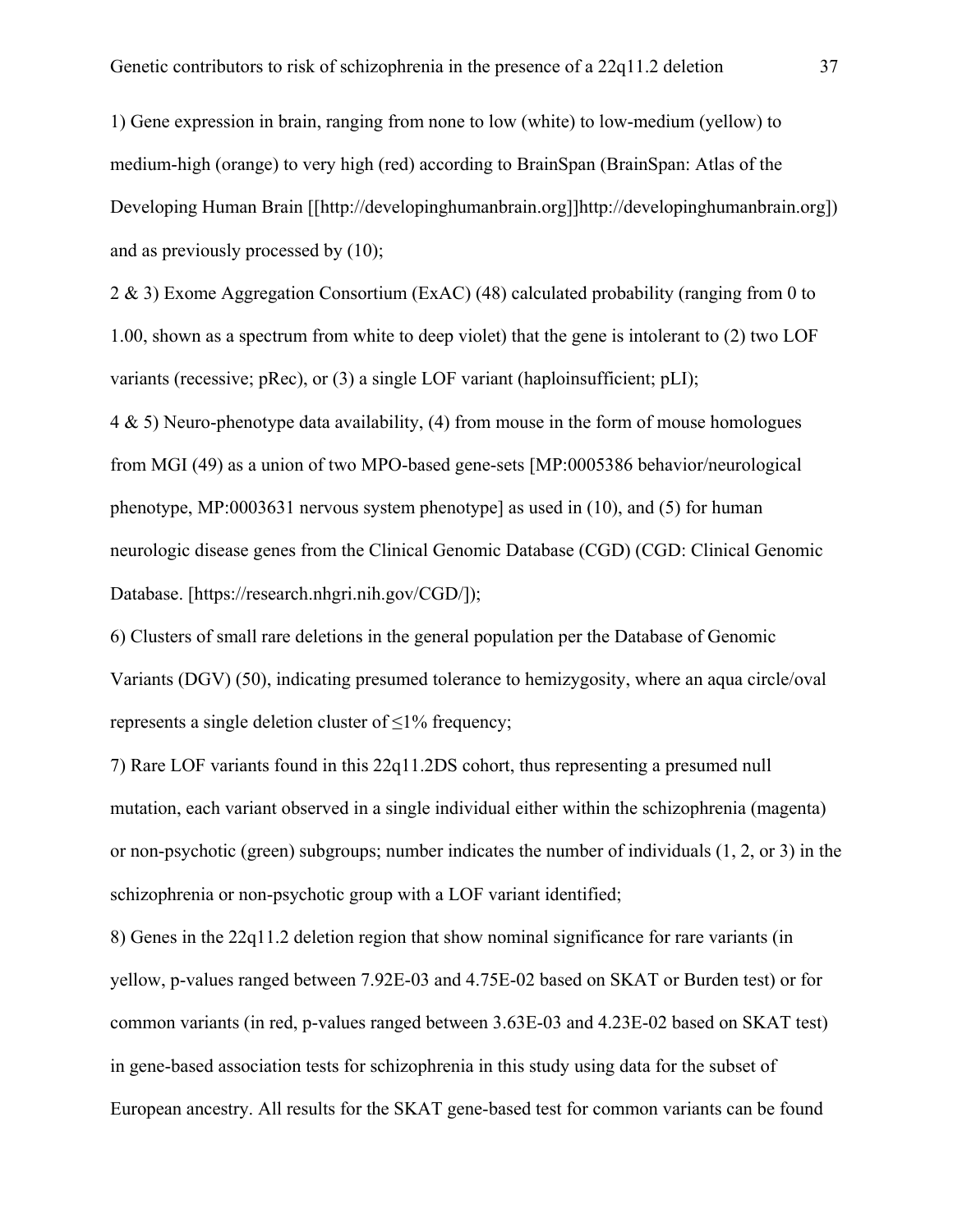in Table S19. Note that all genes with nominal significance for rare variants are indicated in yellow, but that only *CDC45*, *PI4KA*, *CLTCL1* and *TRMT2A* comply with the n≥5 rare variants criterion (see Table S15 for exact number of rare variants).

9) Schematic of gene positions in the 22q11.2 region.

10) Schematic of the positions, relative to genes, of the main 22q11.2 deletion region LCR22s A,

B, C, and D.

11) Approximate genomic extents of the two most common 22q11.2 deletion sizes.

NA = Data not available.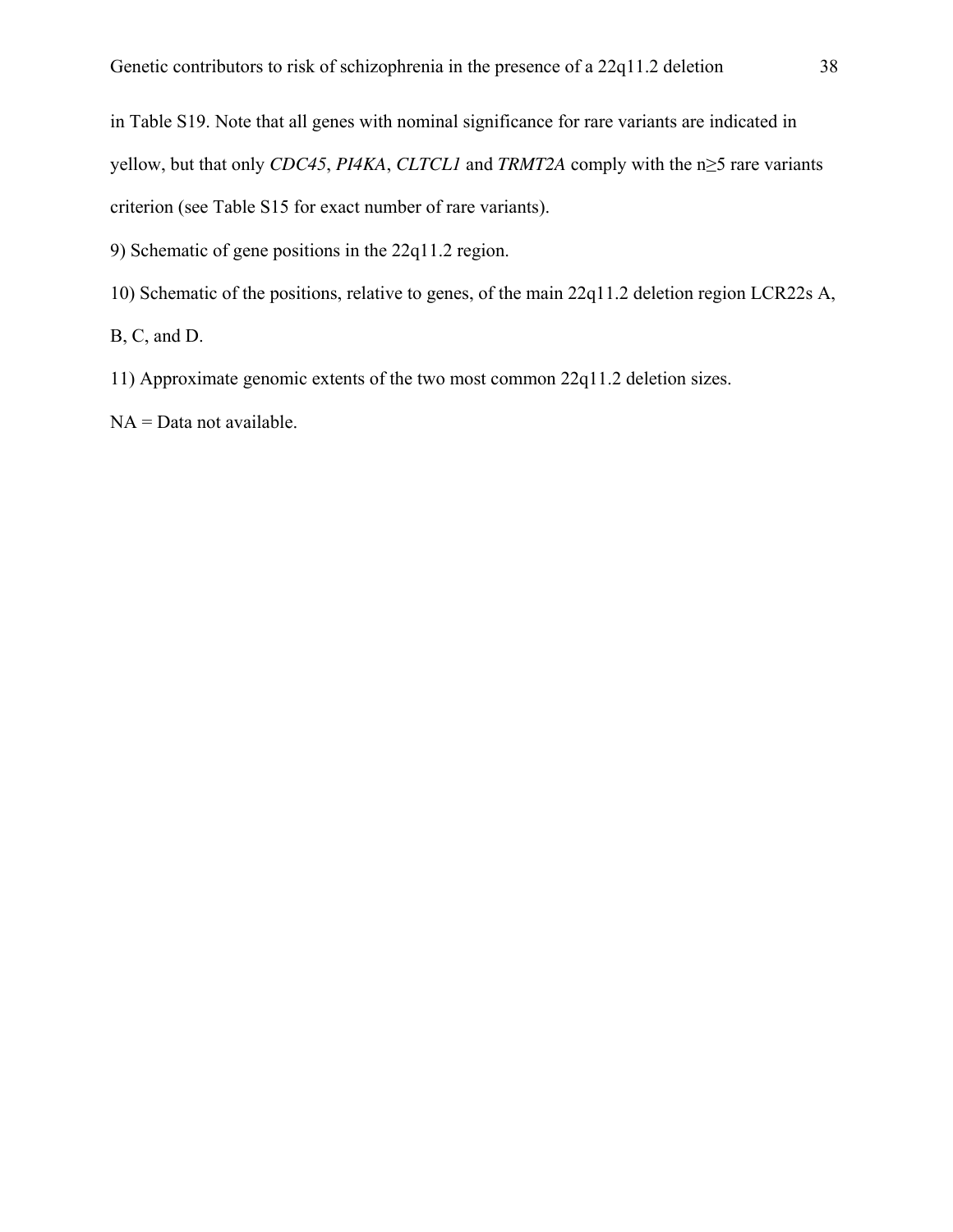#### **TABLES**

Table 1. Gene-set burden association results for rare variants in Kirov ARC pathway and schizophrenia in 432 European subjects with 22q11.2DS

#### Burden (SKAT)

| Variant group and weight   | P-value | Adjusted P-value (FWER)* |
|----------------------------|---------|--------------------------|
| Missense $-$ any           | 0.00055 | 0.053                    |
| Missense $-$ any, weighted | 0.0028  | 0.22                     |
| for rarity                 |         |                          |
| Any with CADD > 15         | 0.0045  | 0.31                     |
| Missense with CADD > 15    | 0.0059  | 0.37                     |

### Burden (Logistic Regression)\*\*\*

| Variant group  | Coefficient    | Coefficient  | Global P-value | Adjusted P-value |
|----------------|----------------|--------------|----------------|------------------|
|                | point estimate | Ward P-value |                | (permutation-    |
|                |                |              |                | $FDR)**$         |
| LOF Indel      | <b>NA</b>      | <b>NA</b>    | 0.0012         | 0.25             |
| LOF SNV        | 0.17           | 0.12         |                |                  |
| Missense with  | $-0.30$        | 0.0065       |                |                  |
| CADD > 15      |                |              |                |                  |
| Missense other | $-0.22$        | 0.034        |                |                  |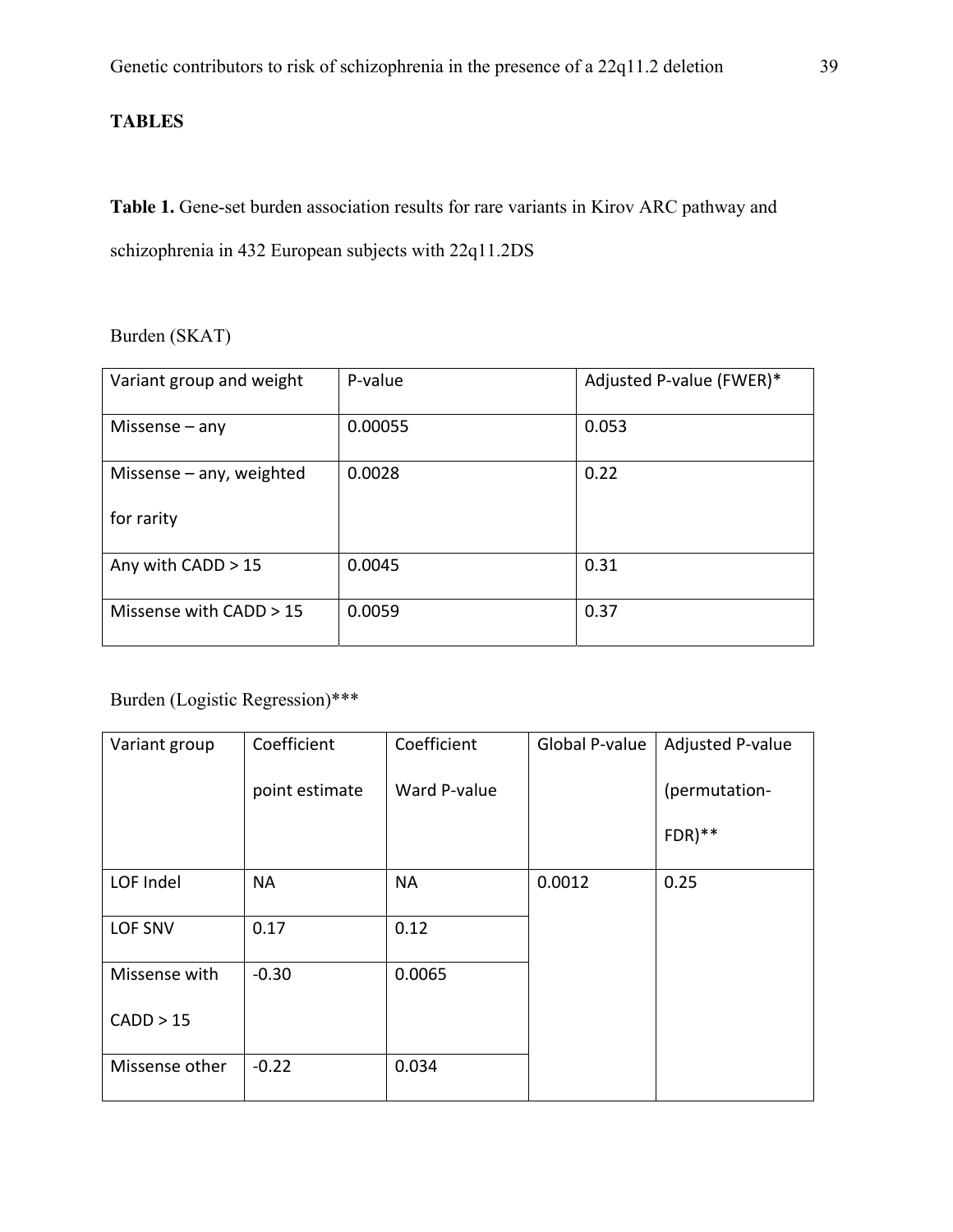\* Adjusted p-value based on multiple test correction using P\_ACT for the 300 tests conducted (30 gene-sets (10) x 5 variant filters x 2 weighting schemes)

\*\* Adjusted p-value based on multiple test correction using permutation-based FDR for 1000 iterations of 360 tests (30 gene-sets (10) x 2 variant sets x 3 frequency weighting schemes x 2 PRS and no PRS)

\*\*\* Burden result based on a logistic regression model combines effects from different types of rare variants (LOF Indel, LOF SNV, Missense with CADD > 15 and Missense other) with PRS as one of the covariates

Kirov  $ARC = 28$  genes in an activity-regulated cytoskeleton-associated protein (ARC) complex curated by George Kirov in 2012 (11).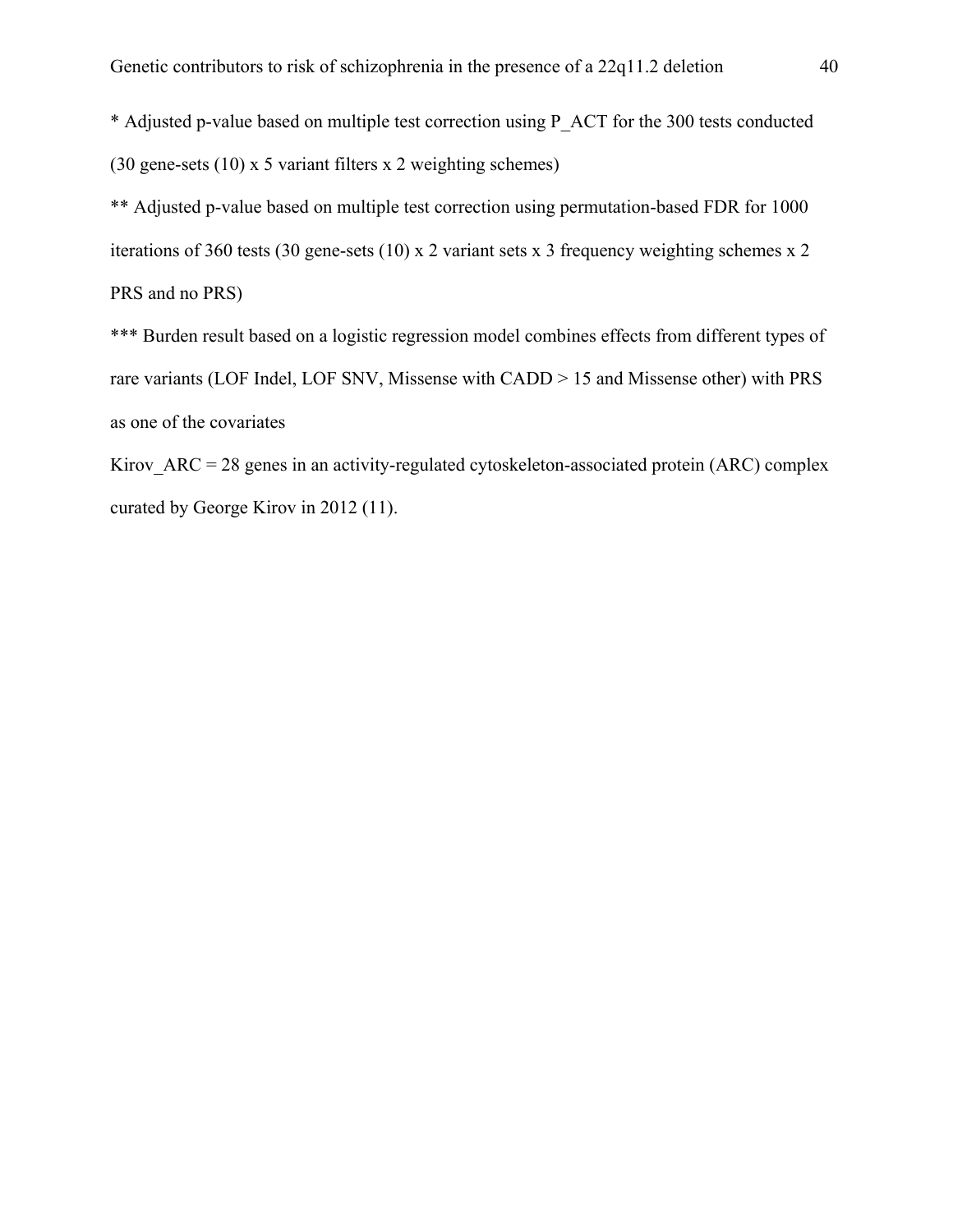### Total IBBC 22q11.2DS cohort

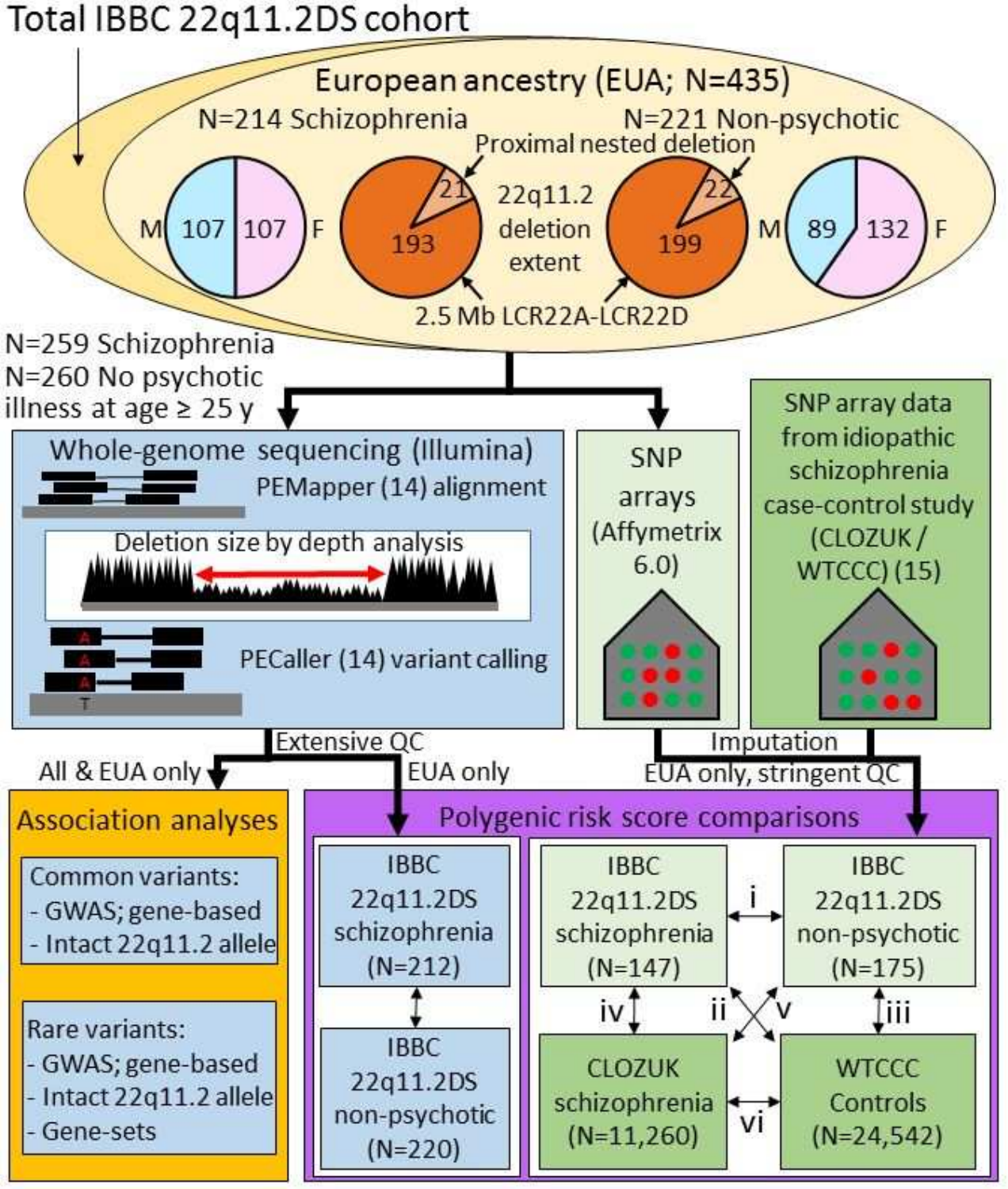

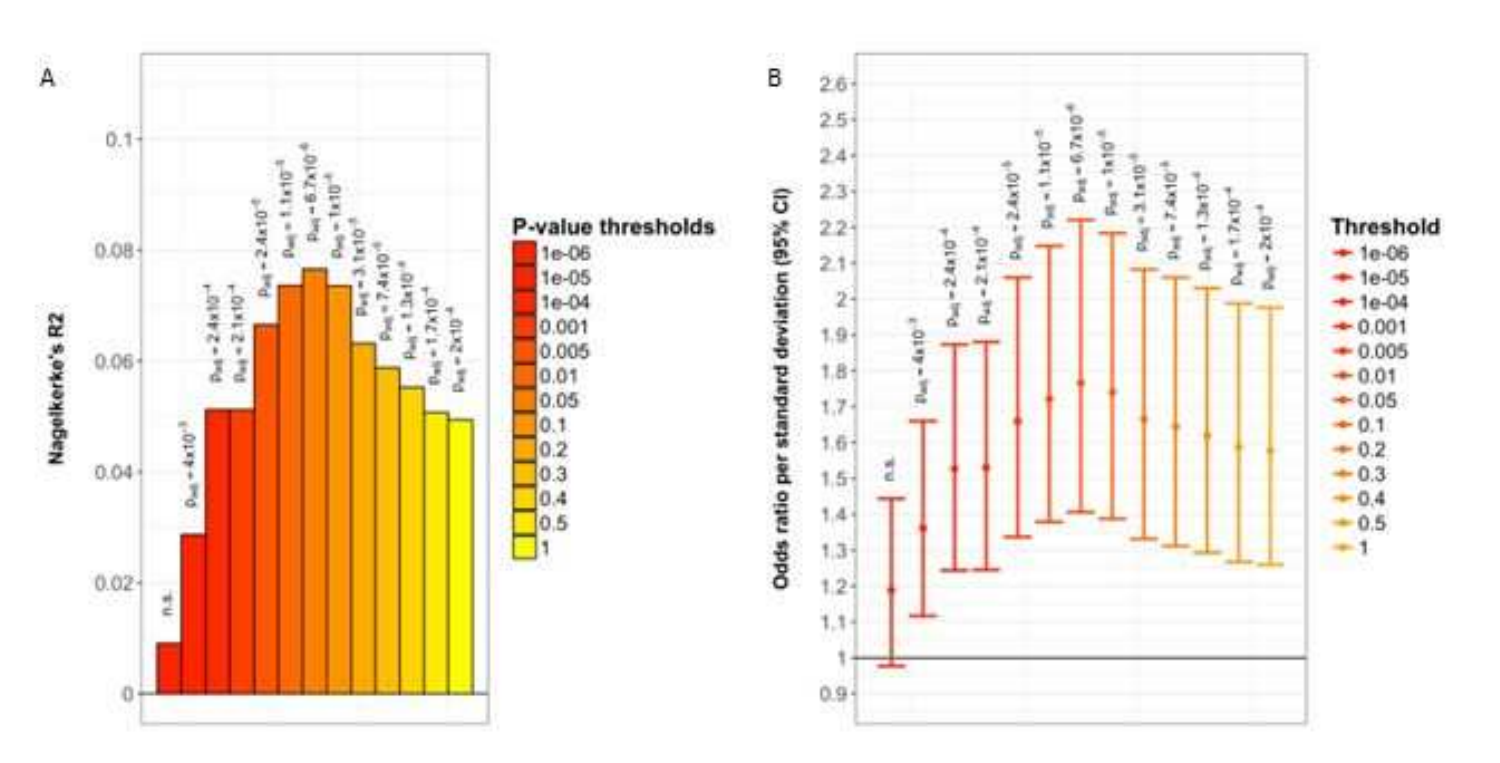